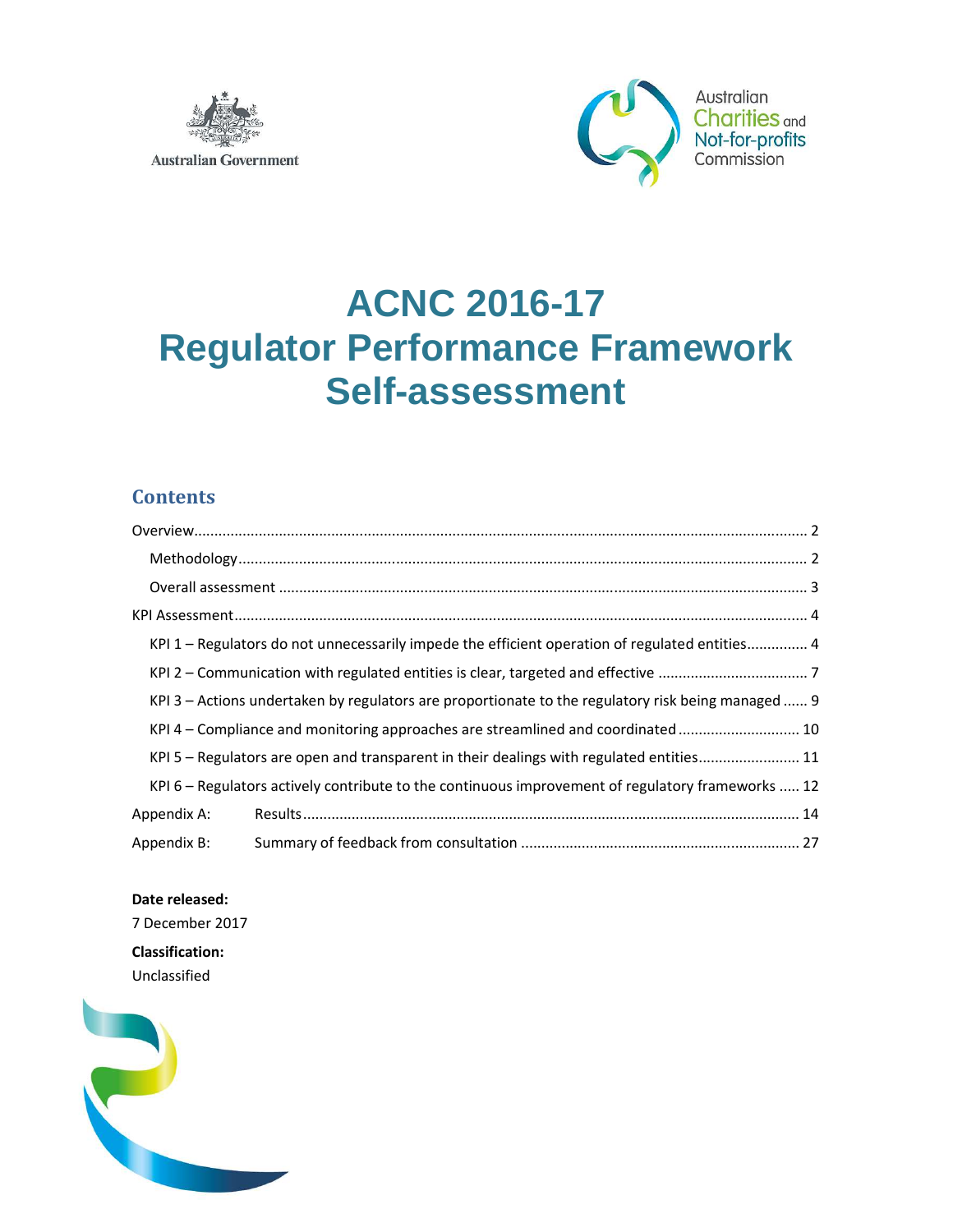# **Overview**

The Australian Government released the Regulator Performance Framework (RPF) in October 2014. The RPF measures the way regulators administer regulations, encouraging them to minimise their impact on regulated entities. The RPF consists of six *key performance indicators* (KPIs):

- 1. Regulators do not unnecessarily impede the efficient operation of regulated entities
- 2. Communication with regulated entities is clear, targeted and effective
- 3. Actions undertaken by regulators are proportionate to the regulatory risk being managed
- 4. Compliance and monitoring approaches are streamlined and co-ordinated
- 5. Regulators are open and transparent in their dealings with regulated entities
- 6. Regulators actively contribute to the continuous improvement of regulatory frameworks

Achievement of the KPIs is demonstrated through *evidence* (metrics) that a regulator has acted in accordance with good regulatory practice, as articulated in the *measures* associated with each KPI.

Regulators are required to assess their performance under the RPF each year. The ACNC's results against each metric are detailed in **Appendix A**. The body of this Report summarises the ACNC's performance against each KPI, grouped into the associated measures of good regulatory practice.

# **Methodology**

The ACNC's performance was assessed by a dedicated project team of senior ACNC officers, reviewed by ACNC directors, and endorsed by the Commissioner and Assistant Commissioners. RPF self-assessments must also be validated through a process of consultation with an approved consultation mechanism. For the ACNC, this is a combined mechanism of the Professional User Group (professional advisers) and Sector User Group (charity representatives). The ACNC's draft self-assessment report was considered by these user groups in November 2017; their comments and the ACNC's response to these comments are detailed at **Appendix B**.

Performance against each evidence metric was assessed as met, substantially, met, partially met, or not met:

| Colour | <b>Metrics</b>                                          |
|--------|---------------------------------------------------------|
|        | Target met or exceeded                                  |
|        | Target mostly met                                       |
|        | Some elements of the target were met and issues managed |
|        | No or minimal progress was made against the target      |

Overall performance with respect to each KPI was assessed as excellent, very good, good, fair, or poor:

| <b>KPI assessment</b>                                            |
|------------------------------------------------------------------|
| <b>Excellent</b> , with no or minor room for improvement         |
| Very Good, with minor room for improvement                       |
| <b>Good, with some room for improvement</b>                      |
| Fair, with significant room for improvement                      |
| Poor, with numerous significant areas for improvement identified |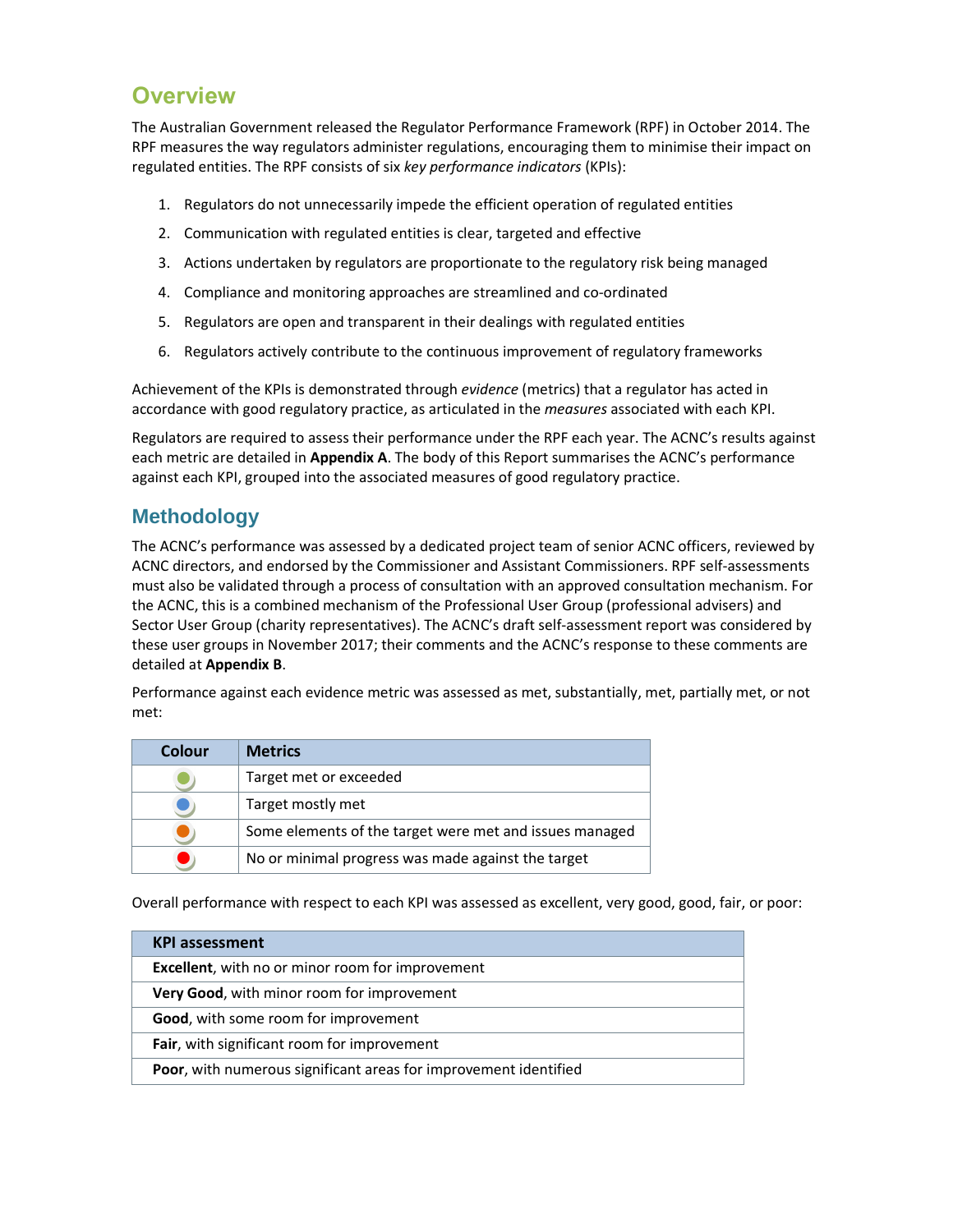## **Overall assessment**

The ACNC considers that its overall performance in achieving the KPIs in 2016-17 was *Very Good, with minor room for improvement*.

Our external stakeholder groups, the professional user group and sector user group, validated our selfassessments during their November meetings. Some members believed we could have assessed ourselves as Excellent and one member thought we had over assessed our achievements against the KPI. This is further discussed in attachment B.

This year we recognise improvement for KPI's 1 and 4, from Good to Very Good. This is partially reflected in the ACNC's actions to address the areas for improvement identified in last year's RPF, detailed below.

The ACNC looks forward to continuing to build on its identified strengths, and addressing areas for improvement, and thereby improving its regulation of the charity sector in Australia.

#### *Areas for improvement identified in 2015-16*

KPI 1 Key areas for improvement:

- further improvements to the ACNC Annual Information Statement (AIS) and Charity Portal will be made to improve accessibility and useability.
	- o Improvements made to 2017 AIS following extensive consultation. Access and useability of the Charity Portal was worked on throughout 2016-17 culminating in the move to a cloud based operating system in September 2017 which should significantly improve reliability of the platform.
- an independent audit of the registration function will be conducted in 2016-17 and process improvements will be implemented.
	- o An audit of the registration function was undertaken by Deloitte during the 2016-17 financial year. Many of the recommendations will be implemented in 2017-18, although some changes will occur after a new registration system is built. A tender process for this build is underway.
- continue work with state and territory regulators to eliminate duplicated reporting across jurisdictions.
	- o Discussions were held with all states and territories.

#### KPI 2 Key areas for improvement:

- continue to improve accessibility of web content towards 100% compliance with the Web Content Accessibility Guidelines Version 2.0.
	- o The ACNC received funding in the 2017 Federal Budget which will allow us to upgrade our information technology systems, so that our website will be fully compliant with the Government's Web Content Accessibility Guidelines.
- implement a number of behavioural insight techniques and a more sophisticated segmenting approach to ensure communications are timely and targeted.
	- o We implemented a project to increase the number of on time AIS submissions, improving the ACNC's communications with charities on their reporting obligations, incorporating the principles of behavioural economics. This approach also segmented charities by size.

#### KPI 3 Key areas for improvement:

- all compliance processes are being improved based on recommendations from an independent audit of the compliance function, including expanding access to other government data holdings to inform compliance priorities.
	- o Compliance processes are being reviewed following the Deloitte review of Compliance which should be finalised in 2017-18. In 2016-17 we worked closely with other government departments, such as AUSTRAC on the National Risk Assessment 2017 on money laundering and terrorism financing. Formal data sharing agreements are also being considered.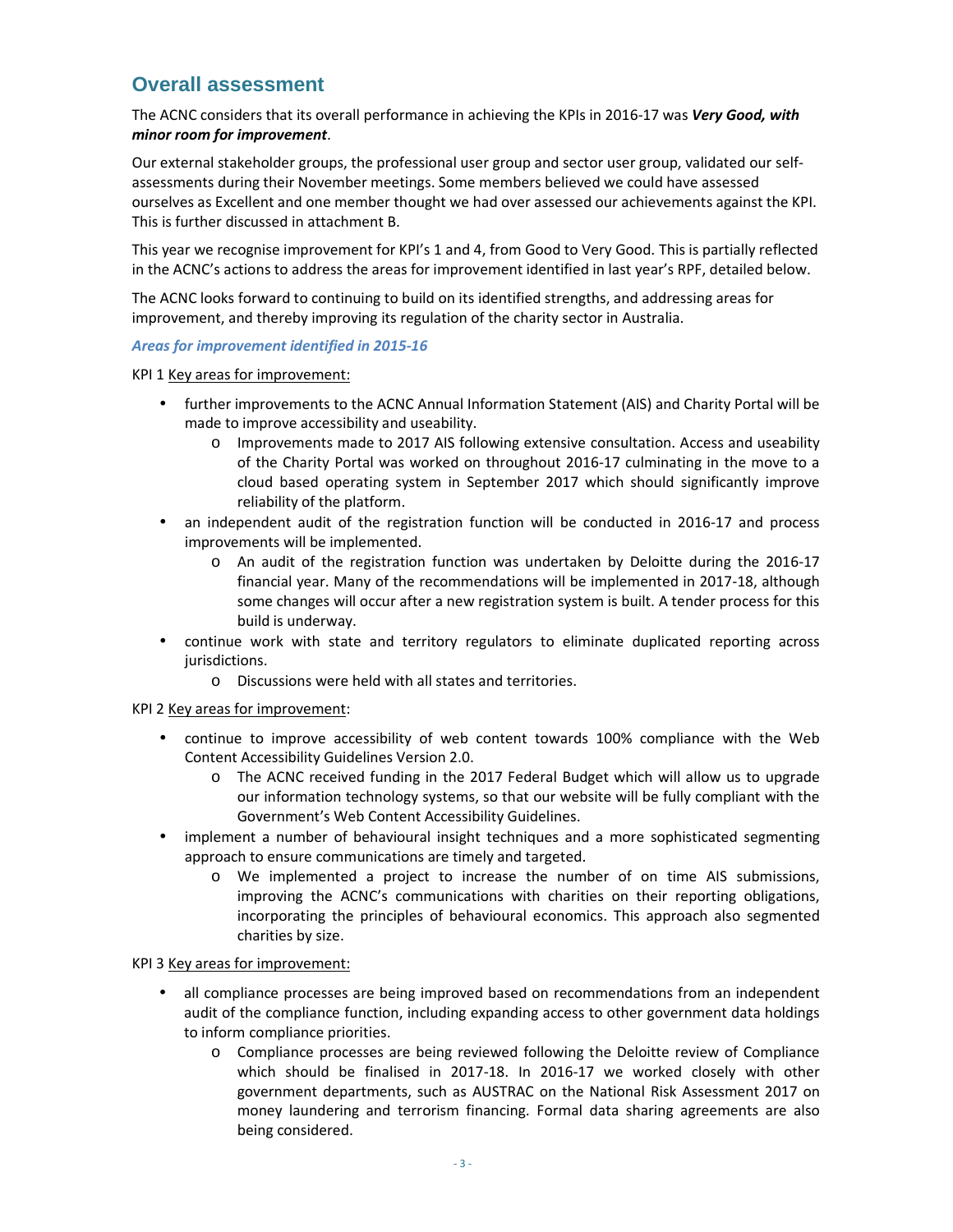KPI 4 Key areas for improvement:

- expand use of the Charity Passport.
	- o Access by government agencies and their officers has increased 25% since 30 June 2016, and 186% increase since 30 June 2015.
- continue improvements to the Charity Portal and the Annual Information Statement.
	- o Refer KPI 1
- informed by the independent audit of the compliance function, improvements will be made to the ACNC's processes for risk-based monitoring and inspection.
	- o Refer KPI 3

KPI 5 Key areas for improvement:

- informed by the independent audit of the compliance function, improvements will be made to compliance-related policies and procedures, which will be published on the ACNC website.
	- o Refer KPI 3
- an independent audit of the registration function will be conducted in 2016-17 and updated policies and procedures will be published on the ACNC website.
	- o Refer KPI 1

KPI 6 Key areas for improvement:

- despite progress in aligning inter-jurisdictional reporting and regulation, there is significant work to do to improve the regulatory framework for charities. The ACNC intends to work with all jurisdictions to remove duplicated reporting, simplify and harmonise the regulation of fundraising, and advocate a common definition of charity (including adoption by state and territory revenue offices).
	- o Discussions were held with all states and territories, and the highly-regulated sector coregulators.
- continue to improve the provision of feedback to policy departments, including feedback regarding possible improvements to the legislative framework.
	- o Refer above. We also worked closely with Treasury.

# **KPI Assessment**

# **KPI 1 – Regulators do not unnecessarily impede the efficient operation of regulated entities**

**1A Regulators demonstrate an understanding of the operating environment of the industry or organisation, or the circumstances of individuals and the current and emerging issues that affect the sector.** 

**1B Regulators take actions to minimise the potential for unintended negative impacts of regulatory activities on regulated entities or affected supplier industries and supply chains.** 

**1C Regulators implement continuous improvement strategies to reduce the costs of compliance for those they regulate.** 

#### *Understanding of the sector and its operating environment*

The foundation of the ACNC's regulatory approach is an understanding of charities and the broader notfor-profit sector. The ACNC develops and shares its knowledge of the sector through consultation, sector briefings, and analysis and publication of charity data. The ACNC engages the Professional User Group (PUG), professional advisers, and the Sector User Group (SUG), charities and peak bodies, on matters of procedure, guidance, and our regulation of registered charities. In 2016–17, we hosted three PUG and three SUG meetings. We also consulted with sector groups through our Roundtables series for representatives from faith-based charities to discuss issues and challenges facing religious organisations.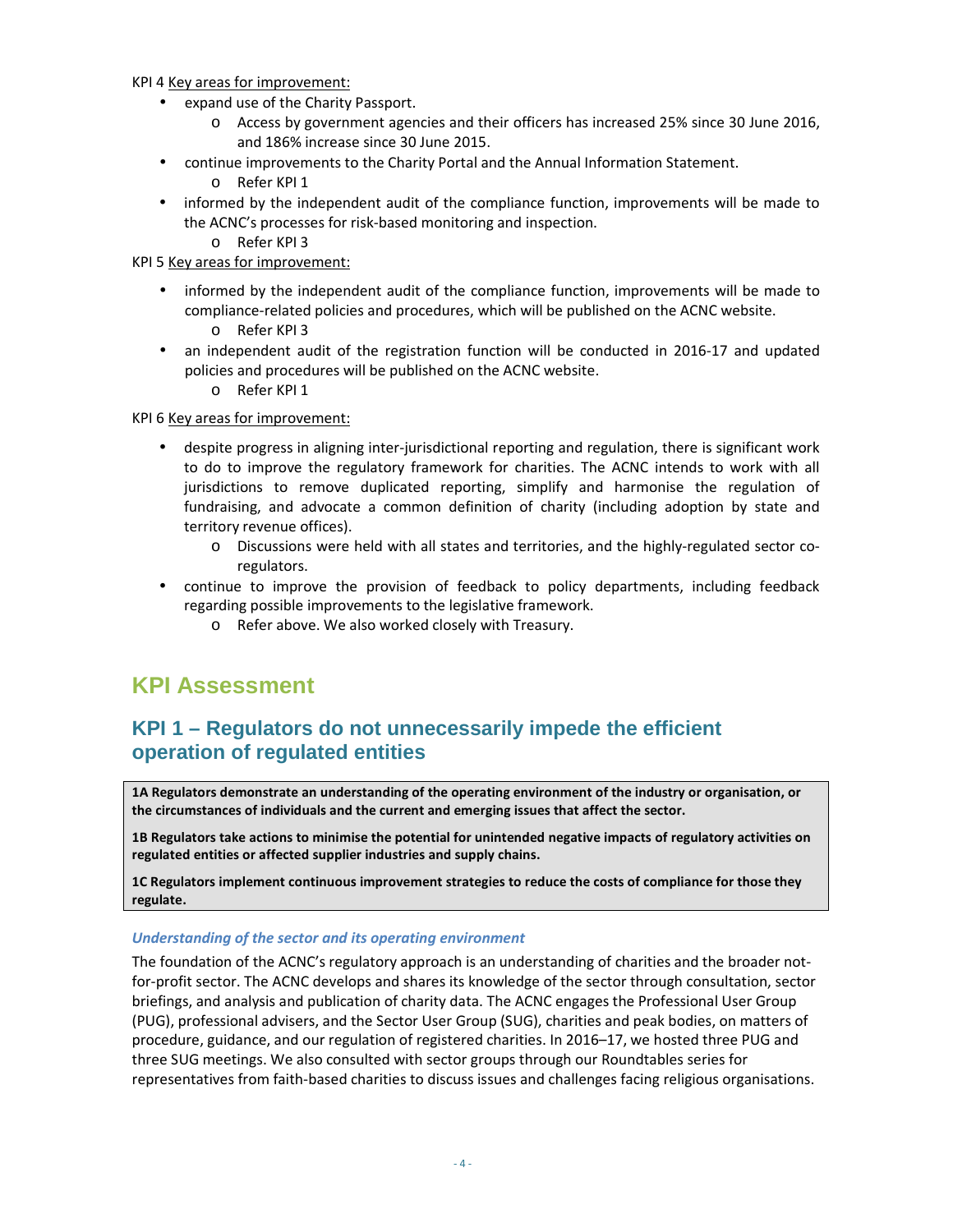In December 2016, the ACNC and AUSTRAC hosted roundtable discussions with the sector in Sydney and Melbourne to seek the sector's view on terrorism financing and money laundering risks in Australia's not-for-profit sector. The outcomes of this collaboration and engagement was the National Risk Assessment for Australia's non-profit organisation sector, which was released by the respective Ministers on 28 September 2017.

We undertook extensive consultation on changes to the 2017 Annual Information Statement through a consultation paper, received 13 written submissions, and face-to-face consultation sessions held in every state and territory, which included sessions held in 15 regional and metropolitan locations and a dedicated session for non-government schools. The valuable feedback was used to help improve the 2017 Annual Information Statement, and meant we introduced 6 of the 8 proposed changes.

Each year, the ACNC commissions analysis of the information reported annually to the ACNC by charities. The *2015 Australian Charities Report* was published in December 2016, with a comprehensive analysis of the financial situation of Australia's charity sector. The report provided fascinating new insights into the charity sector, including activities, beneficiaries, employment and volunteering, and areas of operation. To increase accessibility and useability, we made the data from the report available to the public on an interactive website. The public can use the data to look at the sector from new angles to find out more about Australia's charities at australiancharities.acnc.gov.au. In addition, the ACNC makes the data we collect about charities freely and easily available on the Government's official repository for open data, data.gov.au. The ACNC's Charity Register dataset is the sixth most viewed and fourth most downloaded dataset on the site. We also published a report: *Australia's Smallest Charities*, also available at australiancharities.acnc.gov.au.

#### *Minimising unintended negative impacts of regulatory activities*

In 2016-17, the ACNC conduct an internal review of its regulatory approach. The underlying principles of our compliance and enforcement practice will not change. The ACNC uses a risk-based approach to allocate its compliance resources to address concerns that present the greatest risk to trust and confidence in the sector. Our proportionate approach to compliance provides charities a chance to address concerns whilst dealing with cases of serious misconduct quickly and firmly. This is consistent with the objects of the ACNC Act, which require the Commissioner to have regard to, among other things, the principles of regulatory necessity, reflecting risk, and proportionate regulation (section 15-10 of the ACNC Act).

The ACNC published a report outlining its compliance and outcomes during 2015 and 2016 in March 2017. It can be found acnc.gov.au/compliancereport. A key aspect of our regulatory and compliance approaches has been the move from primarily education of charities to an increased focus on entities meeting their obligations. Over the past two calendar years (2015 and 2016), we received 1872 concerns about charities. This was a significant increase over the previous two years' total of 1307 concerns. The increase saw us opening 149 per cent more investigations, and resulted in 22 compliance revocations in 2016-17.

The ACNC also commissioned Deloitte to conduct an independent audit of the ACNC Compliance function, which was completed in April 2016. The recommendations from the audit were accepted and the Compliance Directorate implemented improvements to its processes, systems and approach during 2016-17. The compliance operating procedures have been removed from our website until they have been updated. An audit of the registration function was undertaken by Deloitte during the 2016-17 financial year. Many of the recommendations will be implemented in 2017-18, although some changes will occur after a new registration system is built. A tender process for this build is underway.

Last year's annual report noted that in mid-2016 new legislation passed in both South Australia and Tasmania that effectively lightens the regulatory load for those states' charities. This momentum continued into 2017, when our work with ACT regulators brought an end to duplicative reporting requirements there. Fundraising regulations in South Australia and the Australian Capital Territory were amended so that charities seeking to collect donations in those jurisdictions no longer need to apply for a licence to do so.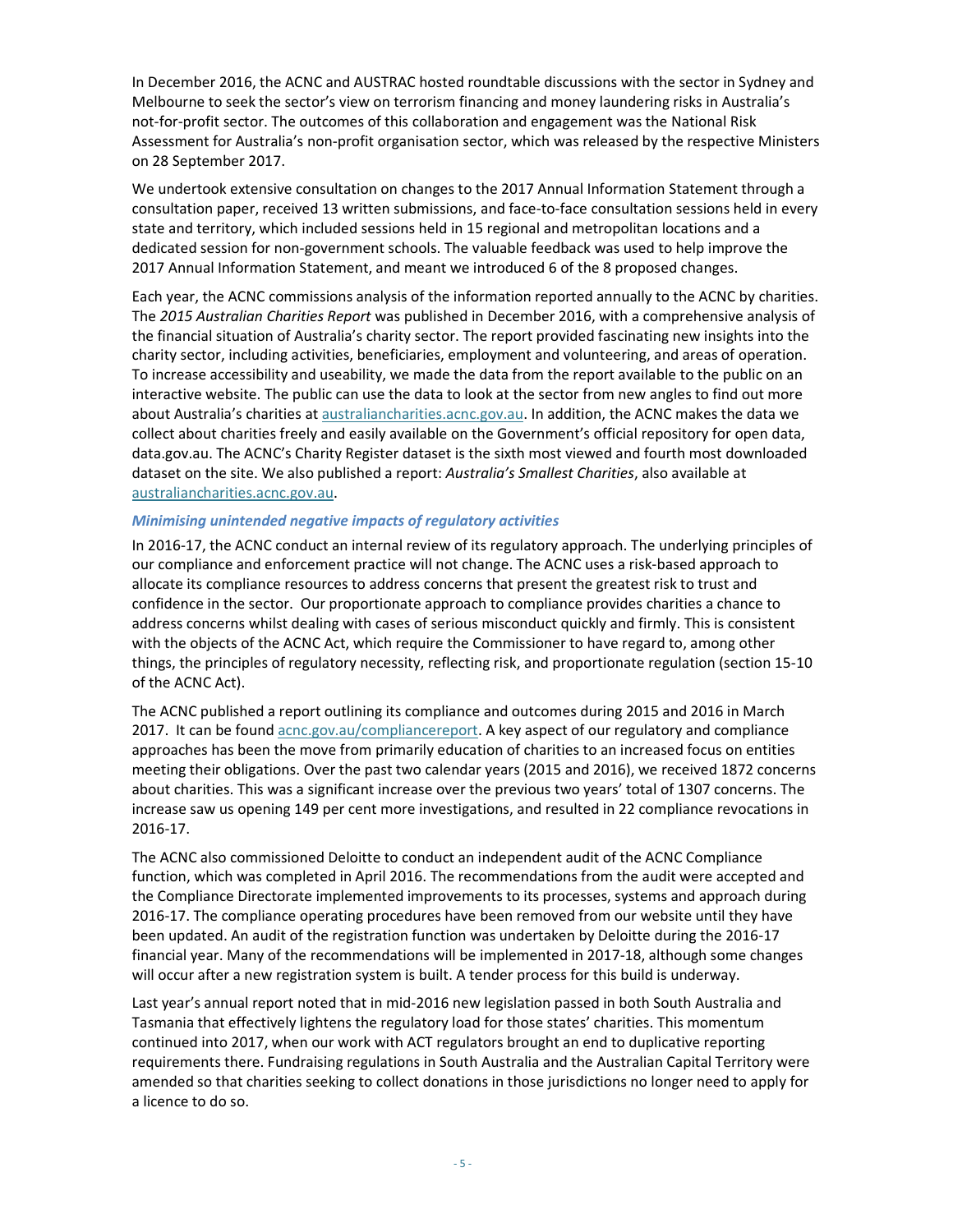In June Consumer Affairs Victoria (CAV) confirmed it would introduce a 'report once – use often' approach for around 2000 fundraisers and 3000 incorporated associations registered with both the CAV and ACNC. This was in response to the Statement of Expectations from the Minister for Consumer Affairs, Gaming and Liquor Regulation, which included the reduction of the regulatory burden on Victorian NFPs as a CAV performance target for 2017–19.

Data-sharing agreements were implemented with South Australia, Tasmania and the Australian Capital Territory.

A 2014 Senate inquiry into the ACNC identified a number of highly regulated charity sub-sectors, including aged care and hospitals, medical research institutes, universities and non-government schools. During 2016−17 we met with representatives from peak bodies and regulators for each of these sectors to discuss their reporting requirements under the ACNC Act. We have continued our streamlined reporting arrangements with non-government schools, and we will explore further opportunities to streamline reporting.

In addition, use of the Charity Passport has increased. Twenty government agencies now access charity data through the passport, thereby reducing the need for charities to provide their information multiple times.

#### *Continuous improvement strategies reduce the costs of compliance for the sector*

The ACNC consults frequently with the sector and facilitates feedback about key processes to improve regulation and reduce compliance costs for the sector. In 2016-17, we received 182 complaints about the ACNC, up from 104 in 2015-16. Most negative feedback related to system issues involving our website and Charity Portal. The ACNC has invested significant resources into improving the online experience for charities. The improvements will flow from changes in both the computer network we operate in, from August 2017, and the software used, particularly for registration, reporting and compliance activities, which are currently being tendered.

All registration applicants are sent an online customer experience survey, which seeks information about the organisation's experience with the registration process, including the processing analyst's level of helpfulness, courtesy and knowledge, the overall quality of the registration process, and timeliness.

Most customers found the registration process to be a positive experience – 94 per cent of charities expressed overall satisfaction with the quality of our service.

This year we achieved our highest target yet, processing 95 per cent of all applications within 15 days of receiving all the information from the charity. This has improved each year and supports our commitment that the ACNC registration process to be as customer friendly and efficient as possible.

#### Overall assessment: **Very Good**

Key areas for improvement:

- further improvements to the ACNC Annual Information Statement and Charity Portal will be made to improve accessibility and useability. These improvements will be made largely from August 2017 through the introduction of a new computer cloud-based operating system.
- implementation of the recommendations from the audit of the registration function will be undertaken in 2017-18.
- continue work with federal, state and territory regulators to eliminate duplicated reporting across jurisdictions.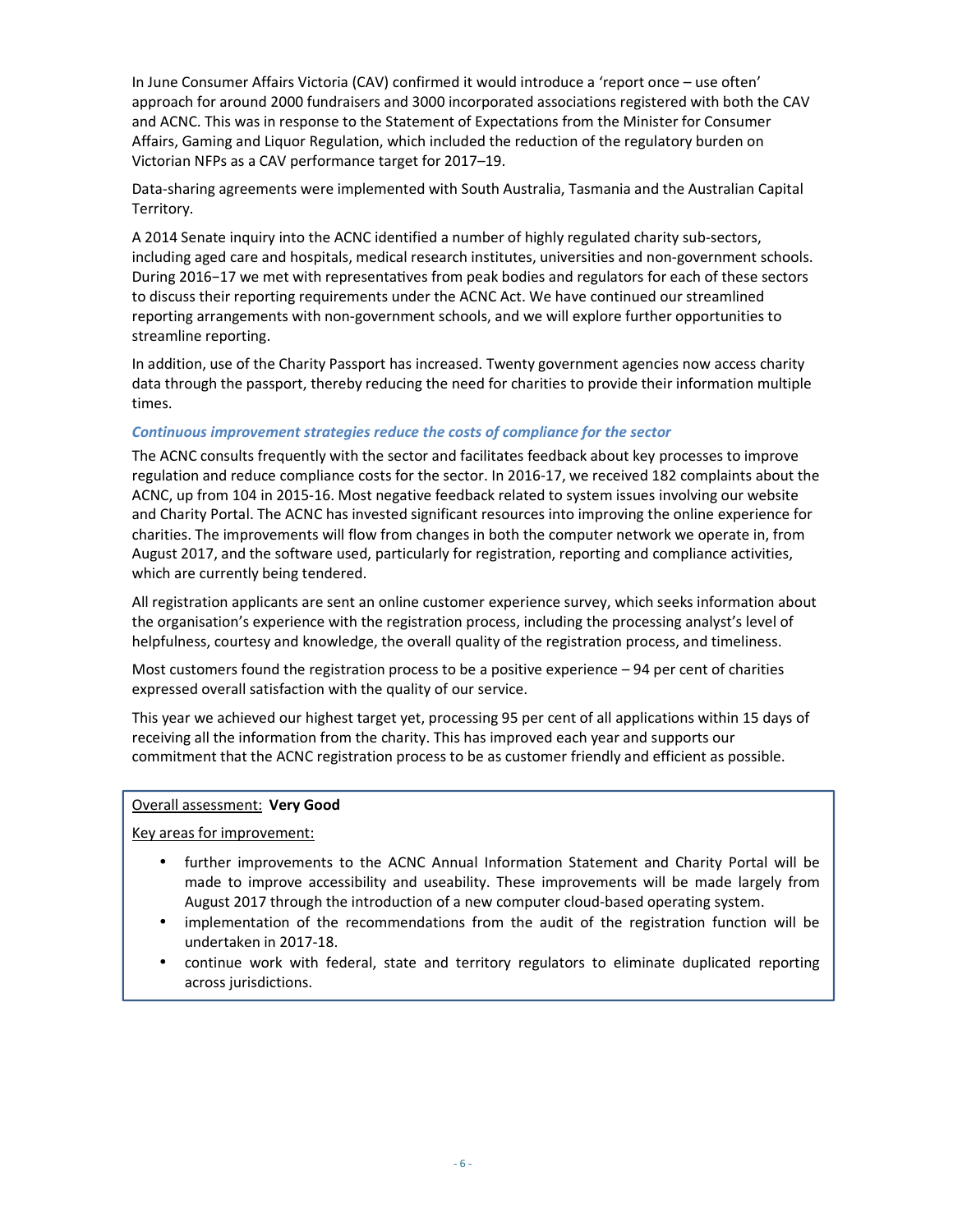# **KPI 2 – Communication with regulated entities is clear, targeted and effective**

**2A Regulators provide guidance and information that is up to date, clear, accessible and concise through media appropriate to the target audience.** 

**2B Regulators consider the impact on regulated entities and engage with industry groups and representatives of the affected stakeholders before changing policies, practices or service standards.** 

**2C Regulators' decisions and advice are provided in a timely manner, clearly articulating expectations and the underlying reasons for decisions.** 

**2D Regulators' advice is consistent and supports predictable outcomes.** 

#### *Guidance and information*

Each year we find new, innovative ways to deliver information designed to assist charities understand and fulfil their regulatory obligations. In 2016–17, in addition to responding to queries directly, we hosted webinars, published a wealth of new guides on relevant issues, introduced a podcast program and published a new Commissioner Interpretation Statement.

We also covered Parents & Citizens Associations' obligations to the ACNC and what they need to do to remain compliant, and took an in-depth look at the findings and data from the Australian Charities Report 2015. Participants can access past webinars and sign up for future webinars at acnc.gov.au/webinars.

We launched our ACNC Charity Chat podcast late in the financial year, as a more casual forum dedicated to the discussion of all things charity-related. We produced two episodes in the financial year – the first focusing on the origins of charity, what it takes to be a charity today, and the difference between charities and not-for-profits.

To help charities understand their obligations and avoid the pitfalls associated with fundraising, we created a dedicated fundraising information hub on acnc.gov.au, with content including state-specific regulations; personal information/data management; protecting people in vulnerable circumstances; crowdfunding; protecting your charity from the risk of terrorism funding; and working with fundraising agencies.

In 2016-17 we hosted 13 webinars, developed 12 how-to videos, ran 52 sector events. We also presented at 76 speaking engagements, 8 more than last year, as more organisations have invited us to their events.

One area for improvement is in relation to accessibility of website content. We undertook user-testing of the website in 2015-16, however implementing the recommendations was difficult due to system constraints. The ACNC received funding in the 2017 Federal Budget, which will allow us to upgrade our information technology systems, including our website's content management system, so that our website will be fully compliant with the Government's Web Content Accessibility Guidelines.

In an effort to increase the number of on time Annual Information Statement (AIS) submissions, in 2016– 17 we initiated a project aimed at improving the ACNC's communications with charities on their reporting obligations, incorporating the principles of behavioural economics. Results have included:

- the percentage of 2016 AIS submitted by 30 June 2017 was 90% (increase of 18.55 %)
- the percentage of 2016 AIS submitted by the 1500 largest charities was 93% (increase of 7 %)
- fewer resources (time and cost) used to pursue charities that have an overdue 2016 AIS.

#### *Communication*

We identified the ACNC's significant commitment to consultation under KPI 1. The ACNC consulted with the charity sector and other stakeholders throughout 2016-17. These included the PUG and SUG, roundtables for representatives from faith-based charities, and sector forums.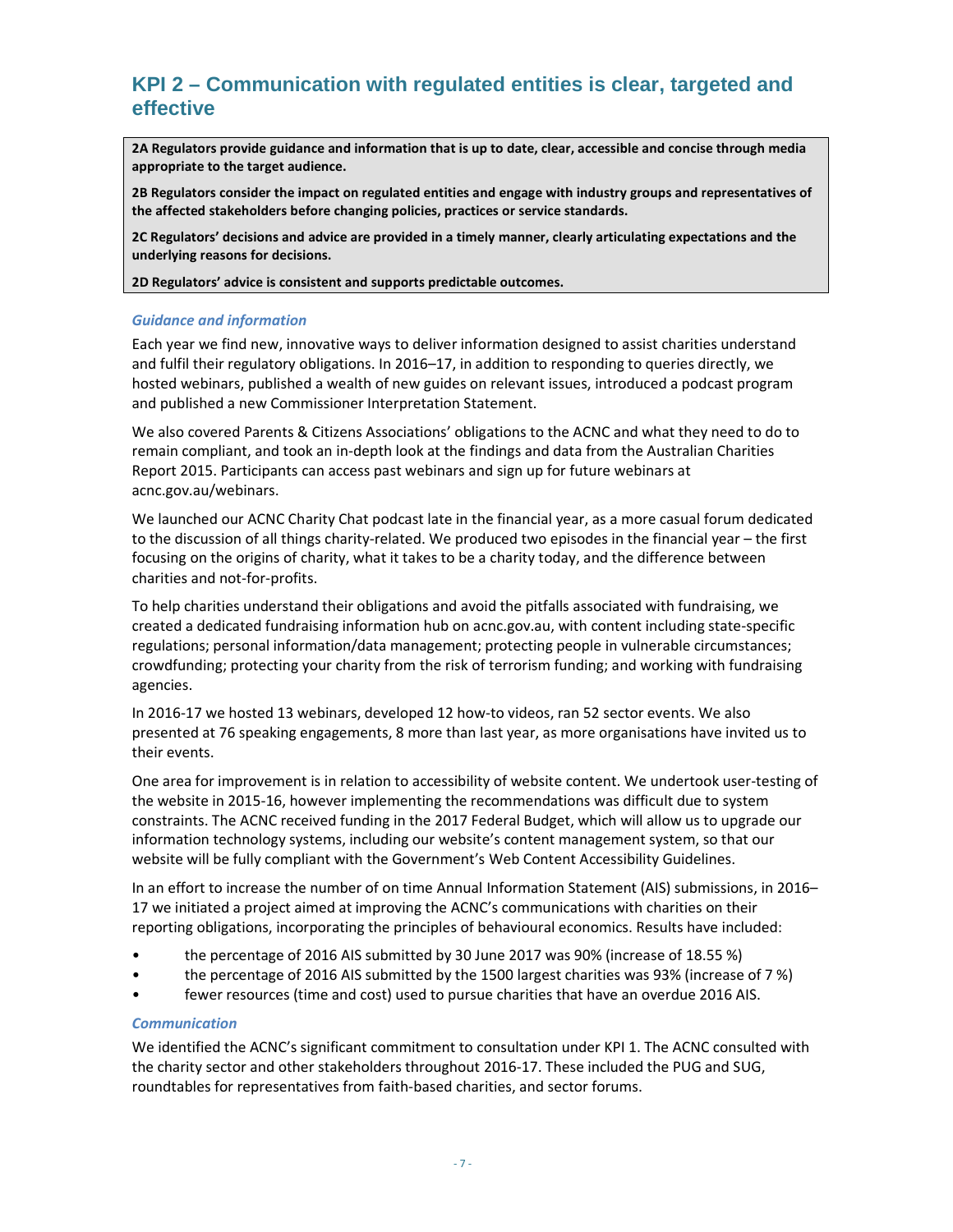The ACNC also issued a Commissioner's Interpretation Statement (CIS) on Public Benevolent Institutions (PBIs), which outlines the ACNC's current understanding of the law concerning PBIs and how organisations may fit the charity subtype. We consulted widely prior to publishing the CIS, providing a draft for public comment.

#### *Timely and clear decisions and advice*

The ACNC is committed to providing timely, high quality services to the public and to charities.

Phone enquiries, on average, were answered within 62 seconds. This was an increase of 10 seconds compared to 2015-16 but maintained a significant improvement compared to the average 117 seconds in 2014-15. We answered 78% of calls within two minutes across the year including the peak Annual Information Statement submission periods. While we were slightly below our 80% service target, the Advice Services team achieved this result with 2.5 fewer full-time equivalent positions than in 2015-16.

We provide a supportive and interactive registration process, recognising that most applicants have limited knowledge of charity law. Our service standard is to finalise applications within 15 business days of receiving all necessary information. We achieved this standard for 95% of applications during 2016– 17, meeting our new benchmark – which had been increased from 90% in 2014-15 and 93% in 2015-16.

Under the ACNC Act, a charity or its responsible person may object to certain ACNC decisions, requesting they be internally reviewed. In 2016-17 we received seven review requests that related to our decision to refuse charity registration or to refuse to register a charity with a particular subtype. We received another 16 review requests that related to withholding information from the Charity Register. This was 15 fewer review requests than received in 2015-16.

We also received 11 failure to lodge penalty objections, and 3 objections to a revocation decision.

#### *Consistency*

ACNC staff make decisions based on published policies and operational procedures, consistent with the ACNC's overarching Regulatory Approach Statement. These policies and procedures are available publicly on the ACNC website. They include the Commissioner's Policy Statement 2012/03: Decisionmaking, which sets out how the ACNC will ensure high quality decision-making, promote consistency in decisions and to inform the public about how the ACNC makes decisions. Each directorate undertakes quality assurance processes in relation to their activities.

In 2015-16, the ACNC commissioned a comprehensive review of its compliance function, including all relevant policies and procedures. Following the review, compliance-related operational procedures were removed for comprehensive updating. They will be restored to the public website at the completion of this process which commenced during 2016-17.

Decision-making training was also run for staff by the Australian Government Solicitor.

#### Overall assessment: **Very Good**

Key areas for improvement:

j

- continue to improve accessibility of web content towards 100% compliance with the Web Content Accessibility Guidelines Version 2.0.
- continue to use behavioural insight techniques and a sophisticated segmenting approach to ensure communications are timely and targeted.
- update Compliance operational procedures and publish them on the ACNC website.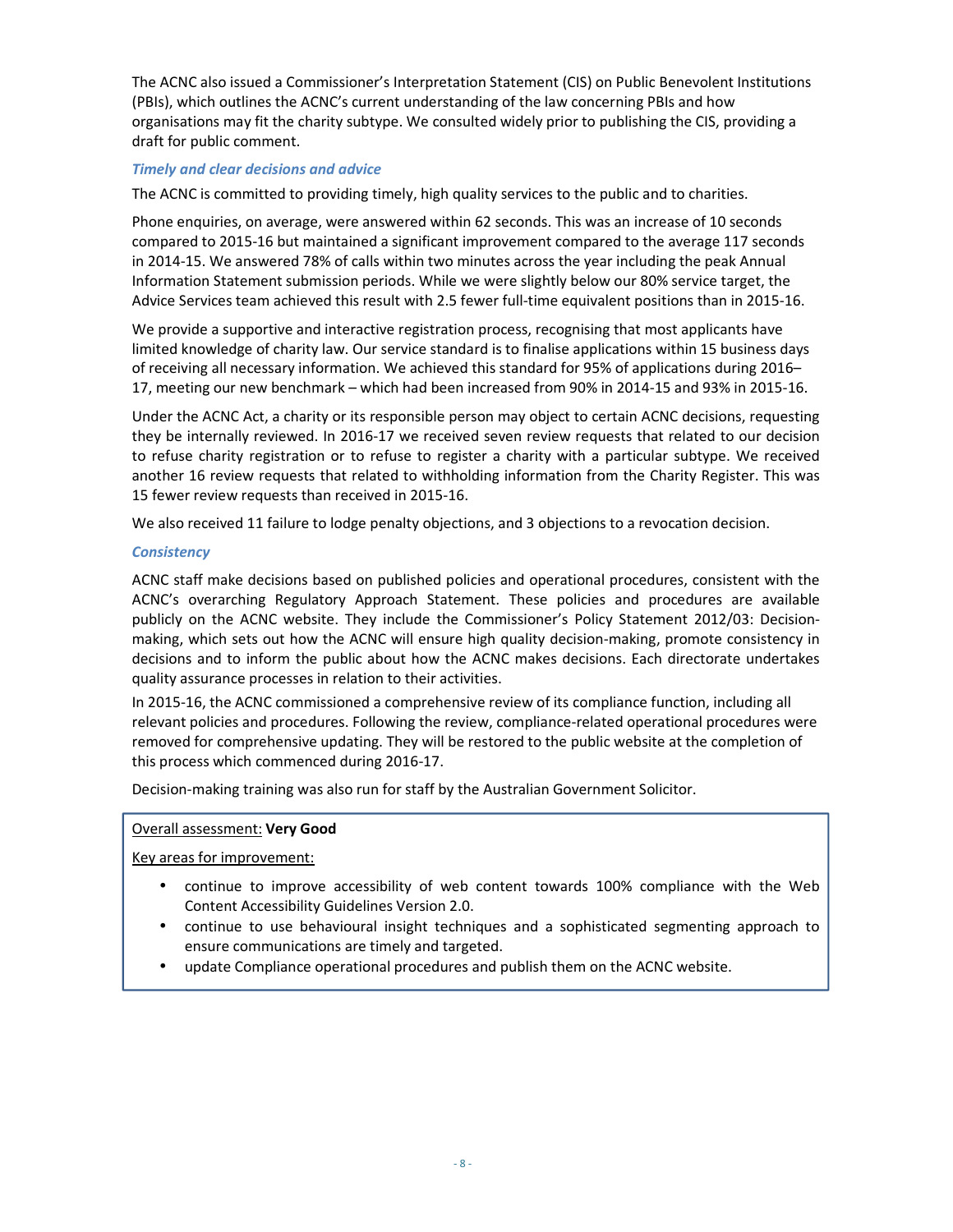# **KPI 3 – Actions undertaken by regulators are proportionate to the regulatory risk being managed**

**3A Regulators apply a risk-based, proportionate approach to compliance obligations, engagement and regulatory enforcement actions.** 

**3B Regulators' preferred approach to regulatory risk is regularly reassessed. Strategies, activities and enforcement actions are amended to reflect changing priorities that result from new and evolving regulatory threats, without diminishing regulatory certainty or impact.** 

**3C Regulators recognise the compliance record of regulated entities, including using earned autonomy where this is appropriate. All available and relevant data on compliance, including evidence of relevant external verification is considered.** 

#### *Risk-based, proportionate approach to compliance and enforcement*

The ACNC uses a risk-based approach to allocate its compliance resources to address concerns that present the greatest risk to trust and confidence in the sector. Our proportionate approach to compliance provides charities a chance to address concerns whilst dealing with cases of serious misconduct quickly and firmly. This is consistent with the objectives of the ACNC Act, which require the Commissioner to have regard to, among other things, the principles of regulatory necessity, reflecting risk, and proportionate regulation.

#### *The approach to regulatory risk is regularly reassessed and improved*

In 2015-16 after two years of operation, we elected to review the ACNC Regulatory Approach Statement – the statement that guides our approach to charity regulation. The purpose of the review was to ensure that the Regulatory Approach Statement remains current, relevant and fit-for-purpose.

The revised Regulatory Approach Statement was published on 27 November 2015. It is available at: acnc.gov.au/regulatoryapproach. This statement will be reviewed again in 2018.

#### *Consideration of available compliance data and recognition of compliance history*

As articulated in the ACNC's Regulatory Approach Statement and Compliance and Enforcement Policy, the ACNC considers the prior record of a charity and information from previous investigations in its risk assessments. ACNC compliance procedures are currently being updated, informed by the 2015-16 review of the compliance function. An entities prior behaviour will remain a fundamental consideration of these procedures.

#### Overall assessment: **Very Good**

Key areas for improvement:

- all compliance processes are being improved based on recommendations from an independent audit of the compliance function, including expanding access to other government data holdings to inform compliance priorities.
- update compliance processes and publish on our website.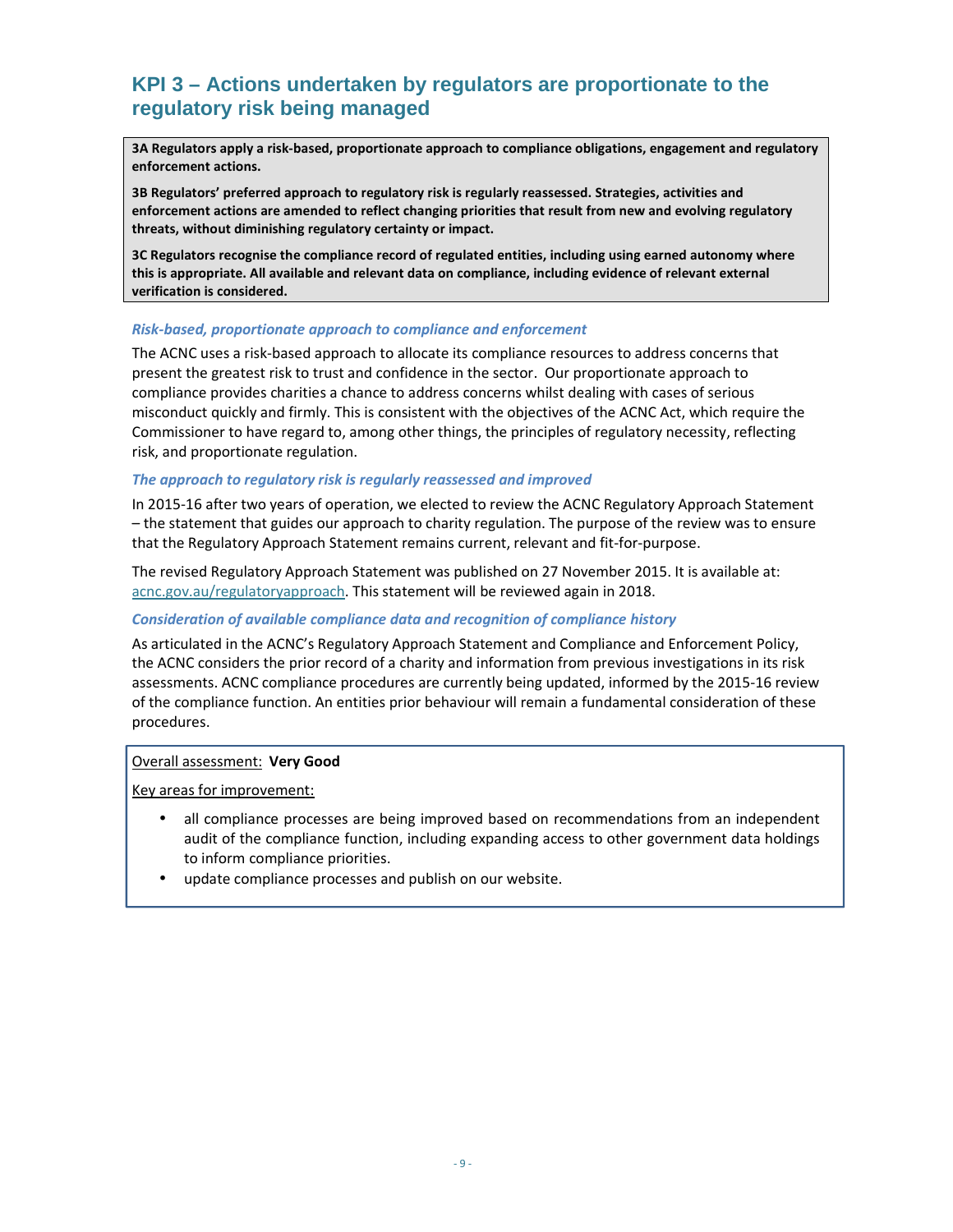# **KPI 4 – Compliance and monitoring approaches are streamlined and coordinated**

**4A Regulators' information requests are tailored and only made when necessary to secure regulatory objectives, and only then in a way that minimises impact; AND regulators' frequency of information collection is minimised and coordinated with similar processes including those of other regulators so that, as far as possible, information is only requested once.** 

**4B regulators utilise existing information to limit the reliance on requests from regulated entities and share the information among other regulators, where possible.** 

**4C Regulators base monitoring and inspection approaches on risk and, where possible, take into account the circumstance and operational needs of the regulated entity.** 

#### *Information requests are necessary and coordinated, and impact is minimised*

The ACNC has published Operational Procedure 2014/03: Creating, updating and reviewing forms. This policy confirms that when drafting or modifying any forms, that the purpose and function of the form should be considered, and only information needed to fulfil these functions should be requested. The reporting obligations imposed by ACNC forms are also overseen by the cross-directorate Reporting and Red Tape Reduction Committee.

The ACNC has also identified the need to significantly expand its access to available Compliance data, which can assist in identifying risk in the sector. The ACNC is doing so through progressing formal arrangements with other government agencies (such as AUSTRAC).

In 2016-17, we continued to work closely with the Commonwealth Department of Education and Training (DET). For the 2016 year (schools use calendar years), the ACNC accepted financial information lodged by non-government schools with DET in place of an annual financial report and the financial questions in the Annual Information Statement. The ACNC's work with DET and the sector to further streamline reporting arrangements is ongoing.

Charities registered as Aboriginal and Torres Strait Islander corporations are regulated by the Office of the Registrar of Indigenous Corporations (ORIC). Charities registered with ORIC are not required to report separately to the ACNC; the ACNC obtains relevant reports from ORIC.

The Charity Portal is a secure 'self-service' system for charities. Charities can log in and complete tasks that would have previously required them to submit a form via email or post, saving significant time and effort. Our aim is that charities can complete all reporting requirements with minimum effort and maximum accuracy. In July 2016, the ACNC's Charity Portal won an award in the Digital Transformation category of the Institute of Public Administration Australia Public Sector Innovation Awards.

#### *Existing information is used and shared across government*

The Charity Passport is the digital mechanism to facilitate the transfer of information (including corporate, activity, and financial information) about registered charities from the ACNC to other authorised government agencies. It is the core of the ACNC's 'report once, use often' reporting framework, which reduces duplicated reporting across government. There are 20 government agencies (59 officers) using the Charity Passport as at 30 June 2017. This is a 25% increase since 30 June 2016, and a 186% increase since 30 June 2015.

We also work closely with other government agencies to share information and determine who is best placed to act, so charities don't need to field enquiries from multiple government regulators. We received 32 referrals from other government agencies and made 48 referrals to other government agencies where we considered the matter may have also fallen within their jurisdiction.

#### *Monitoring and inspection is tailored and risk-based*

ACNC Staff act in accordance with risk-based policies and procedures, consistent with the overarching ACNC Regulatory Approach Statement and Compliance and Enforcement Policy. Compliance monitoring activities are only conducted in relation to those matters that present the greatest risk to trust and confidence in the sector. In recognition of the varying degrees of capacity within the sector, compliance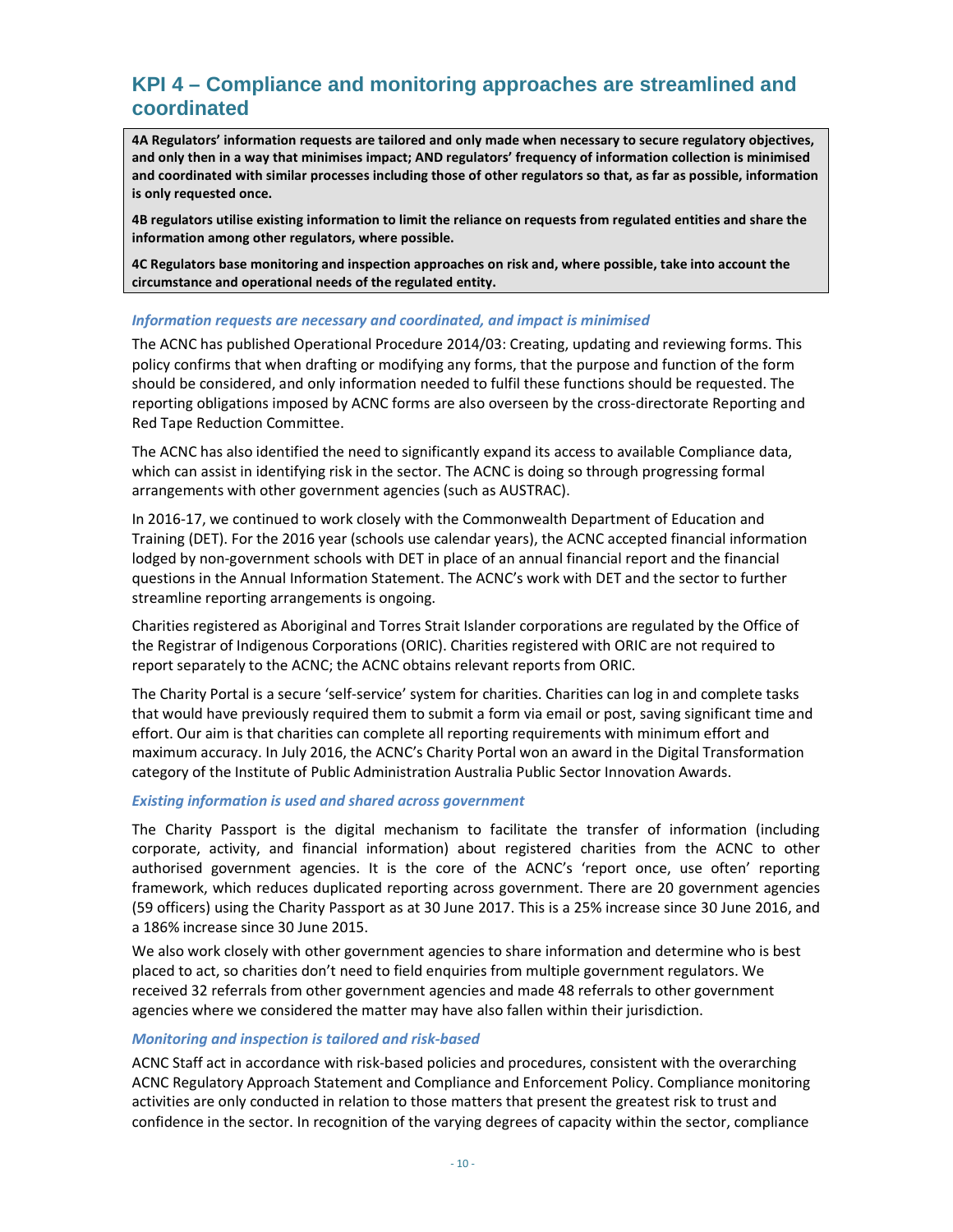activities are tailored according to the size and resources of the charity. Small charities are provided longer time frames to respond to the ACNC. Some compliance outcomes, i.e. penalties, vary depending on the size of the charity, with large charities paying higher penalties than medium and small charities.

#### Overall assessment: **Very Good**

Areas for improvement:

- progressing formal arrangements with other government agencies (such as AUSTRAC)
- continue to expand use of the Charity Passport.
- continue improvements to the Charity Portal.

# **KPI 5 – Regulators are open and transparent in their dealings with regulated entities**

**5A Regulators' risk-based frameworks are publicly available in a format which is clear, understandable and accessible.** 

**5B Regulators are open and responsive to requests from regulated entities regarding the operation of the regulatory framework, and approaches implemented by regulators.** 

**5C Regulators' performance measurement results are published in a timely manner to ensure accountability to the public.** 

#### *Publicly available risk-based frameworks*

The ACNC's overarching risk assessment framework is articulated within the Regulatory Approach Statement and Compliance and Enforcement Policy which was available throughout 2016-17. In 2015-16, the ACNC commissioned a comprehensive review of its compliance function, including all relevant policies and procedures. Following the review, compliance-related operational procedures were removed for comprehensive updating. They will be restored to the public website at the completion of this process which commenced during 2016-17.

#### *Transparency and responsiveness*

The ACNC seeks to provide extensive information in various formats about the operation of the regulatory framework. Information was provided in 2016-17 through briefing sessions, webinars, how-to videos, a Commissioner's Interpretation Statement on Public Benevolent Institutions (PBIs), a suite of guidance publications, and online policies and operational procedures.

In March 2017, we published the Charity Compliance Report 2015 and 2016 which examines the ACNC's compliance and enforcement activities between 1 January 2015 and 31 December 2016. This report uses aggregated data and de-identified information to give readers an insight into the compliance work of the ACNC. In addition, this report outlines the ACNC's compliance focus for the year ahead.

The ACNC tries to make information available to the public outside of the formal FOI process. The ACNC aims to respond to general information requests (those not made under the Freedom of Information Act 1982 (FOI Act) or Privacy Act 1988) within 30 calendar days. In 2016-17, the ACNC responded to 100% of general information requests within 14 calendar days.

In 2016–17, we received 14 requests for documents under the Freedom of Information Act 1982 (Cth) (FOI Act). Ten of these were finalised, with full access provided twice; and four requests were refused access to documents and four were subsequently withdrawn by the applicant. The ACNC has an Information Publication Scheme (IPS) page available at acnc.gov.au.

#### *Timeliness in publishing performance results*

Consistent with other Commonwealth regulators, the ACNC elected to publish its RPF self-assessment separately from the ACNC Annual Report. The ACNC Annual report was tabled on 28 October 2016 and is publicly available at annualreport.acnc.gov.au. The 2015-16 RPF self-assessment report was published on the ACNC website in December 2016.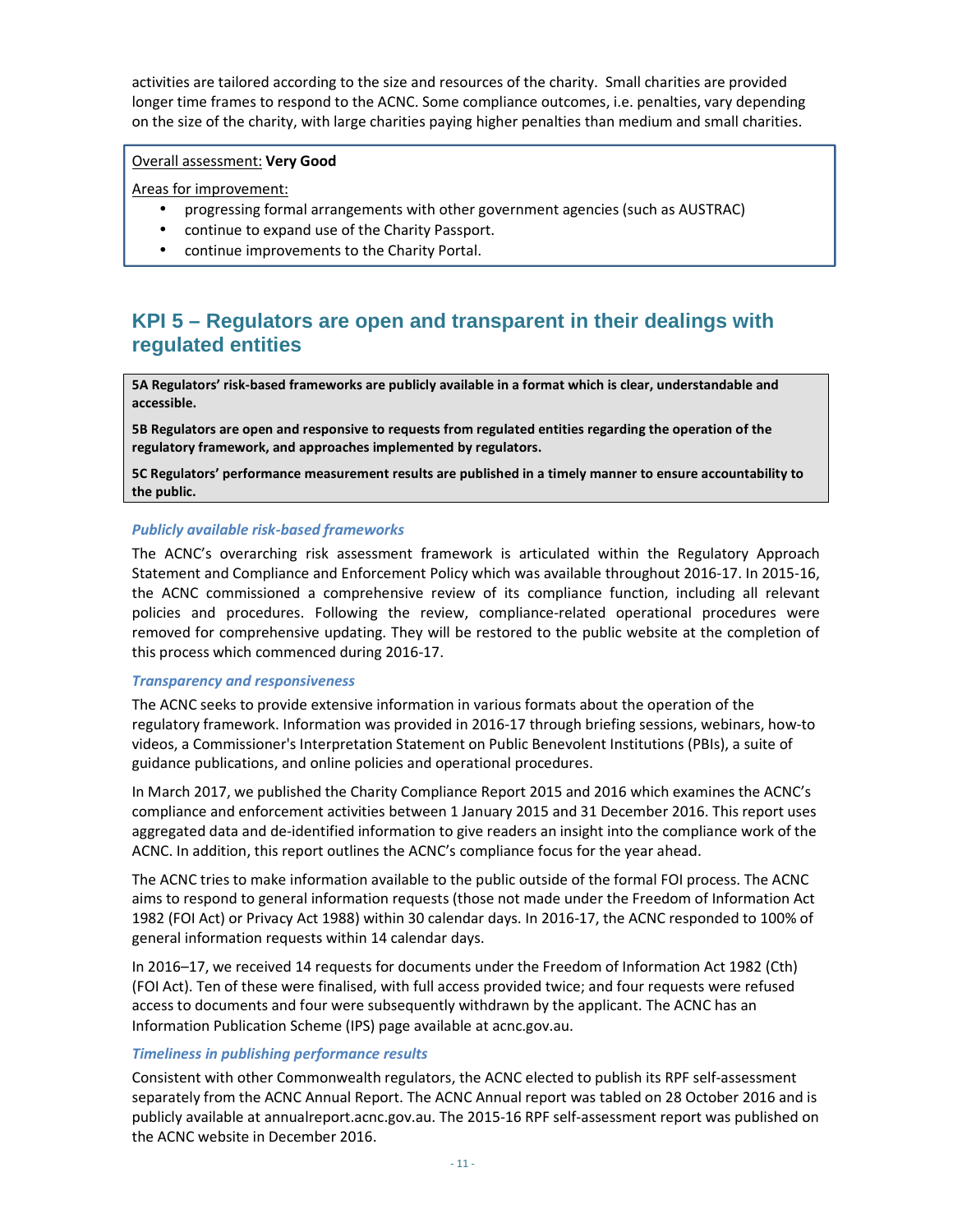#### Overall assessment: **Very Good**

#### Areas for improvement:

- informed by the independent audit of the compliance function, improvements will be made to compliance-related policies and procedures, which will be implemented and published.
- informed by the independent audit of the registration function, improvements will be made to registration-related policies and procedures, which will be implemented and published.

# **KPI 6 – Regulators actively contribute to the continuous improvement of regulatory frameworks**

**6A Regulators establish cooperative and collaborative relationships with stakeholders to promote trust and improve the efficiency and effectiveness of the regulatory framework.** 

**6B Regulators engage stakeholders in the development of options to reduce compliance costs. This could include industry self-regulation, changes to the overarching regulatory framework, or other strategies to streamline monitoring and compliance approaches.** 

**6C Regulators regularly share feedback from stakeholders and performance information (including from inspections) with policy departments to improve the operation of the regulatory framework and administrative processes.** 

#### *Cooperative and collaborative relationships with stakeholders*

The ACNC has since its inception worked cooperatively and collaboratively with stakeholders. The PUG and SUG are the best examples of this relationship. Engagement with these groups throughout 2016-17 improved the ACNC's regulatory approach, Annual Information Statement, and guidance products.

The ACNC developed a stakeholder engagement framework (the Framework) outlining our approach to consultation, the mechanisms we may use, and our RPF-linked commitments to do so. It is publicly available (published in January 2016) on the ACNC website at acnc.gov.au/stakeholderengagement. The approach and mechanisms articulated in the Framework address the reduction of regulatory burden. For example: 'the ACNC is committed to providing accurate, timely and relevant information to charities to help them understand and meet their obligations to the ACNC in a way that minimises the impact on their time and resources.

In addition, the ACNC has an Aboriginal and Torres Strait Islander Communities Engagement Strategy, publicly available at acnc.gov.au/ATSICommunityEngagement.

The ACNC Compliance Directorate continued to chair the International Regulators Teleconference, as well as the Compliance Information Forum with state and territory regulators, to share best-practice and discuss risks.

#### *Stakeholders are engaged in developing options to reduce compliance costs*

Stakeholders were extensively engaged in 2016-17 to improve the regulatory framework for charities. The ACNC's objective is to align ACNC and state/territory regulatory and reporting frameworks in the following five areas:

- 1. incorporated association (and cooperative) regulations
- 2. fundraising licensing and regulation
- 3. taxation concessions (including charity definition)
- 4. grants and procurement
- 5. lotteries and raffles regulation.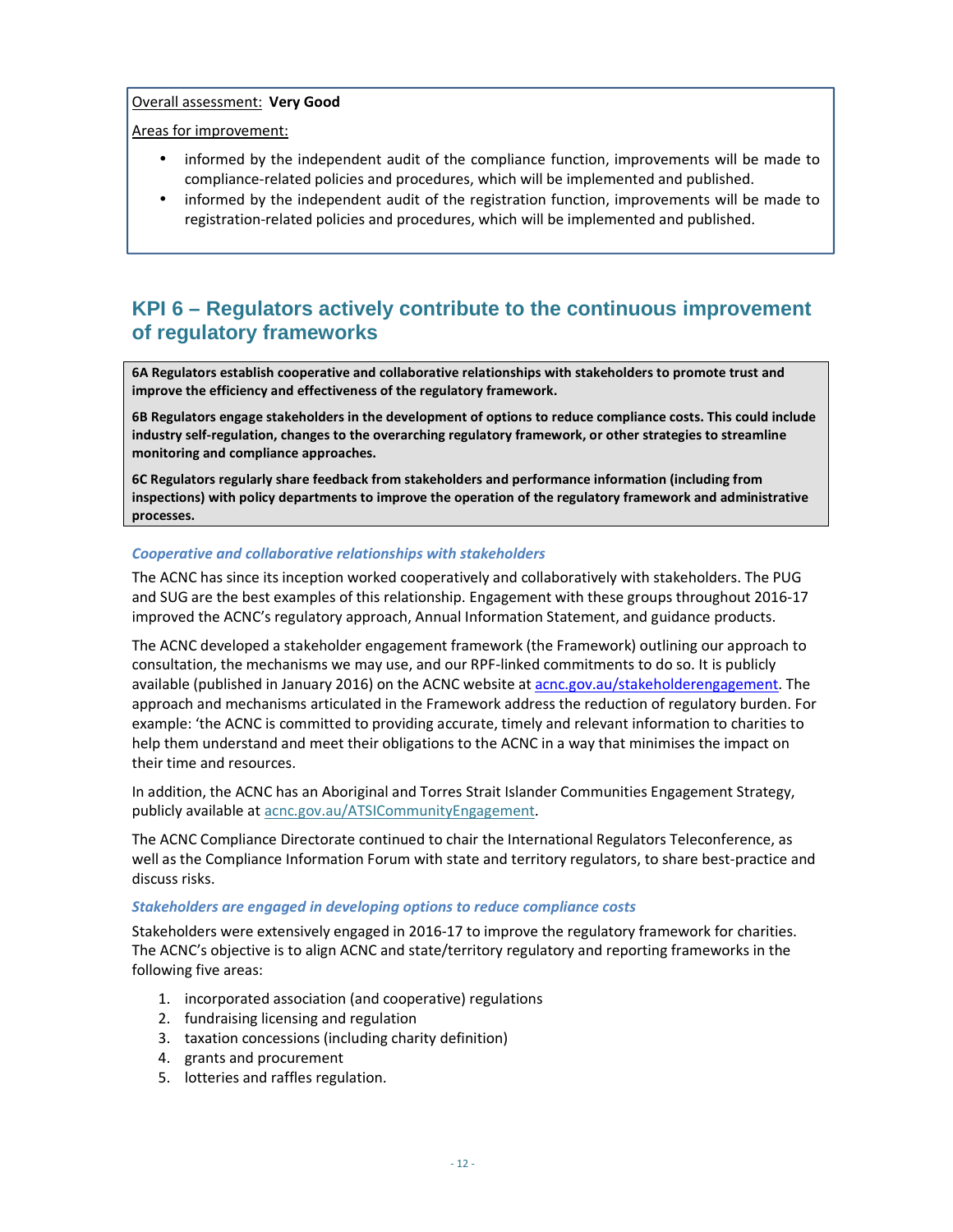As identified in KPI 1, in mid-2016 new legislation passed in both South Australia and Tasmania to effectively lessen the regulatory load for those states' charities. This momentum continued into 2017, when our work with ACT regulators brought an end to duplicative reporting requirements there.

Fundraising regulations in South Australia and the ACT were amended so that charities registered with the ACNC, seeking to collect donations in those jurisdictions, no longer need to apply for a licence to do so. Data-sharing agreements were implemented with South Australia, Tasmania and the ACT.

In June Consumer Affairs Victoria (CAV) confirmed it would introduce a 'report once – use often' approach for around 2000 fundraisers and 3000 incorporated associations registered with both the CAV and ACNC. This was in response to the Statement of Expectations from the Minister for Consumer Affairs, Gaming and Liquor Regulation, which included the reduction of the regulatory burden on Victorian NFPs as a CAV performance target for 2017–19.

In 2016–17, the ACNC contributed \$8.19 million in annual deregulation savings for charities, bringing our total contribution to \$33.75 million since January 2014.

#### *Stakeholder feedback is shared with policy departments*

The ACNC's Stakeholder Engagement Framework, published in January 2016 outlines how the ACNC will engage with stakeholders. The Framework recognises that 'consulting with stakeholders and genuinely listening to what they have to say is essential to developing high-quality policy'. It makes commitments to consult to this end, and details the principles underlying this engagement and the mechanisms that may be used. However, the Framework does not yet adequately outline how the ACNC will share stakeholder feedback with policy departments. In large part, this was due to the previous uncertainty about the ACNC's future, which made provision of policy feedback relatively ad-hoc.

Since the Government's March 2016 commitment to retain the ACNC, the ACNC has been working with government agencies to put ongoing feedback mechanisms in place. These include regular meetings with Treasury, the Australian Taxation Office, and the Department of Social Services.

Also, ACNC Compliance and red tape reduction staff have monthly telephone meetings with representatives of all the state regulators where current issues, nationally and in each jurisdiction, are discussed.

#### Overall assessment: **Very Good**

Areas for improvement:

- despite progress in aligning inter-jurisdictional reporting and regulation, there is significant work to do to improve the regulatory framework for charities. The ACNC will continue to work with all jurisdictions to remove duplicated reporting, simplify and harmonise the regulation of fundraising, and advocate a common definition of charity (including adoption by state and territory revenue offices).
- continue to improve the provision of feedback to policy departments, including feedback regarding possible improvements to the legislative framework.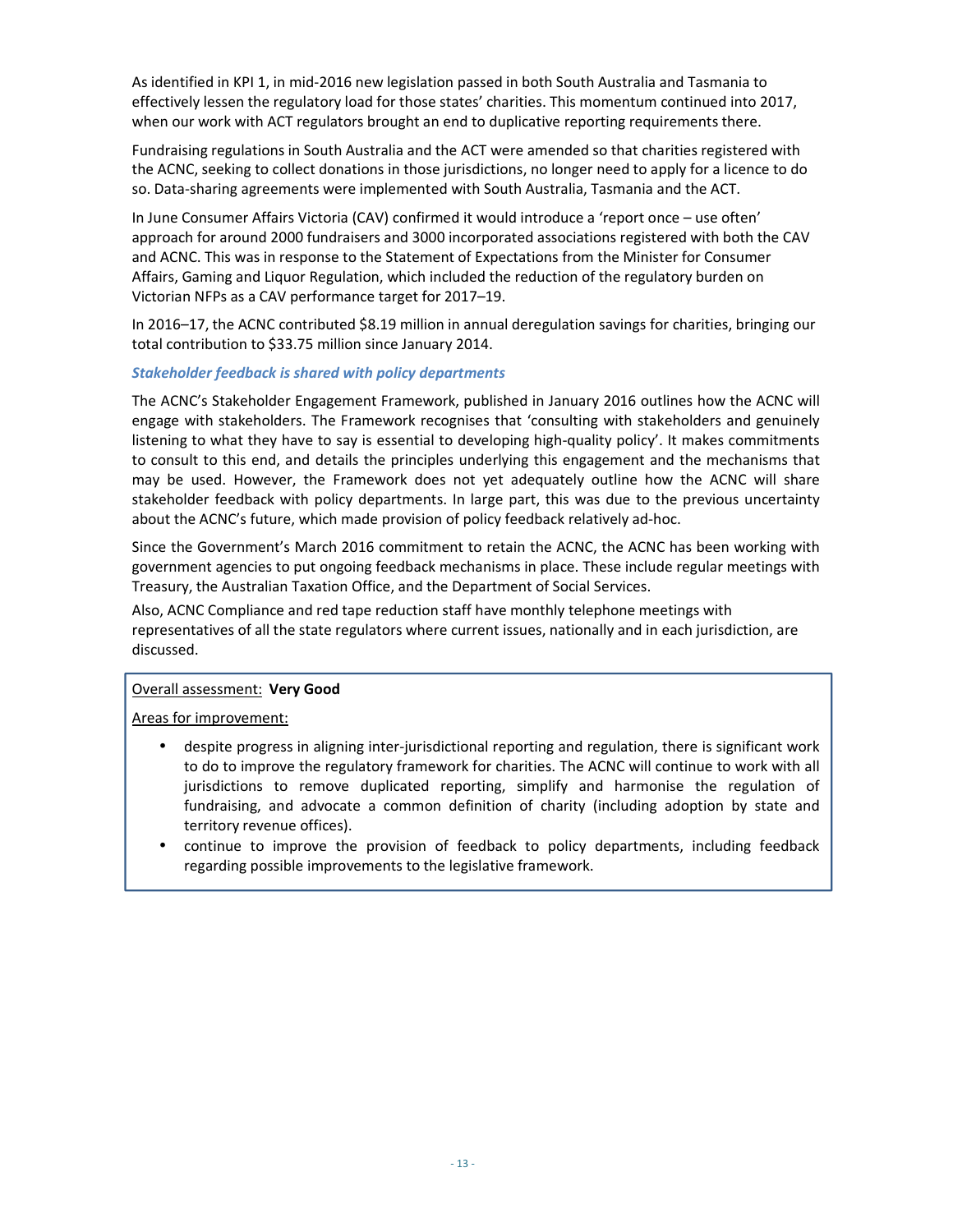# **Appendix A: Results**

# Regulator Performance Framework – ACNC Metrics – 2016-17 Results

The measures, evidence and sources are as approved in June 2015 by the ACNC, and validated by the ACNC consultative mechanism, the Sector User Group and Professional User Group. They were not amended in 2016: see **acnc.gov.au/rpfmeasures**

Measure: as per Australian Government Regulator Performance Framework.

Source: source of the evidence. NB: where the source is a published policy or procedure, the annual self-assessment will include assessment of the ACNC's compliance with the policy or procedure. Where relevant, the ACNC wi regarding quantitative evidence sources.

Evidence: evidence of performance against each measure.

#### **Results:**

Performance with respect to each item of evidence has been assessed as met, substantially met, partially met, or not met. An analysis of the result, including further detail about performance, is also provided. For each source of evidence, the particular outputs for the 2015-16 year have been provided; however, these outputs do not in themselves establish performance against the evidence.

| <b>Result</b>        | <b>Colour</b> | <b>Description</b>                              |  |  |  |
|----------------------|---------------|-------------------------------------------------|--|--|--|
| <b>Met</b>           |               | Target met or exceeded.                         |  |  |  |
| Substantially met    |               | Targets were mostly met.                        |  |  |  |
| <b>Partially met</b> |               | Some targets were met and issues managed        |  |  |  |
| Not met              |               | No or minimal progress was made against target. |  |  |  |

ntatives of peak bodies and charities, who comment cations, and our interactions with and regulation of registered charities. In 2016–17, we hosted three Professional User Group meetings and three Sector

> ble events for representatives from faith-based religious organisations.

aious organisations, which make up more than 30% of discuss issues particular to their organisations including the management of registration and obligations, reporting matters, red tape reduction efforts

> In Becamber 2016, the Sector in Sydney sted roundtable discussions with the sector in Sydney ism financing and money laundering risks in

|                | KPI 1 – Regulators do not unnecessarily impede the efficient operation of regulated entities                                                                                                                                  |                 |                                                                                      |                                                                                                                                                                                                                                                                                                      |               |                                                                                                                                                                                                                                                                                                                                                                                                                                                                                                                                                                                                                                                                                                                                                                                                                                                                                                                                                                                              |  |  |  |
|----------------|-------------------------------------------------------------------------------------------------------------------------------------------------------------------------------------------------------------------------------|-----------------|--------------------------------------------------------------------------------------|------------------------------------------------------------------------------------------------------------------------------------------------------------------------------------------------------------------------------------------------------------------------------------------------------|---------------|----------------------------------------------------------------------------------------------------------------------------------------------------------------------------------------------------------------------------------------------------------------------------------------------------------------------------------------------------------------------------------------------------------------------------------------------------------------------------------------------------------------------------------------------------------------------------------------------------------------------------------------------------------------------------------------------------------------------------------------------------------------------------------------------------------------------------------------------------------------------------------------------------------------------------------------------------------------------------------------------|--|--|--|
|                | <b>Measures</b>                                                                                                                                                                                                               | <b>Evidence</b> |                                                                                      | <b>Source</b>                                                                                                                                                                                                                                                                                        | <b>Result</b> | <b>Analysis</b>                                                                                                                                                                                                                                                                                                                                                                                                                                                                                                                                                                                                                                                                                                                                                                                                                                                                                                                                                                              |  |  |  |
| $\overline{A}$ | Regulators demonstrate<br>an understanding of the<br>operating environment of<br>the industry or<br>organisation, or the<br>circumstances of<br>individuals and the current<br>and emerging issues that<br>affect the sector. | 1.1             | Targeted consultation with the<br>charity sector held at least<br>once every quarter | Performance against standard<br>Sector User Group meetings: 3<br>Professional User Group meetings: 3<br>Roundtable consultations: 4<br><b>Consultation forums: 1</b><br>2017 Annual Information Statement<br>consultation: 15 face to face sessions<br>Highly regulated sub-sector<br>discussions: 4 |               | <b>Targeted consultation</b><br><b>User Groups</b><br>We engage with charity sector representatives through tv<br>and the Sector User Group. The Professional User Group<br>mainly accountants and lawyers, who comment on matte<br>publications.<br>The Sector User Group (SUG) comprises representatives<br>on matters of procedure, new guidance and publications,<br>registered charities. In 2016-17, we hosted three Profess<br>User Group meetings.<br>Roundtables and forums<br>In June 2017, we commenced a series of roundtable eve<br>charities to discuss issues and challenges facing religious<br>The purpose of these events is to ensure that religious or<br>the charity sector in Australia, have a platform to discuss<br>including the management of registration and obligations<br>and compliance concerns.<br>In December 2016, the ACNC and AUSTRAC hosted rough<br>and Melbourne to seek the sector's view on terrorism final<br>Australia's not-for-profit sector. |  |  |  |

ough two user groups, the Professional User Group and Group (PUG) comprises professional advisers n matters of procedure, new guidance and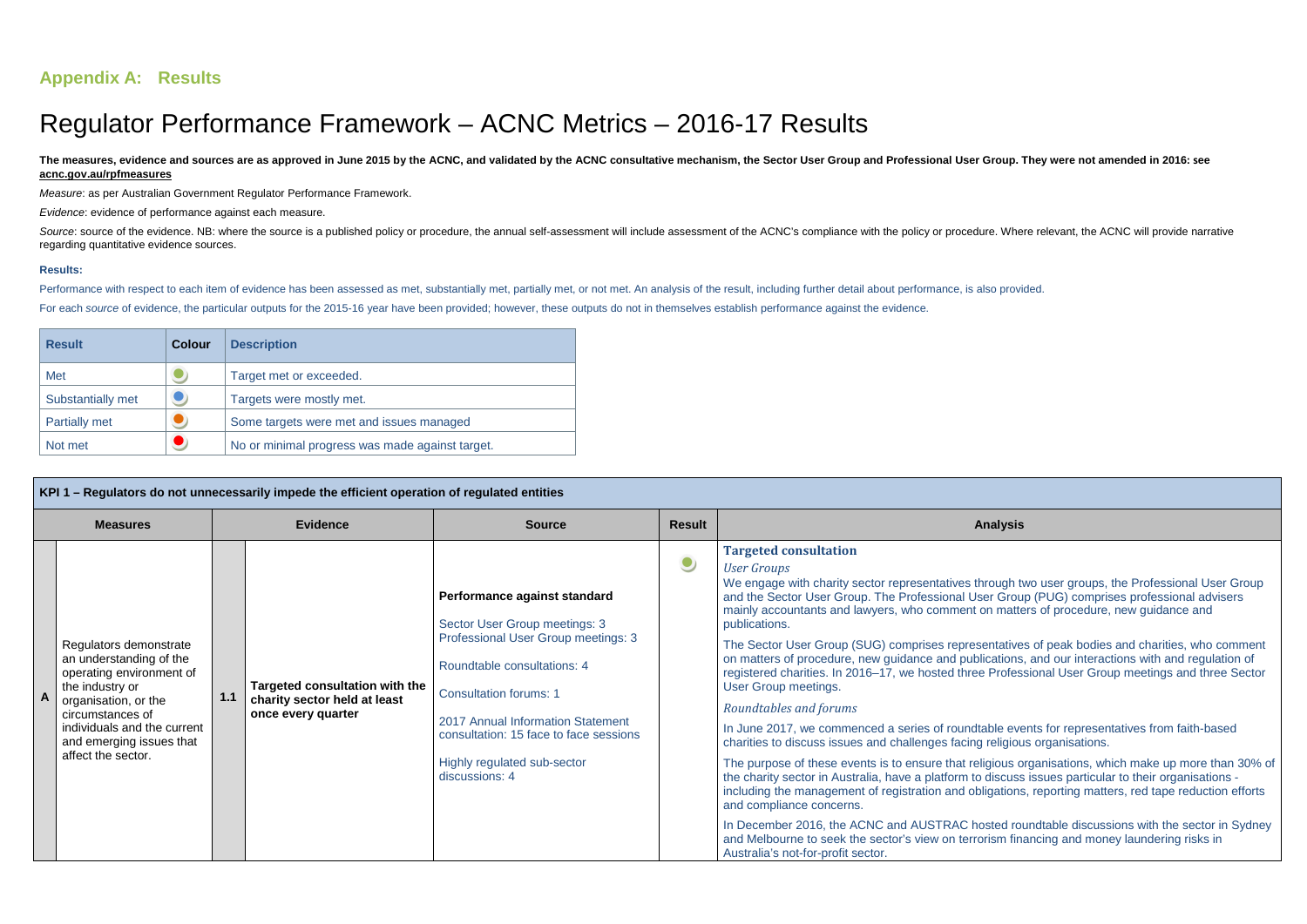Iational Risk Assessment of Australia's not-for-profit sector at the Chartered Accountants Australia and New Zealand conferences in Brisbane, Sydney and

sessions held by the Australian Accounting Standards

ne ACNC engaged in consultation with the public about the 2017 Annual Information Statement. We published a paper seeking input on a number of proposed amendments to the statement and invited people to submit feedback via an online survey, in or face to face to face to face in the to face in the in the in the in the set of an and metropolitan location

sessions.

Iltimately made to the 2017 Annual Information Statement, including a new requirement to specify the charity's number of full-time equivalent (FTE)

> nd representatives from the heavily regulated sectors es – to discuss red tape reduction initiatives.

s and commentators interested in the not-for-profit sector noted the 'data-deficit' in relation to the economic circumstances of charities. In 2016, the ACNC continued filling this gap with the 2015 Australian Charities Report, and a report on charities with revenue

> tet from the 2015 Australian Charities Report is available as well as being uploaded to data gov. The public can and in more depth to find out more about Australia's

e below \$50,000, titled Australia's Smallest Charities. aliancharities.acnc.gov.au.

makes the data we collect about charities freely and s commitment is publishing datasets of charity information on data.gov.au – which is the Government's official repository for open data. In January 2017, ments of 46,000 charities. The information, which includes financials, is updated weekly, and allows users to download, compare, filter and sort it according to taset has been viewed over 30,000 times, is the sixth on the site.

charity data, and have been able to guide many inquirers to use our data resources to bolster their research, media or policy papers. We also maintained the ACNC research network, providing a forum for researchers and academics interested in studying the sector to get together with the ACNC. At network teleconferences, attendees received updates about the ut their projects.

| <b>Measures</b> |     | <b>Evidence</b>                                                                           | <b>Source</b>                                                                                                                                                                                                                      | Result    | <b>Analysis</b>                                                                                                                                                                                                                                                                                                                                                                                                                                                                                                                                                                                                                                                                                                                                                                                                                                                                                                                                                                                                                                                                                                                                                                                                                                                                                                                                                                                                                       |
|-----------------|-----|-------------------------------------------------------------------------------------------|------------------------------------------------------------------------------------------------------------------------------------------------------------------------------------------------------------------------------------|-----------|---------------------------------------------------------------------------------------------------------------------------------------------------------------------------------------------------------------------------------------------------------------------------------------------------------------------------------------------------------------------------------------------------------------------------------------------------------------------------------------------------------------------------------------------------------------------------------------------------------------------------------------------------------------------------------------------------------------------------------------------------------------------------------------------------------------------------------------------------------------------------------------------------------------------------------------------------------------------------------------------------------------------------------------------------------------------------------------------------------------------------------------------------------------------------------------------------------------------------------------------------------------------------------------------------------------------------------------------------------------------------------------------------------------------------------------|
|                 |     |                                                                                           |                                                                                                                                                                                                                                    |           | The ACNC and AUSTRAC co-presented on the Nat<br>sector at the Chartered Accountants Australia and I<br>Melbourne.<br>We attended all not-for-profit-related roundtable se<br>Board in this financial year.<br>2017 Annual Information Statement Consultation<br>Over the period of 4 August to 6 October 2016, the<br>about the 2017 Annual Information Statement. We<br>proposed amendments to the statement and invited<br>writing or face to face at sessions held in 15 regional<br>dedicated session for non-government schools.<br>Of the 280 participants who contributed:<br>• 85 completed the online survey<br>13 submitted a written response<br>182 attended the face-to-face consultation s<br>The consultations shaped the improvements we ulti<br>Statement, including a new requirement to specify to<br>staff.<br>Highly regulated sector consultations<br>Throughout 2016-17, we met with peak bodies and                                                                                                                                                                                                                                                                                                                                                                                                                                                                                                           |
|                 | 1.2 | Information reported by<br>charities to the ACNC is<br>analysed and published<br>annually | Annually published report analysing<br><b>Annual Information Statement data</b><br>Data in the 2015 Annual Information<br><b>Statement</b><br>The Australian Charities Report 2015<br><b>Australia's Smallest Charities (2015)</b> | $\bullet$ | - including universities and aged care peak bodies<br><b>2015 Australian Charities Report</b><br>Prior to the establishment of the ACNC, researchers a<br>sector noted the 'data-deficit' in relation to the econom<br>continued filling this gap with the 2015 Australian Cha<br>below \$50,000.<br>To increase accessibility and usability, the full dataset<br>to the public on an interactive website ('data cube') as<br>use the data to look at the sector from new angles and<br>charities at australiancharities.acnc.gov.au.<br>We also published a report on charities with revenue I<br>All reports are made available to the public at australiant<br><b>Further information</b><br>Open data<br>In addition to the annual charities report, the ACNC m<br>easily available. An important part of us meeting this of<br>information on data.gov.au - which is the Governmen<br>ACNC uploaded the 2015 Annual Information Statem<br>includes financials, is updated weekly, and allows use<br>several variables. The ACNC's Charity Register datas<br>most viewed and fourth most downloaded dataset on<br>Other data analysis<br>We regularly receive and respond to inquiries about c<br>inquirers to use our data resources to bolster their res<br>the ACNC research network, providing a forum for res<br>sector to get together with the ACNC. At network teled<br>ACNC's research work and shared information about |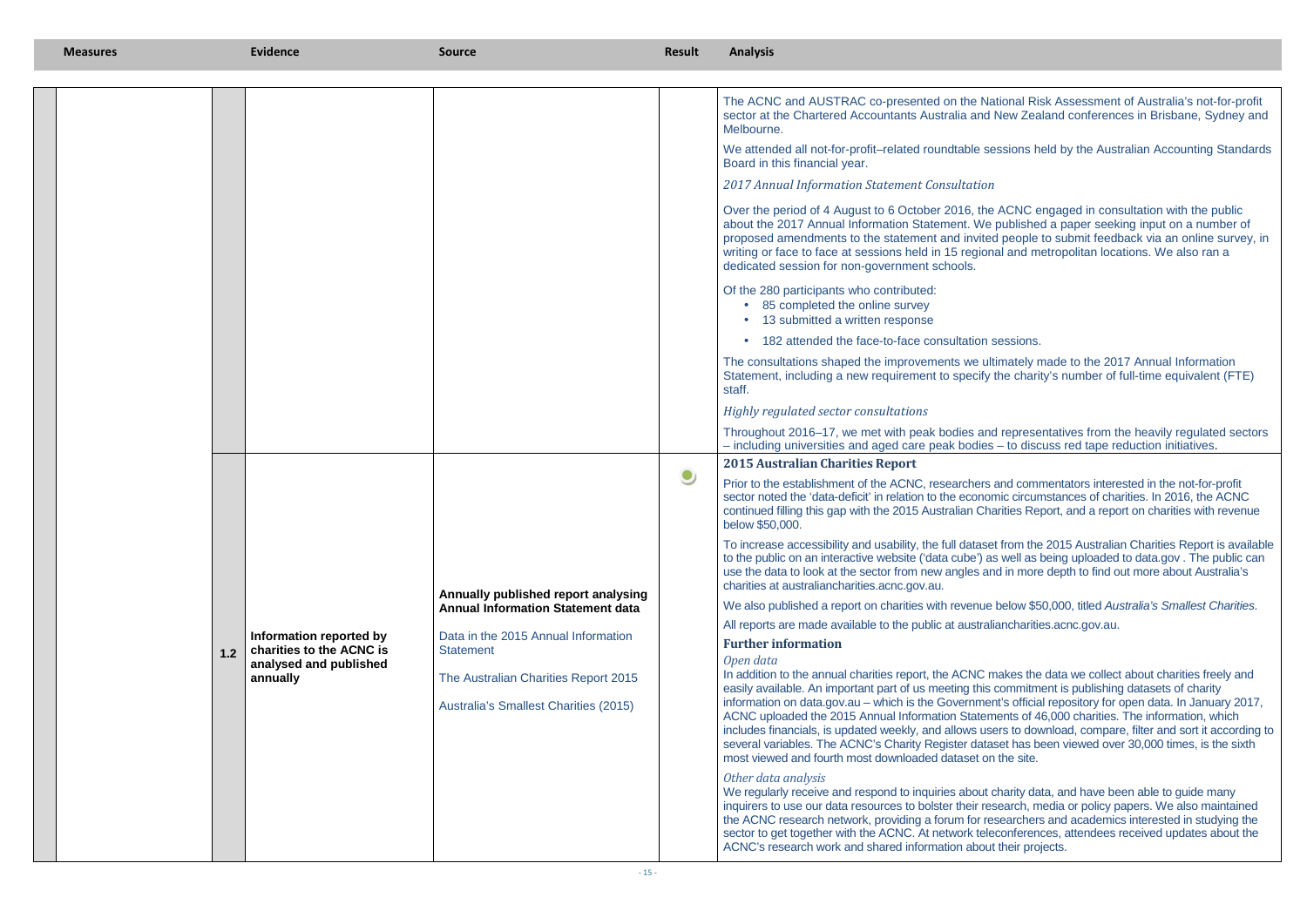statements and operational procedures were available CNC/Pblctns/Pol/ACNC/Publications/Policies.aspx.

In 2015-16, about the ACNC, up from 104 in 2015-16. 62 of these related ity Portal.

| Regulators take actions to<br>minimise the potential for<br>unintended negative<br>impacts of regulatory<br>activities on regulated<br>entities or affected<br>supplier industries and<br>supply chains. | 1.3 | <b>Administrative practices are</b><br>reviewed to identify<br>opportunities to streamline<br>interactions and reduce<br>compliance costs | <b>Meetings of the Reporting and Red</b><br><b>Tape Reduction Committee (number;</b><br>and yearly summary)<br>The Reporting and Red Tape<br><b>Reduction Committee met 8 times</b><br>during the 2016-17 year.<br><b>Published operational procedures</b><br>requiring annual review of policies,<br>procedures and forms<br>Throughout 2016-17, most of the<br>ACNC's policy statements and<br>operational procedures, which require<br>annual review of policies procedures<br>and forms, were available on the ACNC<br>website. | $\bullet$ | The RRTRC met 8 times during the 2016-17 year. Through cross-directorate discussions in the<br>RRTRC several reporting improvements were considered, including:<br>2017 Annual Information Statement: additional questions to support streamlined reporting<br>efforts with other regulators.<br>Inter-jurisdictional alignment: working with Australian Capital Territory (ACT), and others to<br>implement reforms to accept annual reports lodged with the ACNC in place of state<br>requirements.<br>Established the National Standard Chart of Accounts Advisory Body. The National Standard<br>Chart of Accounts (NSCOA) is a free data entry tool and data dictionary for charities and oth<br>not-for-profit organisations<br>Continued and enhanced streamlined reporting for Non-government schools.<br><b>Operational procedures</b><br>Throughout 2016-17, most of the ACNC's policy statements and operational procedures were availa<br>on the ACNC website: http://www.acnc.gov.au/ACNC/Pblctns/Pol/ACNC/Publications/Policies.aspx<br>In 2016–17, we continued to update our compliance policies and operational procedures. See our<br>regulatory approach at <b>acnc.gov.au/regulatoryapproach</b> . The ACNC published a report outlining its<br>compliance and outcomes during 2015 and 2016 in March 2017. It can be found<br>acnc.gov.au/compliancereport. A key aspect has been the move from an educative approach to an<br>increased focus on entities meeting their obligations. The report outlines the areas that the ACNC v<br>focus on in 2017-19 and common errors, which assists charities to prioritise their compliance<br>resources.<br>Registration processes were also reviewed internally and by Deloitte. Many of the recommendation<br>are planned to be implemented in 2017-18, which include streamlining the process.<br>The independent audit of the ACNC compliance function was completed in April 2016. The<br>recommendations from the audit have been accepted and were implemented throughout 2016–17.<br>The following reviews were completed in 2016-17: Five Commissioners Policy Statements; two<br>Corporate Policies and four Operational Procedures. |
|----------------------------------------------------------------------------------------------------------------------------------------------------------------------------------------------------------|-----|-------------------------------------------------------------------------------------------------------------------------------------------|-------------------------------------------------------------------------------------------------------------------------------------------------------------------------------------------------------------------------------------------------------------------------------------------------------------------------------------------------------------------------------------------------------------------------------------------------------------------------------------------------------------------------------------|-----------|---------------------------------------------------------------------------------------------------------------------------------------------------------------------------------------------------------------------------------------------------------------------------------------------------------------------------------------------------------------------------------------------------------------------------------------------------------------------------------------------------------------------------------------------------------------------------------------------------------------------------------------------------------------------------------------------------------------------------------------------------------------------------------------------------------------------------------------------------------------------------------------------------------------------------------------------------------------------------------------------------------------------------------------------------------------------------------------------------------------------------------------------------------------------------------------------------------------------------------------------------------------------------------------------------------------------------------------------------------------------------------------------------------------------------------------------------------------------------------------------------------------------------------------------------------------------------------------------------------------------------------------------------------------------------------------------------------------------------------------------------------------------------------------------------------------------------------------------------------------------------------------------------------------------------------------------------------------------------------------------------------------------------------------------------------------------------------------------------------------------------------------------------------------------------------------------------------------|
| Regulators implement<br>continuous improvement<br>strategies to reduce the<br>costs of compliance for                                                                                                    | 1.4 | Documented processes for<br>collecting and acting on<br>feedback from charities                                                           | <b>Published policy and operational</b><br>procedure on complaints<br>Published in 2015 and available on the<br>ACNC website throughout 2016-17.<br>Published stakeholder engagement<br>framework.<br>Published January 2016 and available<br>on the ACNC website throughout 2016-<br>17.                                                                                                                                                                                                                                           | $\bullet$ | <b>Further information</b><br>Feedback about the ACNC<br>Advice services analyse customer enquiries to identify trends/areas for improvement in service<br>delivery, development of educational materials and strategies, process and system improvements.<br>Complaints<br>In 2016-17, we received 182 complaints about the ACNC, up from 104 in 2015-16. 62 of these relat<br>to system issues involving our website and Charity Portal.<br>Compliments<br>The number of compliments the ACNC received, 244, increased by 67%. The positive feedback we<br>received most frequently related to our approach to customer service. Charities reported that they<br>valued receiving prompt, proactive service that helped to resolve current issues and provided acces<br>resources to assist them in the future.                                                                                                                                                                                                                                                                                                                                                                                                                                                                                                                                                                                                                                                                                                                                                                                                                                                                                                                                                                                                                                                                                                                                                                                                                                                                                                                                                                                             |
| those they regulate.                                                                                                                                                                                     | 1.5 | The online Annual Information<br><b>Statement reporting includes</b><br>opportunity for charities to<br>provide feedback                  | Feedback functionality built into the<br><b>AIS</b><br>Functionality for feedback about the<br><b>Annual Information Statement (AIS)</b><br>was available after submission of the<br>AIS.                                                                                                                                                                                                                                                                                                                                           | $\bullet$ | <b>AIS feedback functionality</b><br>Functionality for feedback about the Annual Information Statement (AIS) was available after submit<br>the AIS throughout 2015-16. In addition, the ACNC conducted consultation with the sector on the 20<br>Annual Information Statement, which included 15 face-to-face consultation sessions. Initiatives<br>undertaken to address concerns included:<br>amending the upcoming Annual Information Statement to include a preview function and pri<br>capability, enabling charities to print off a draft to present to their board of directors, prior to<br>submission.<br>making system upgrades to improve the stability and speed of the online services<br>upgrading IT software.<br>See also 1.1.                                                                                                                                                                                                                                                                                                                                                                                                                                                                                                                                                                                                                                                                                                                                                                                                                                                                                                                                                                                                                                                                                                                                                                                                                                                                                                                                                                                                                                                                |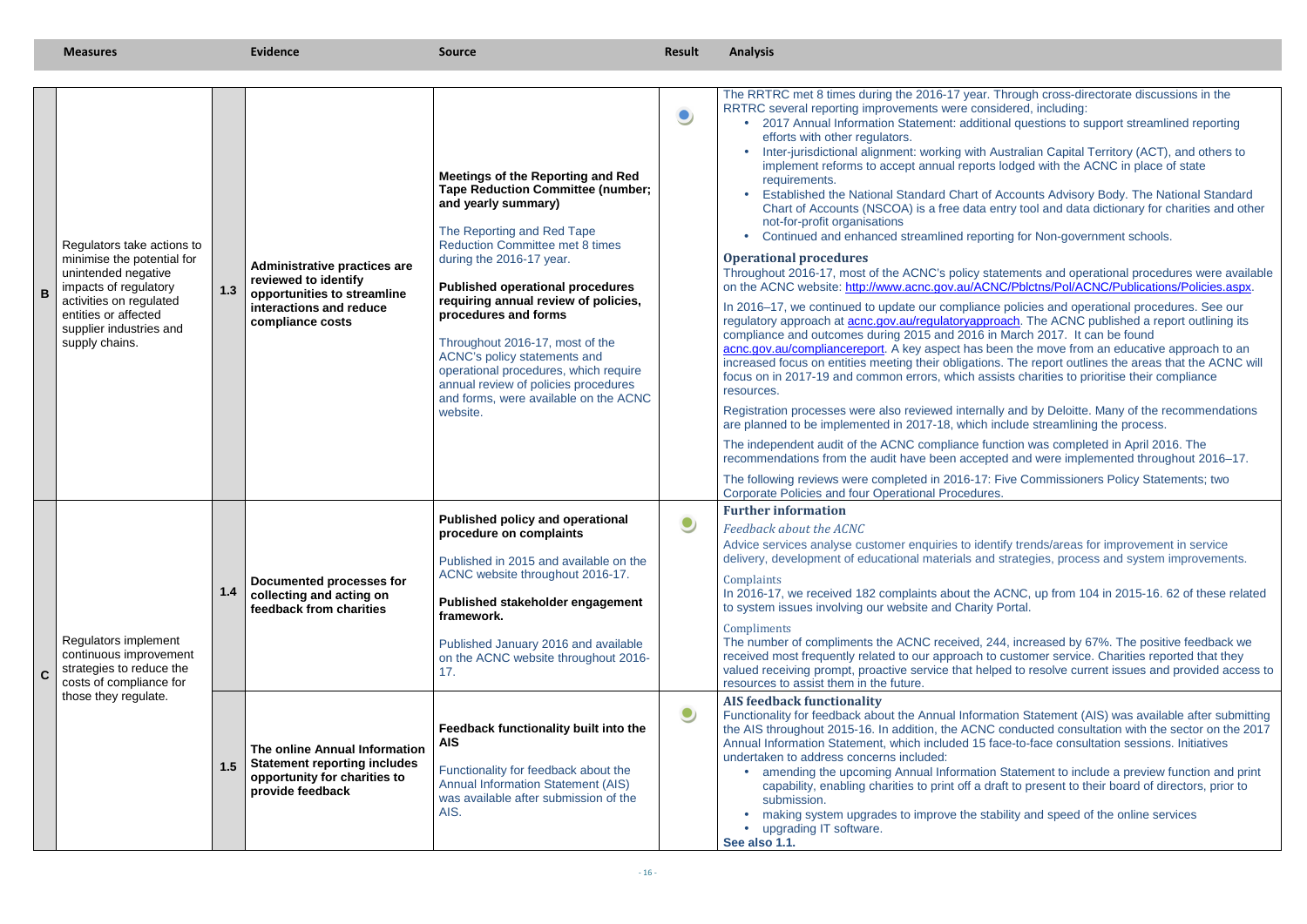obligations to the ACNC and what they need to do to binars and sign up for future webinars at

low-to videos ran 52 sector events, and presented at

|   | <b>Measures</b>                                                                                                                                                   |     | <b>Evidence</b>                                                                                                                                                                                   | <b>Source</b>                                                                                                                                                                                                                                                                                                                                                                                                                                                                                                                                                                                                                                                                                                                                                                                                                  | Result    | <b>Analysis</b>                                                                                                                                                                                                                                                                                                                                                                                                                                                                                                                                                                                                                                                                                                                                                                                                                                                                                                                                                                                                                                                                                                                                                                                                                                                                                                                                                                                                                                                                                                                                                                                                                                                                                                                                                                                                                                                                                                                                                                                                                                                                                                                                                                                                                                                                                                                                                                                                                                                                                                                                                                                                                                                                                                                                                                                                                                                                                                                                                                                                                                       |
|---|-------------------------------------------------------------------------------------------------------------------------------------------------------------------|-----|---------------------------------------------------------------------------------------------------------------------------------------------------------------------------------------------------|--------------------------------------------------------------------------------------------------------------------------------------------------------------------------------------------------------------------------------------------------------------------------------------------------------------------------------------------------------------------------------------------------------------------------------------------------------------------------------------------------------------------------------------------------------------------------------------------------------------------------------------------------------------------------------------------------------------------------------------------------------------------------------------------------------------------------------|-----------|-------------------------------------------------------------------------------------------------------------------------------------------------------------------------------------------------------------------------------------------------------------------------------------------------------------------------------------------------------------------------------------------------------------------------------------------------------------------------------------------------------------------------------------------------------------------------------------------------------------------------------------------------------------------------------------------------------------------------------------------------------------------------------------------------------------------------------------------------------------------------------------------------------------------------------------------------------------------------------------------------------------------------------------------------------------------------------------------------------------------------------------------------------------------------------------------------------------------------------------------------------------------------------------------------------------------------------------------------------------------------------------------------------------------------------------------------------------------------------------------------------------------------------------------------------------------------------------------------------------------------------------------------------------------------------------------------------------------------------------------------------------------------------------------------------------------------------------------------------------------------------------------------------------------------------------------------------------------------------------------------------------------------------------------------------------------------------------------------------------------------------------------------------------------------------------------------------------------------------------------------------------------------------------------------------------------------------------------------------------------------------------------------------------------------------------------------------------------------------------------------------------------------------------------------------------------------------------------------------------------------------------------------------------------------------------------------------------------------------------------------------------------------------------------------------------------------------------------------------------------------------------------------------------------------------------------------------------------------------------------------------------------------------------------------------|
|   |                                                                                                                                                                   | 1.6 | The registration process<br>includes opportunities for<br>charities to provide feedback                                                                                                           | All successful and refused<br>applicants are provided an<br>opportunity to share feedback on the<br>registration progress.<br>Throughout 2016-17, successful and<br>refused applicants could share<br>feedback on the registration process.                                                                                                                                                                                                                                                                                                                                                                                                                                                                                                                                                                                    | $\bullet$ | <b>Registration Feedback</b><br>All registration applicants are sent an online customer experience survey, which seeks information<br>about the organisation's experience with the registration process, including the processing analyst's<br>level of helpfulness, courtesy and knowledge, the overall quality of the registration process; and<br>timeliness.<br>Most customers found the registration process to be a positive experience $-94$ per cent of charities<br>expressed overall satisfaction with the quality of our service.<br>This year we achieved our highest target yet, processing 95 per cent of all applications within 15 day<br>of receiving all the information from the charity. This has improved each year and supports our<br>commitment that the ACNC registration process to be as customer friendly and efficient as possible.<br>The ACNC commissioned Deloitte to review the registration function in 2016-17 to identify further<br>efficiencies and business process improvements. Recommendations will be implemented during 2017-1                                                                                                                                                                                                                                                                                                                                                                                                                                                                                                                                                                                                                                                                                                                                                                                                                                                                                                                                                                                                                                                                                                                                                                                                                                                                                                                                                                                                                                                                                                                                                                                                                                                                                                                                                                                                                                                                                                                                                                            |
| A | Regulators provide<br>guidance and information<br>that is up to date, clear,<br>accessible and concise<br>through media<br>appropriate to the target<br>audience. | 2.1 | KPI 2 – Communication with regulated entities is clear, targeted and effective<br><b>Regulatory obligations of</b><br>charities are explained<br>through plain language<br>guidance and education | Guidance published throughout the<br>year<br>New major guidance in 2016 -17:<br>• Fundraising: People in<br>vulnerable circumstances<br><b>Charity reserves: financial</b><br>stability and sustainability<br>Are there too many charities in<br>Australia<br>Working with fundraising<br>agencies<br>Managing people's information<br>and data<br><b>FAQs: Charities and</b><br>administration costs<br><b>Factsheet: State and territory</b><br>regulation of fundraising<br><b>Factsheet: Address For Service</b><br><b>Factsheet: Men's Sheds</b><br><b>Factsheet: Parents &amp; citizens</b><br>groups and ACNC registration<br>Online and face-to-face education<br>sessions delivered throughout the<br>year<br>Multimedia:<br>• 13 webinars<br>• 12 how-to videos<br>Sector events run: 52<br>Speaking engagements: 76 | $\bullet$ | Advice services provide advice directly to charities, in writing and over the phone.<br><b>Guidance resources</b><br>In 2016–17, we hosted webinars, published a wealth of new guides on relevant issues, introduced a<br>podcast program and published a new Commissioner's Interpretation Statement.<br>We also covered Parents & Citizens Associations' obligations to the ACNC and what they need to do<br>remain compliant. Participants can access past webinars and sign up for future webinars at<br>acnc.gov.au/webinars.<br>ACNC Charity Chat podcast - We launched our podcast program late in the financial year, as a more<br>casual forum dedicated to the discussion of all things charity-related. We produced two episodes in t<br>financial year – the first focusing on the origins of charity, what it takes to be a charity today, and the<br>difference between charities and not-for-profits.<br>Fundraising information hub - To help charities understand their obligations and avoid the pitfalls<br>associated with fundraising, we created a dedicated fundraising information hub on acnc.gov.au, with<br>content including state-specific regulations; personal information/data management; protecting peopl<br>in vulnerable circumstances; crowdfunding; protecting your charity from the risk of terrorism funding;<br>and working with fundraising agencies.<br>To access this guidance and other useful tools, visit <b>acnc.gov.au/publications</b><br><b>Education Sessions</b><br>In 2016-17 we hosted 13 webinars, developed 12 how-to videos ran 52 sector events, and presented<br>76 sector events.<br>Webinars - Tailor made for organisations in the charity and wider NFP sectors, our webinar program<br>provides information and guidance to help them operate effectively, avoid pitfalls or comply with lega<br>reporting or other requirements. We produce a new webinar each month designed to be relevant to o<br>audience. Attendance rates of our webinars have more than doubled in 2017, with an average of 140<br>registrants per webinar.<br>'How to' video guides - Short videos are a great way to show people how to manage required tasks<br>such as using the Charity Portal. This year we covered Changing responsible persons; Changing the<br>Address For Service; Changing charity subtype; How to log in to the Charity Portal; How to change tl<br>Charity Portal password; How to download the Registered Charity Tick; and How to complete sectior<br>of the 2016 Annual Information Statement.<br>The ACNC team travelled widely this year to talk about what we do, why we do it and how we can he<br>charities understand and meet their regulatory obligations. In 2016-17 we ran 52 sector events and<br>spoke at another 76 events, including international charity regulation events where we represented<br>Australia. In addition, we participated in 253 stakeholder meetings on various issues in the charity<br>sector in every state and territory in Australia. |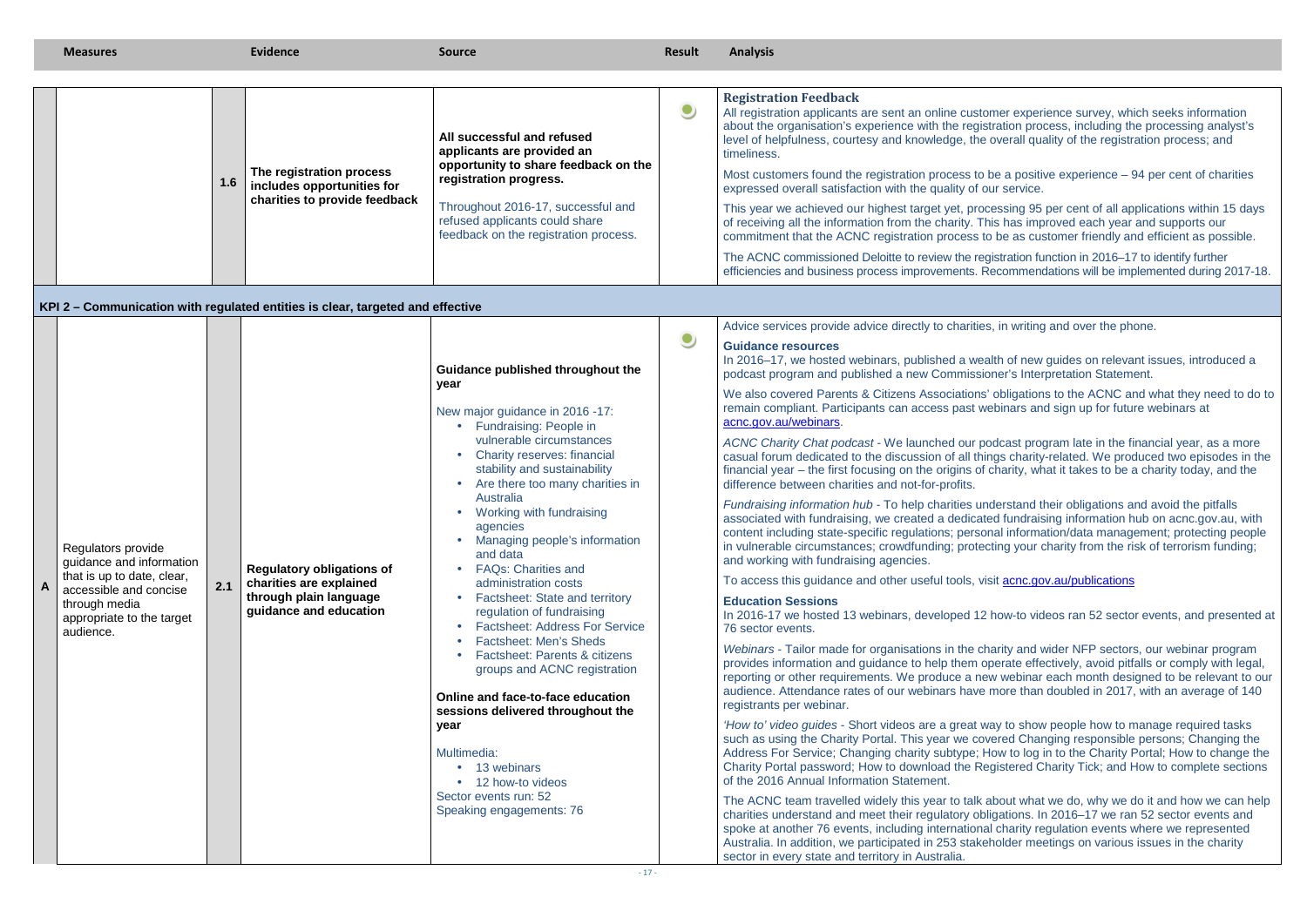accessibility of our website content, acknowledging we ent Accessibility Guidelines (WCAG) Version 2.0.

mplementing the recommendations was difficult due to in the 2017 Federal Budget, which will allow us to upgrade our information technology systems, including our website's content management system. have been migrated, our website will be fully

, we published a Commissioner's Interpretation Statement on Public Benevolent Institutions (PBIs), which outlines the ACNC's current understanding is may fit the charity subtype.

ared carefully and taken into account.

Interpretation Statement has been very positive.

ion process, recognising that most applicants have limited knowledge of charity law. Our service standard is to finalise applications within 15 business days of receiving all necessary information. We achieved this standard for 95% of applications during 2016–17, meeting our new benchmark – which had been increased from 90% in 2014-15 and 93% in

registration during the 2016–17 year. This includes 400 re-registration applications that were received from double-defaulter charities whose charity status nformation Statements. Collectively this represents a tions received during the previous financial year.

> at were on hand from the previous year: istered

|             |                                                                                                                                                                                                                         | 2.2 | <b>Compliance with the</b><br><b>Australian Government</b><br>accessibility guidelines                                    | Performance against Australian<br><b>Government guidelines</b><br><b>Partially compliant</b>                                                                                  | $\bullet$ | Accessibility of acnc.gov.au<br>The ACNC remains committed to improving the acce<br>are not yet meeting the Government's Web Content /<br>We undertook user-testing in 2015-16, however imple<br>system constraints. The ACNC received funding in th<br>upgrade our information technology systems, includir<br>Once this project is completed, and our systems have<br>compliant.                                                                                                                                                                                       |
|-------------|-------------------------------------------------------------------------------------------------------------------------------------------------------------------------------------------------------------------------|-----|---------------------------------------------------------------------------------------------------------------------------|-------------------------------------------------------------------------------------------------------------------------------------------------------------------------------|-----------|--------------------------------------------------------------------------------------------------------------------------------------------------------------------------------------------------------------------------------------------------------------------------------------------------------------------------------------------------------------------------------------------------------------------------------------------------------------------------------------------------------------------------------------------------------------------------|
|             |                                                                                                                                                                                                                         | 2.3 | <b>Drafts of Commissioner</b><br><b>Interpretation Statements are</b><br>provided for public comment                      | Performance against standard<br>During 2016-17 the ACNC published a<br><b>Commissioner's Interpretation</b><br><b>Statement on Public Benevolent</b><br><b>Institutions</b>   | $\bullet$ | <b>Commissioner's Interpretation Statements</b><br>After consultation on the draft, in December 2016, we<br>Statement on Public Benevolent Institutions (PBIs), v<br>of the law concerning PBIs and how organisations ma<br>All feedback received in consultation was considered<br>Community feedback on the final Commissioner's Int                                                                                                                                                                                                                                   |
| B           | Regulators consider the<br>impact on regulated<br>entities and engage with<br>industry groups and<br>representatives of the<br>affected stakeholders<br>before changing policies,<br>practices or service<br>standards. | 2.4 | See 1.1, 1.2, 1.4, 6.1, 6.2 and 6.3                                                                                       |                                                                                                                                                                               |           | SEE 1.1, 1.2, 1.4, 6.1, 6.2 AND 6.3                                                                                                                                                                                                                                                                                                                                                                                                                                                                                                                                      |
| $\mathbf C$ | Regulators' decisions and<br>advice are provided in a<br>timely manner, clearly<br>articulating expectations<br>and the underlying<br>reasons for decisions.                                                            | 2.5 | <b>Applications for charity</b><br>registration are determined<br>within 15 business days of<br>receiving all information | Performance against standard<br>Target is 95% of registrations are<br>determined within 15 business days of<br>receiving all information. This was<br>exactly met in 2016-17. | $\bullet$ | <b>Registration timeliness</b><br>We provide a supportive and interactive registration p<br>limited knowledge of charity law. Our service standar<br>days of receiving all necessary information. We achie<br>2016-17, meeting our new benchmark - which had b<br>2015-16.<br>The ACNC received 3,753 applications for charity reg<br>400 re-registration applications that were received fro<br>was revoked due to failure to lodge two Annual Inforr<br>1.63 per cent decrease on the number of applications<br>Of the applications received, together with 696 that w |
|             |                                                                                                                                                                                                                         |     |                                                                                                                           |                                                                                                                                                                               |           | • 2,887 charities were registered or re-registe<br>• 919 applications were refused or withdrawn<br>• 643 are in the process of being assessed                                                                                                                                                                                                                                                                                                                                                                                                                            |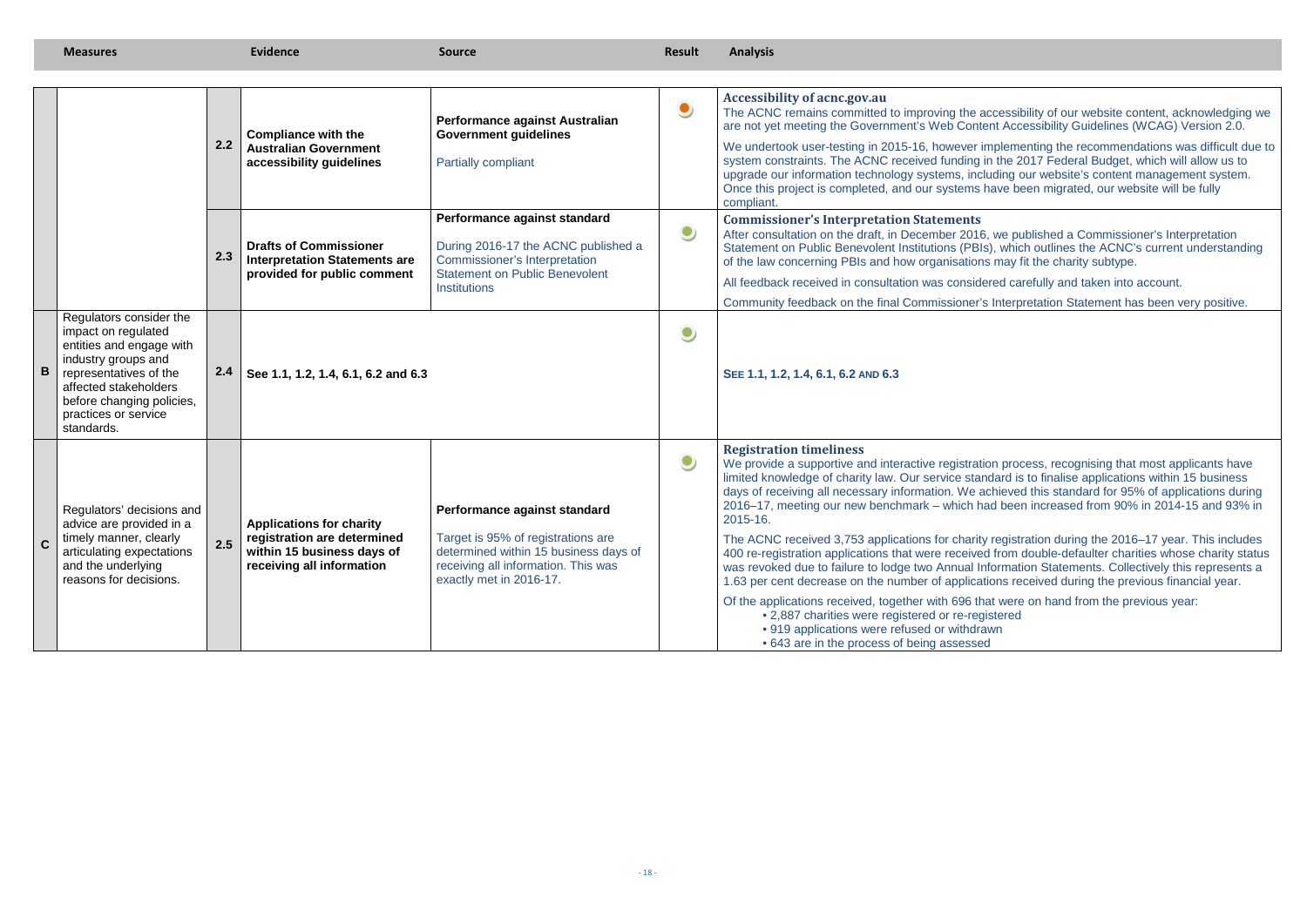- drawn, a slight decrease of 33 from 2015-16. In all rovided.
- for over 80 per cent of the total, was that the registration requirements. In these situations, we make two attempts to obtain the missing information
	- ganisation applying for registration did not meet the
	- le, sporting or recreational purposes)
	-
	- *<u>Reference</u>*
- In 2016-17, we received 58 requests for remission for failure to lodge an Annual Information Statement on time penalty; 50 requests were refused. Six penalties were remitted, and two penalties were partially decision was provided to the applicant.
- ecause the charity did not demonstrate any extenuating circumstances leading to the failure of the charity to lodge on time, and a poor compliance history. In all cases, charities received multiple reminder letters and a warning letter prior to the penalty
- person may object to certain ACNC decisions, requesting they be internally reviewed. In 2016-17 we received seven review requests that related to our decision to refuse charity registration or to refuse to register a charity with a particular subtype. We to withholding information from the Charity Register.  $\ln 2015 - 16$ .
	- ctions, and 3 objections to a revocation decision.
	- dependent case officer and, if disallowed, reasons for
	- ed policies and operational procedures, consistent with tatement. These policies and procedures are available
- $\frac{h}{\sqrt{P}}$ ublications/Policies.aspx. They include the Commissioner's Policy Statement 2012/03: Decision-making, which sets out how the ACNC will make -making, promote consistency in decisions and to cisions. Each directorate undertakes quality
	- nment Solicitor, was run.
	- ensive review of its compliance function, including all eview, compliance-related operational procedures. will be restored to the public website at the  $ring 2016-17.$

|   |                                                                           |     | <b>Refused applications for</b><br>registration or remission of<br>2.6 penalties are accompanied by<br>a statement of reasons for<br>decision | Performance against standard<br>919 applications were refused or<br>withdrawn in 2016-17. All refused<br>applications were provided a statement<br>of reasons for decision.<br>50 requests for remission of penalties<br>were refused, and 2 were partially<br>refused. In all cases, a statement of<br>reasons for decision was provided to the<br>applicant.                                           | $\bullet$ | <b>Registration refusal: statement of reasons</b><br>In 2016-17 919 applications were refused or withdrawn, a slight decrease of 33 from 2015-16.<br>cases, a statement of reasons for decision was provided.<br>The most common reason for refusal, accounting for over 80 per cent of the total, was that the<br>applicant didn't provide sufficient information for us to determine whether their application met<br>registration requirements. In these situations, we make two attempts to obtain the missing info<br>before refusing an application.<br>The remaining refusals occurred because the organisation applying for registration did not mee<br>requirements. These are organisations that:<br>have non-charitable purposes (for example, sporting or recreational purposes)<br>provide private benefit<br>• do not meet the not-for-profit requirements.<br>Refused remission of penalties: statement of reasons<br>In 2016-17, we received 58 requests for remission for failure to lodge an Annual Information St<br>on time penalty; 50 requests were refused. Six penalties were remitted, and two penalties were<br>remitted. In all cases, a statement of reasons for decision was provided to the applicant.<br>The most common the reasons for refusal were because the charity did not demonstrate any<br>extenuating circumstances leading to the failure of the charity to lodge on time, and a poor con<br>history. In all cases, charities received multiple reminder letters and a warning letter prior to the<br>being issued. |
|---|---------------------------------------------------------------------------|-----|-----------------------------------------------------------------------------------------------------------------------------------------------|----------------------------------------------------------------------------------------------------------------------------------------------------------------------------------------------------------------------------------------------------------------------------------------------------------------------------------------------------------------------------------------------------------|-----------|----------------------------------------------------------------------------------------------------------------------------------------------------------------------------------------------------------------------------------------------------------------------------------------------------------------------------------------------------------------------------------------------------------------------------------------------------------------------------------------------------------------------------------------------------------------------------------------------------------------------------------------------------------------------------------------------------------------------------------------------------------------------------------------------------------------------------------------------------------------------------------------------------------------------------------------------------------------------------------------------------------------------------------------------------------------------------------------------------------------------------------------------------------------------------------------------------------------------------------------------------------------------------------------------------------------------------------------------------------------------------------------------------------------------------------------------------------------------------------------------------------------------------------------------------------------|
|   |                                                                           | 2.7 | All objections are determined<br>by an independent case officer<br>and if disallowed are<br>accompanied by reasons for<br>decision            | Performance against standard<br>In 2016-17 we received seven<br>registration review requests, compared<br>with three the previous year. We also<br>received 16 internal review requests<br>relating to withhold information<br>decisions.<br>Internal reviews were determined by an<br>independent case officer and, if<br>disallowed, reasons for decision were<br>provided to the applicant.           | $\bullet$ | <b>Objections</b><br>Under the ACNC Act, a charity or its responsible person may object to certain ACNC decisions<br>requesting they be internally reviewed. In 2016-17 we received seven review requests that rela<br>our decision to refuse charity registration or to refuse to register a charity with a particular subt<br>received another 16 review requests that related to withholding information from the Charity Re<br>This was 15 fewer review requests than received in 2015-16.<br>We also received 11 failure to lodge penalty objections, and 3 objections to a revocation decisi<br>In all cases, objections were determined by an independent case officer and, if disallowed, rea<br>decision were provided to the applicant.                                                                                                                                                                                                                                                                                                                                                                                                                                                                                                                                                                                                                                                                                                                                                                                                              |
| D | Regulators' advice is<br>consistent and supports<br>predictable outcomes. | 2.8 | <b>Staff make decisions</b><br>according to published<br>policies and procedures                                                              | <b>Published policies and operational</b><br>procedures<br>Throughout 2016-17, the ACNC's policy<br>statements and most operational<br>procedures (except compliance<br>procedures), were available on the<br><b>ACNC</b> website:<br>Following review of the compliance<br>function, compliance procedures were<br>removed for updating. They will be<br>restored at the completion of this<br>process. | $\bullet$ | <b>Consistent decision making</b><br>ACNC staff make decisions according to published policies and operational procedures, consisting<br>the ACNC's overarching Regulatory Approach Statement. These policies and procedures are a<br>publicly on the ACNC website:<br>http://www.acnc.gov.au/ACNC/Pblctns/Pol/ACNC/Publications/Policies.aspx. They include the<br>Commissioner's Policy Statement 2012/03: Decision-making, which sets out how the ACNC w<br>decisions in order to ensure high quality decision-making, promote consistency in decisions are<br>inform the public about how the ACNC makes decisions. Each directorate undertakes quality<br>assurance process in relation to their activities.<br>Decision-making training by the Australian Government Solicitor, was run.<br>In 2015-16, the ACNC commissioned a comprehensive review of its compliance function, inclu<br>relevant policies and procedures. Following the review, compliance-related operational proced<br>were removed for comprehensive updating. They will be restored to the public website at the<br>completion of this process which commenced during 2016-17.                                                                                                                                                                                                                                                                                                                                                                                                     |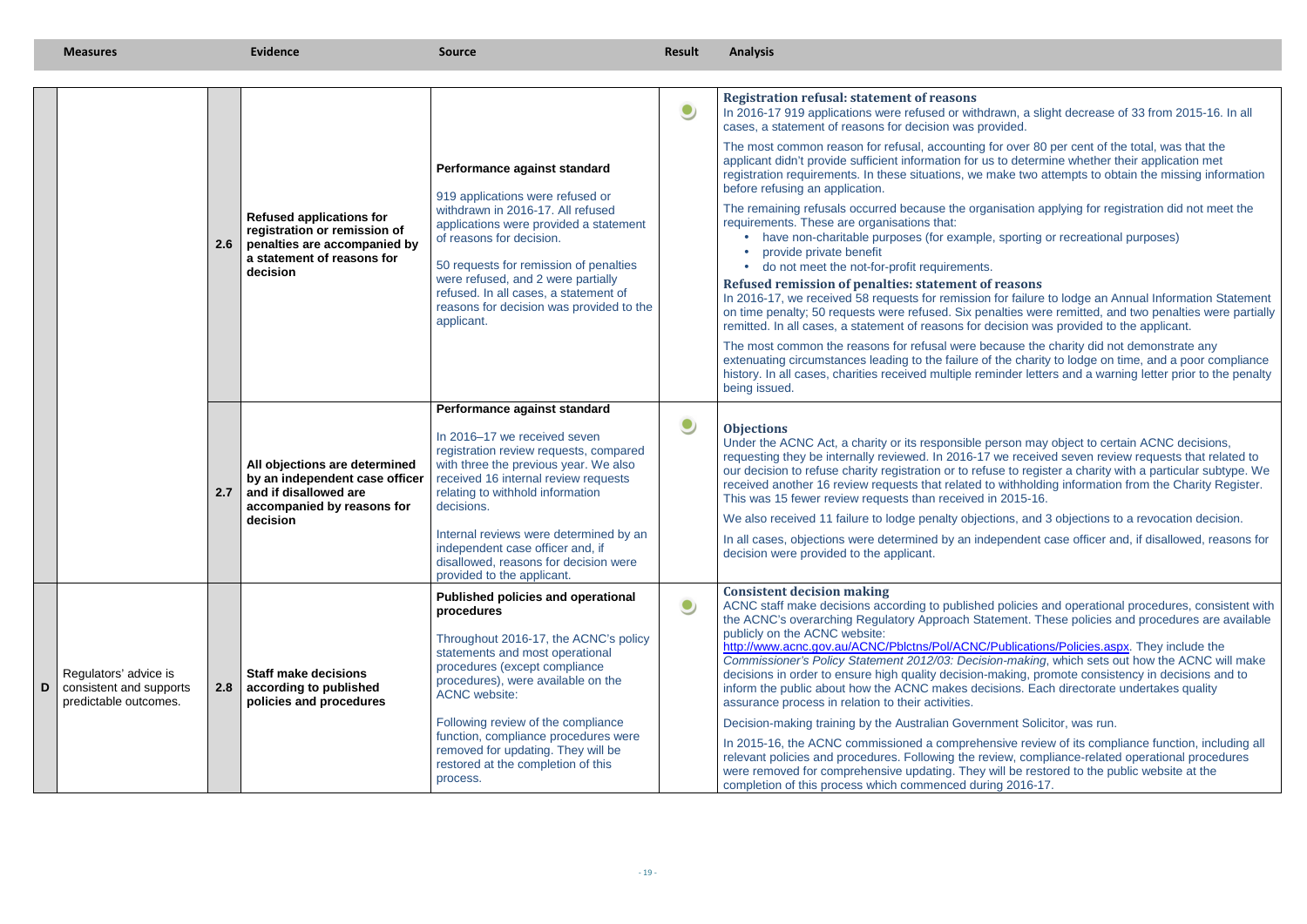| <b>Measures</b> |                                                                                                                                                 | Evidence | <b>Source</b>                                                                                   | Result                                                                                                                                                                                                                                                                                                                                                                                                                                                                     | <b>Analysis</b> |                                                                                                                                                                                                                                                                                                                                                                                                                                                                                                                                                                                                                                                                                                                                                                                                                                                                                                                                                                                                                                                                                                                                                                                                                                                                                                                                                                                                                                                                                                                                                                                                                                                                                                                                                                                                                                                                                                                                                                                                                                                                                                                                                                                                                                                                                                                                                                                                                                                                                                                                                                                                                                                                                                                                                                                                                                                                                                                                                                                                                                                                                                                                                                                                                                                                                                                                                                                                                                                                                                                                                                                                                                                |
|-----------------|-------------------------------------------------------------------------------------------------------------------------------------------------|----------|-------------------------------------------------------------------------------------------------|----------------------------------------------------------------------------------------------------------------------------------------------------------------------------------------------------------------------------------------------------------------------------------------------------------------------------------------------------------------------------------------------------------------------------------------------------------------------------|-----------------|------------------------------------------------------------------------------------------------------------------------------------------------------------------------------------------------------------------------------------------------------------------------------------------------------------------------------------------------------------------------------------------------------------------------------------------------------------------------------------------------------------------------------------------------------------------------------------------------------------------------------------------------------------------------------------------------------------------------------------------------------------------------------------------------------------------------------------------------------------------------------------------------------------------------------------------------------------------------------------------------------------------------------------------------------------------------------------------------------------------------------------------------------------------------------------------------------------------------------------------------------------------------------------------------------------------------------------------------------------------------------------------------------------------------------------------------------------------------------------------------------------------------------------------------------------------------------------------------------------------------------------------------------------------------------------------------------------------------------------------------------------------------------------------------------------------------------------------------------------------------------------------------------------------------------------------------------------------------------------------------------------------------------------------------------------------------------------------------------------------------------------------------------------------------------------------------------------------------------------------------------------------------------------------------------------------------------------------------------------------------------------------------------------------------------------------------------------------------------------------------------------------------------------------------------------------------------------------------------------------------------------------------------------------------------------------------------------------------------------------------------------------------------------------------------------------------------------------------------------------------------------------------------------------------------------------------------------------------------------------------------------------------------------------------------------------------------------------------------------------------------------------------------------------------------------------------------------------------------------------------------------------------------------------------------------------------------------------------------------------------------------------------------------------------------------------------------------------------------------------------------------------------------------------------------------------------------------------------------------------------------------------------|
|                 |                                                                                                                                                 |          |                                                                                                 |                                                                                                                                                                                                                                                                                                                                                                                                                                                                            |                 |                                                                                                                                                                                                                                                                                                                                                                                                                                                                                                                                                                                                                                                                                                                                                                                                                                                                                                                                                                                                                                                                                                                                                                                                                                                                                                                                                                                                                                                                                                                                                                                                                                                                                                                                                                                                                                                                                                                                                                                                                                                                                                                                                                                                                                                                                                                                                                                                                                                                                                                                                                                                                                                                                                                                                                                                                                                                                                                                                                                                                                                                                                                                                                                                                                                                                                                                                                                                                                                                                                                                                                                                                                                |
|                 |                                                                                                                                                 |          | KPI 3 - Actions undertaken by regulators are proportionate to the regulatory risk being managed |                                                                                                                                                                                                                                                                                                                                                                                                                                                                            |                 |                                                                                                                                                                                                                                                                                                                                                                                                                                                                                                                                                                                                                                                                                                                                                                                                                                                                                                                                                                                                                                                                                                                                                                                                                                                                                                                                                                                                                                                                                                                                                                                                                                                                                                                                                                                                                                                                                                                                                                                                                                                                                                                                                                                                                                                                                                                                                                                                                                                                                                                                                                                                                                                                                                                                                                                                                                                                                                                                                                                                                                                                                                                                                                                                                                                                                                                                                                                                                                                                                                                                                                                                                                                |
|                 | Regulators apply a risk-<br>based, proportionate<br>approach to compliance<br>obligations, engagement<br>and regulatory<br>enforcement actions. | 3.1      | Regulatory approach is risk-<br>based and proportionate                                         | Published annual compliance report<br>outlining compliance activity and<br>future focus areas<br>In March 2017, we released the Charity<br>Compliance Report 2015 and 2016,<br>which summarised the ACNC's<br>compliance activities of the past two<br>years and our regulatory risk priorities<br>for 2017 - 2019.<br>Published regulatory approach<br>statement<br><b>ACNC Regulatory Approach Statement</b><br>has been published on the website<br>throughout 2016-17. | $\bullet$       | <b>Compliance activity and focus areas</b><br>The ACNC uses a risk-based approach to allocate its compliance resources when addressing concerr<br>about charities. We use our powers in a way that reflects both the risks and the evidence before us. In<br>exercising our powers and functions, we adhere to the principles of regulatory necessity, reflecting risk<br>and proportionate regulation.<br>In total, the ACNC received 1,278 concerns about charities in 2016-17, which represents a 37 per cer<br>increase over the prior year. The majority (72 per cent) of the concerns received by the ACNC were<br>either addressed by our Advice Services team through the provision of education and guidance, or<br>were out of our jurisdiction. Where the concern being raised is outside of the ACNC's jurisdiction - for<br>example, internal disputes or employment issues - we refer the complainant to the relevant regulator<br>a source of advice.<br>The remaining 28 per cent were progressed to the Compliance Directorate for assessment. In 2016-17<br>the ACNC managed 249 concerns of non-compliance associated with 212 registered charities. In 75 per<br>cent of cases this year we found the non-compliant conduct in question was unintentional or that poor<br>governance had left the charity vulnerable to misuse. In these cases, we provided regulatory advice, sel<br>audit checklists and undertakings to explain non-compliance, and assisted charities in implementing<br>corrective measures to return to compliance and protect themselves from potential abuse. The remainin<br>25 per cent of cases identified serious non-compliance and resulted in revocation.<br>We work with other government bodies and agencies (international, Commonwealth, state/ territory are<br>local governments) to ensure an appropriate whole-of-government approach is taken to compliance<br>and enforcement matters. Through these close working relationships, the Compliance team also<br>receives referrals from other government agencies.<br>We focused our compliance resources in the following high risk areas:<br>1. Fraud and financial mismanagement – including money laundering, tax avoidance, private<br>benefit.<br>2. Terrorism – misuse of a charity for terrorist purposes or to foster extremism. This includes<br>charities that support terrorism (financial or otherwise), and or have connections to a listed<br>terrorist organisation, or a person or entity of concern.<br>3. Harm to beneficiaries - particularly children and vulnerable adults.<br>4. Political Activities – where the charity may be at risk of having a disqualifying purpose.<br>5. Lodgement and accuracy of Annual Information Statements - on time and accurate Annual<br>Information Statement submissions are vital to the integrity of the Charity Register.<br>Review of ACNC Regulatory Approach Statement<br>The underlying principles of our compliance and enforcement practice will not change. The ACNC use<br>a risk-based approach to allocate its compliance resources to address concerns that present the<br>greatest risk to trust and confidence in the sector. Our proportionate approach to compliance provides<br>charities a chance to address concerns whilst dealing with cases of serious misconduct quickly and<br>firmly. This is consistent with the objects of the ACNC Act, which require the Commissioner to have<br>regard to, among other things, the principles of regulatory necessity, reflecting risk, and proportionate<br>regulation (section 15-10 of the ACNC Act). |
|                 |                                                                                                                                                 |          |                                                                                                 |                                                                                                                                                                                                                                                                                                                                                                                                                                                                            |                 | SEE ALSO 3.2, 3.3 & 4.1.                                                                                                                                                                                                                                                                                                                                                                                                                                                                                                                                                                                                                                                                                                                                                                                                                                                                                                                                                                                                                                                                                                                                                                                                                                                                                                                                                                                                                                                                                                                                                                                                                                                                                                                                                                                                                                                                                                                                                                                                                                                                                                                                                                                                                                                                                                                                                                                                                                                                                                                                                                                                                                                                                                                                                                                                                                                                                                                                                                                                                                                                                                                                                                                                                                                                                                                                                                                                                                                                                                                                                                                                                       |
|                 |                                                                                                                                                 | 3.2      | <b>Risk-based compliance and</b><br>enforcement policy is<br>published                          | <b>Published compliance and</b><br>enforcement policy<br>The ACNC's risk-based Compliance<br>and Enforcement Policy was available<br>on the ACNC website throughout 2015-<br>16.                                                                                                                                                                                                                                                                                           | $\bullet$       | <b>Compliance function review</b><br>The ACNC commissioned Deloitte to conduct an independent audit of the ACNC Compliance function<br>which was completed in April 2016. The recommendations from the audit were accepted and are bein<br>implemented. As part of this process, all compliance procedures are being improved and during this<br>time have been temporarily removed from the public website. The procedures will be re-published<br>following this process. The overarching Compliance and Enforcement Policy, which supplements the<br>ACNC's Regulatory Approach Statement and sets out our general approach to regulating charities,<br>remained on the website throughout 2016-17.                                                                                                                                                                                                                                                                                                                                                                                                                                                                                                                                                                                                                                                                                                                                                                                                                                                                                                                                                                                                                                                                                                                                                                                                                                                                                                                                                                                                                                                                                                                                                                                                                                                                                                                                                                                                                                                                                                                                                                                                                                                                                                                                                                                                                                                                                                                                                                                                                                                                                                                                                                                                                                                                                                                                                                                                                                                                                                                                         |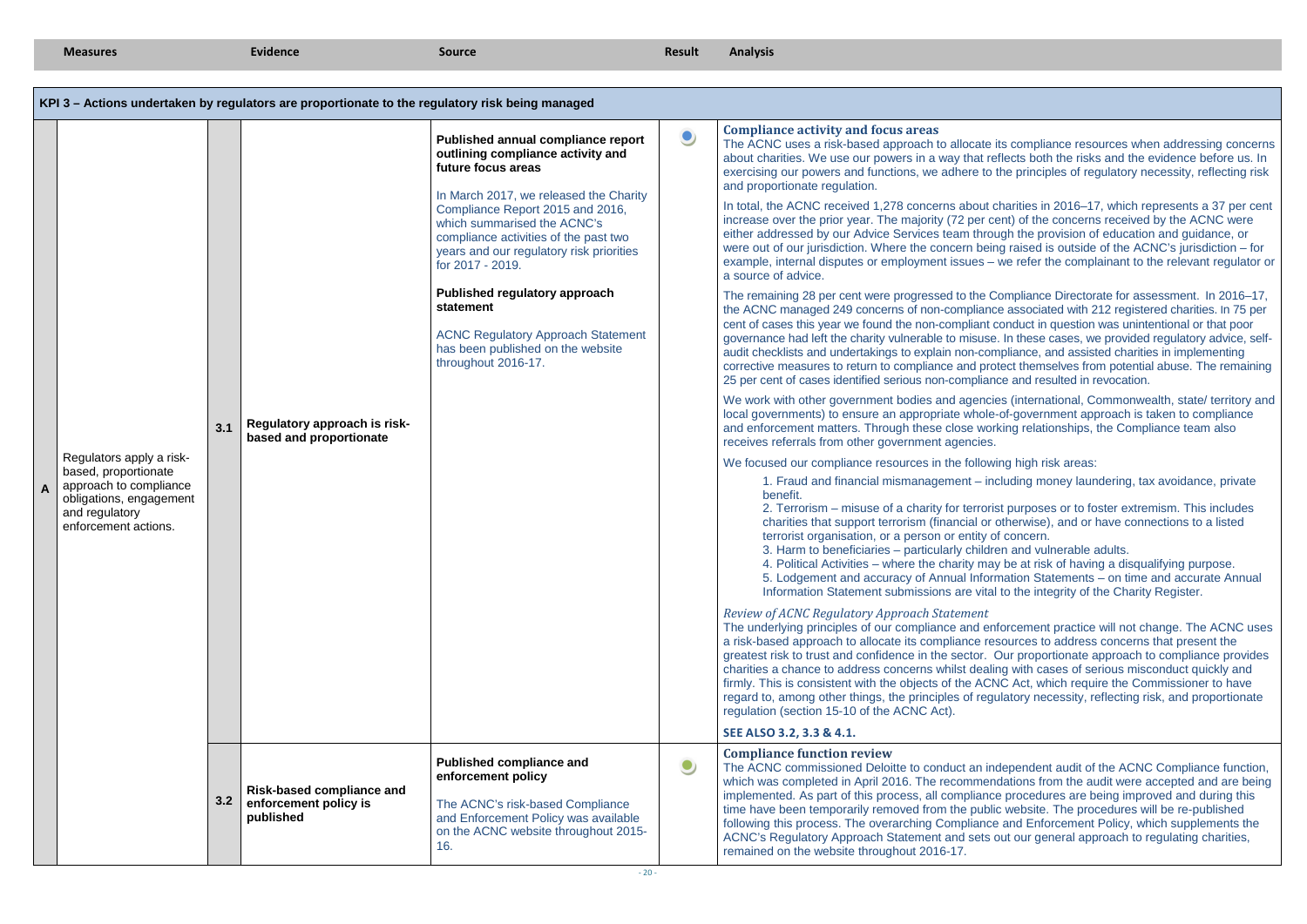ities is a key component of our work to maintain and enhance public trust and confidence in the sector. In total, the ACNC received 1,278 concerns about cent increase over the prior year.

| Regulators' information                               |     |                              | <b>Published compliance and</b>                                | Compliance information                                                                                 |
|-------------------------------------------------------|-----|------------------------------|----------------------------------------------------------------|--------------------------------------------------------------------------------------------------------|
| requests are tailored and                             |     | Compliance teams use         | enforcement policy and operational                             | Receiving and investigating concerns about chari                                                       |
| $\Delta$ only made when                               | 4.1 | internally and publicly      | procedures                                                     | enhance public trust and confidence in the sector                                                      |
| necessary to secure                                   |     | available data to identify   |                                                                | charities in 2016–17, which represents a 37 per c                                                      |
| regulatory objectives, and<br>only then in a way that |     | candidates for investigation | The ACNC Compliance and<br>Enforcement Policy was available on | The majority (72 per cent) of the concerns receive<br>Services team through the provision of education |

ed by the ACNC were either addressed by our Advice Services team through the provision of education and guidance, or were out of our jurisdiction. Where

|              | <b>Measures</b>                                                                                                                                                                                                                                                                                                    |     | <b>Evidence</b>                                                                                                                                                                     | <b>Source</b>                                                                                                                                                                                                                                                                                                                                                                                                                                                                                                                                                                                                                                                           | Result    | <b>Analysis</b>                                                                                                                                                                                                                                                                                                                                                                                                                                                                                                                                                                                                                                                                                                                                                                                                                                                                                                                                                                                                                                                                                                                                                                   |
|--------------|--------------------------------------------------------------------------------------------------------------------------------------------------------------------------------------------------------------------------------------------------------------------------------------------------------------------|-----|-------------------------------------------------------------------------------------------------------------------------------------------------------------------------------------|-------------------------------------------------------------------------------------------------------------------------------------------------------------------------------------------------------------------------------------------------------------------------------------------------------------------------------------------------------------------------------------------------------------------------------------------------------------------------------------------------------------------------------------------------------------------------------------------------------------------------------------------------------------------------|-----------|-----------------------------------------------------------------------------------------------------------------------------------------------------------------------------------------------------------------------------------------------------------------------------------------------------------------------------------------------------------------------------------------------------------------------------------------------------------------------------------------------------------------------------------------------------------------------------------------------------------------------------------------------------------------------------------------------------------------------------------------------------------------------------------------------------------------------------------------------------------------------------------------------------------------------------------------------------------------------------------------------------------------------------------------------------------------------------------------------------------------------------------------------------------------------------------|
|              |                                                                                                                                                                                                                                                                                                                    |     |                                                                                                                                                                                     |                                                                                                                                                                                                                                                                                                                                                                                                                                                                                                                                                                                                                                                                         |           | The Compliance and Enforcement Policy first principle is that our actions reflect risk and states:<br>Before taking compliance or enforcement action, we will assess and consider, as a whole, a number of<br>factors, including:<br>• the type of problem, contravention or misconduct<br>• what or who is at risk<br>• the likelihood and frequency of occurrence or reoccurrence<br>• the potential impact on the charity (including the impact of any proposed enforcement action),<br>and<br>• the risk profile of the charity and the behaviour of those on the governing body.<br>These factors ensure that any action taken by the ACNC is suitable and relative to individual<br>circumstances.<br><b>SEE ALSO 3.1</b>                                                                                                                                                                                                                                                                                                                                                                                                                                                   |
| B            | Regulators' preferred<br>approach to regulatory<br>risk is regularly<br>reassessed. Strategies,<br>activities and<br>enforcement actions are<br>amended to reflect<br>changing priorities that<br>result from new and<br>evolving regulatory<br>threats, without<br>diminishing regulatory<br>certainty or impact. | 3.3 | <b>Regulatory approach is</b><br>reviewed every three years                                                                                                                         | Performance against standard<br>The ACNC's Regulatory Approach<br>Statement, was reviewed during 2015<br>and will be reviewed again in 2018.<br>Published regulatory approach<br>statement<br>The ACNC's updated Regulatory<br>Approach Statement was published on<br>27 November 2015.                                                                                                                                                                                                                                                                                                                                                                                 | $\bullet$ | <b>Review of ACNC Regulatory Approach Statement</b><br>In 2015-16 after two years of operation, and consistent with the governments Regulatory Performance<br>Framework (RPF), we elected to review the ACNC Regulatory Approach Statement - the statement<br>that guides our approach to charity regulation. The purpose of the review was to ensure that the<br>Regulatory Approach Statement remains current, relevant and fit-for-purpose.<br>The revised Regulatory Approach Statement was published on 27 November 2015. It is available at:<br>acnc.gov.au/regulatoryapproach.                                                                                                                                                                                                                                                                                                                                                                                                                                                                                                                                                                                             |
| $\mathbf{C}$ | Regulators recognise the<br>compliance record of<br>regulated entities,<br>including using earned<br>autonomy where this is<br>appropriate. All available<br>and relevant data on<br>compliance, including<br>evidence of relevant<br>external verification is<br>considered.                                      | 3.4 | <b>Compliance and enforcement</b><br>policy considers the prior<br>record of a charity and<br>information from previous<br>investigations in its risk<br>assessment, where possible | <b>Published compliance and</b><br>enforcement policy and operational<br>procedures<br>The ACNC Compliance and<br>Enforcement Policy was available on<br>the ACNC website throughout 2016-17.<br>Following review of the compliance<br>function, compliance procedures were<br>removed for updating. They will be<br>restored at the completion of this<br>process.<br>Published annual compliance report<br>outlining compliance activity and<br>future focus areas<br>In March 2017, we released the Charity<br>Compliance Report 2015 and 2016,<br>which summarised the ACNC's<br>compliance activities of the past two<br>years and our regulatory risk priorities. | $\bullet$ | <b>Charity compliance history</b><br>As articulated in the ACNC's Regulatory Approach Statement and Compliance and Enforcement<br>Policy, the ACNC considers the prior record of a charity and information from previous investigations in<br>its risk assessments. Although ACNC compliance procedures are currently being updated, the<br>underlying principles of our compliance and enforcement practice will not change. The ACNC uses a<br>risk-based approach to allocate its compliance resources to address concerns that present the greatest<br>risk to trust and confidence in the sector., an entity's prior behaviour will remain a fundamental<br>consideration.<br>The ACNC has also identified the need to significantly expand its access to available Compliance data.<br>The ACNC is doing so through, including progressing formal arrangements with other government<br>agencies (such as AUSTRAC) to access broader government data holdings that can assist in<br>identifying risk in the sector, particular activities and entities. This will better inform the ACNC's<br>understanding of an entity's prior behaviour.<br><b>SEE ALSO 3.1 AND 3.2.</b> |
|              |                                                                                                                                                                                                                                                                                                                    |     | KPI 4 – Compliance and monitoring approaches are streamlined and coordinated                                                                                                        |                                                                                                                                                                                                                                                                                                                                                                                                                                                                                                                                                                                                                                                                         |           |                                                                                                                                                                                                                                                                                                                                                                                                                                                                                                                                                                                                                                                                                                                                                                                                                                                                                                                                                                                                                                                                                                                                                                                   |
|              | Dogulatore' information                                                                                                                                                                                                                                                                                            |     |                                                                                                                                                                                     | <b>Dublished compliance and</b>                                                                                                                                                                                                                                                                                                                                                                                                                                                                                                                                                                                                                                         |           | Compliance information                                                                                                                                                                                                                                                                                                                                                                                                                                                                                                                                                                                                                                                                                                                                                                                                                                                                                                                                                                                                                                                                                                                                                            |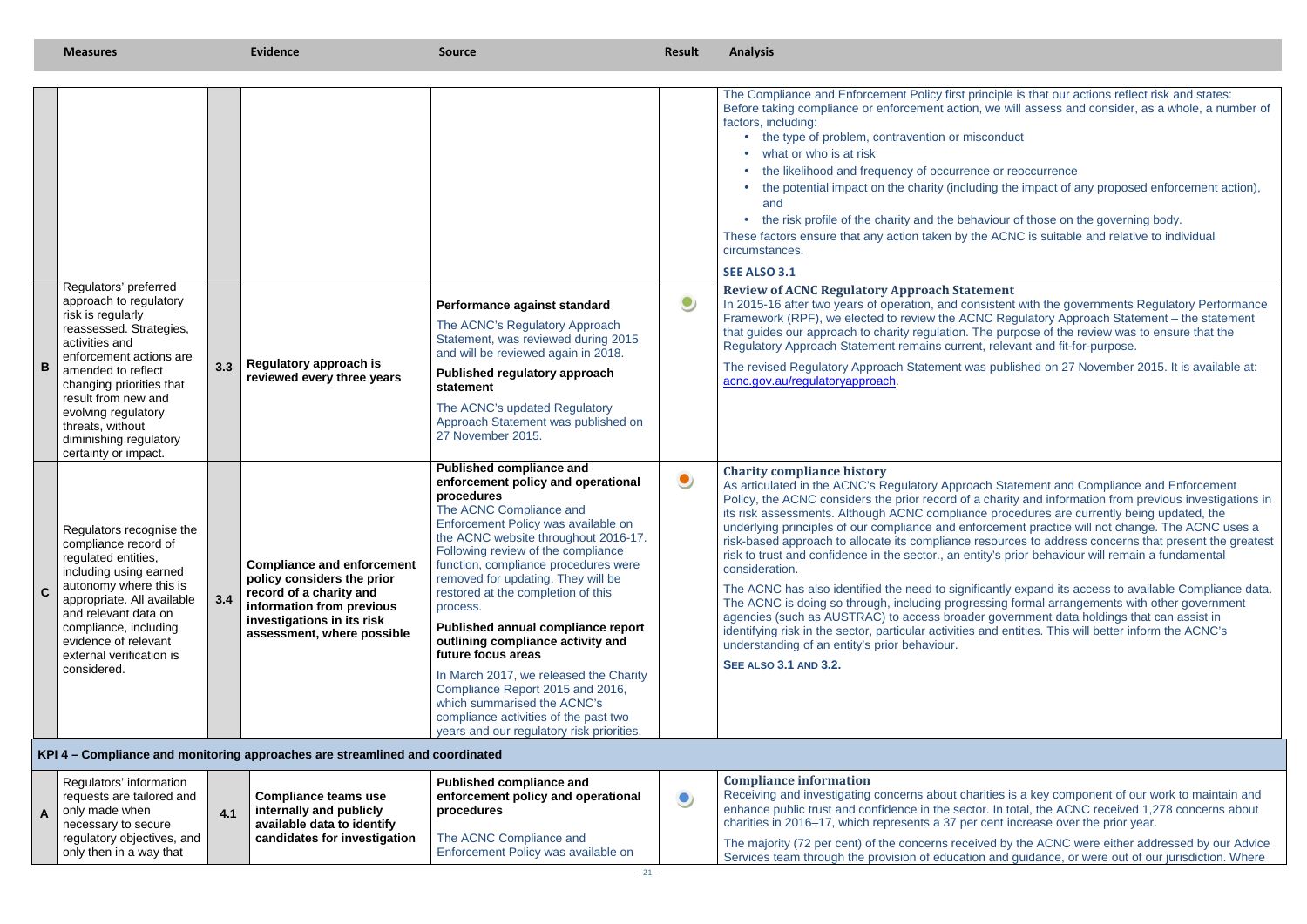#### **A** Portal

| <b>Measures</b>                                                                                                                                                                                                                                          |            | <b>Evidence</b>                                                                                                                                                                                                           | <b>Source</b>                                                                                                                                                                                                                                                                                                                                                                                                                                                                                                                                                                                                                                                                                                                                                                                                                                                                                                        | <b>Result</b>          | <b>Analysis</b>                                                                                                                                                                                                                                                                                                                                                                                                                                                                                                                                                                                                                                                                                                                                                                                                                                                                                                                                                                                                                                                                                                                                                                                                                                                                                                                                                                                                                                                                                                                                                                                                                                                                                                                                                                                                                                                                                                                                                                                                                                                                                                                                                                                                                                                                                                                                                                                                                                                                                                                                                           |
|----------------------------------------------------------------------------------------------------------------------------------------------------------------------------------------------------------------------------------------------------------|------------|---------------------------------------------------------------------------------------------------------------------------------------------------------------------------------------------------------------------------|----------------------------------------------------------------------------------------------------------------------------------------------------------------------------------------------------------------------------------------------------------------------------------------------------------------------------------------------------------------------------------------------------------------------------------------------------------------------------------------------------------------------------------------------------------------------------------------------------------------------------------------------------------------------------------------------------------------------------------------------------------------------------------------------------------------------------------------------------------------------------------------------------------------------|------------------------|---------------------------------------------------------------------------------------------------------------------------------------------------------------------------------------------------------------------------------------------------------------------------------------------------------------------------------------------------------------------------------------------------------------------------------------------------------------------------------------------------------------------------------------------------------------------------------------------------------------------------------------------------------------------------------------------------------------------------------------------------------------------------------------------------------------------------------------------------------------------------------------------------------------------------------------------------------------------------------------------------------------------------------------------------------------------------------------------------------------------------------------------------------------------------------------------------------------------------------------------------------------------------------------------------------------------------------------------------------------------------------------------------------------------------------------------------------------------------------------------------------------------------------------------------------------------------------------------------------------------------------------------------------------------------------------------------------------------------------------------------------------------------------------------------------------------------------------------------------------------------------------------------------------------------------------------------------------------------------------------------------------------------------------------------------------------------------------------------------------------------------------------------------------------------------------------------------------------------------------------------------------------------------------------------------------------------------------------------------------------------------------------------------------------------------------------------------------------------------------------------------------------------------------------------------------------------|
| minimises impact.<br>Regulators' frequency of<br>information collection is<br>minimised and<br>coordinated with similar<br>processes including<br>those of other regulators<br>so<br>that, as far as possible,<br>information is only<br>requested once. | 4.2<br>4.3 | <b>ACNC approved forms only</b><br>request information<br>necessary for the function of<br>the form<br><b>The Annual Information</b><br><b>Statement is available</b><br>through the online ACNC<br><b>Charity Portal</b> | the ACNC website throughout 2016-17.<br>In April 2016, following review of the<br>ACNC compliance function, compliance-<br>related procedures were removed for<br>comprehensive updating. They will be<br>restored to the website at the<br>completion of this process.<br>Published annual compliance report<br>outlining compliance activity and<br>future focus areas<br>In March 2017, we released the Charity<br>Compliance Report 2015 and 2016,<br>which summarised the ACNC's<br>compliance activities of the past two<br>years and our regulatory risk priorities<br>for the coming 18 months.<br>Published operational procedure on<br>creating, updating and reviewing<br>forms<br>Operational Procedure 2014/03:<br>Creating, updating and reviewing forms.<br><b>Charity Portal</b><br>The 2016 Annual Information Statement<br>was made available through the online<br>Charity Portal in August 2016. | $\bullet$<br>$\bullet$ | the concern being raised is outside of the ACNC's jurisdiction - for example, internal disputes or<br>employment issues – we refer the complainant to the relevant regulator or a source of advice. The<br>remaining 28 per cent were progressed to the Compliance directorate for assessment. A breakdown o<br>the source of these concerns is available in the 2017 annual report.<br>We work with other government bodies and agencies (international, Commonwealth, state/ territory and<br>local governments) to ensure an appropriate whole-of-government approach is taken to compliance and<br>enforcement matters. Through these close working relationships, the Compliance team also receives<br>referrals from other government agencies.<br>See also 3.4.<br><b>Collection of necessary information</b><br>The ACNC has published Operational Procedure 2014/03: Creating, updating and reviewing forms. This<br>policy confirms that when drafting or modifying any forms, that the purpose and function of the form shou<br>be considered, and only information needed to fulfil these functions should be requested. The reporting<br>obligations imposed by ACNC forms are also overseen by the cross-directorate Reporting and Red Tape<br>Reduction Committee (RRTRC).<br>See also 1.3.<br><b>Annual Information Statement in the Charity Portal</b><br>The Charity Portal is a secure 'self-service' system for charities. Charities can log in and complete tasks<br>that would have previously required them to submit a form via email or post, saving significant time and<br>effort. Our aim is that charities can complete all reporting requirements with minimum effort and maximul<br>accuracy.<br>The portal was used to submit 32,955 electronic forms (mainly adding a responsible person), and there<br>were 3.5 million Charity Portal views.<br>The 2016 Annual Information Statement was made available through the Charity Portal in August 2016.<br>Improvements were made to the 2016 Annual Information Statement in both functionality and guidance.<br>In June 2016, the ACNC's Charity Portal was nominated for an Institute of Public Administration Australia<br>Public Sector Innovation Award in the Digital Transformation category. This category recognised initiative<br>that demonstrate the spirit of digital transformation, including providing better and easier services and<br>interactions with citizens. The ACNC's Charity Portal was one of three finalists, and was announced as t<br>winner in July 2016. |
|                                                                                                                                                                                                                                                          | 4.4        | <b>Streamlined reporting</b><br>processes are implemented<br>to obtain information from<br>other regulators where<br>appropriate                                                                                          | Performance against standard<br>Streamlined reporting in place for: non-<br>government schools; Indigenous<br>Corporations                                                                                                                                                                                                                                                                                                                                                                                                                                                                                                                                                                                                                                                                                                                                                                                           | $\bullet$              | Streamlined reporting for highly regulated sectors<br>In 2016-17, we continued to work closely with the Commonwealth Department of Education and<br>Training (DET) to implement streamlined reporting arrangements for non-government schools that have<br>charitable status and are registered with the ACNC.<br>From the 2016 Annual Information Statement, the DET will collect the annual financial report on behalt<br>of the ACNC.<br>Additionally, schools that take part in transitional reporting arrangements will no longer need to verify t<br>financial information in their Annual Information Statement, which has been based on the financial<br>questionnaire submitted with DET. Instead, an ACNC preview page has been built into the financial<br>questionnaire, which will allow charities to confirm the financial information that will be pre-populated in<br>the Annual Information Statement.                                                                                                                                                                                                                                                                                                                                                                                                                                                                                                                                                                                                                                                                                                                                                                                                                                                                                                                                                                                                                                                                                                                                                                                                                                                                                                                                                                                                                                                                                                                                                                                                                                                   |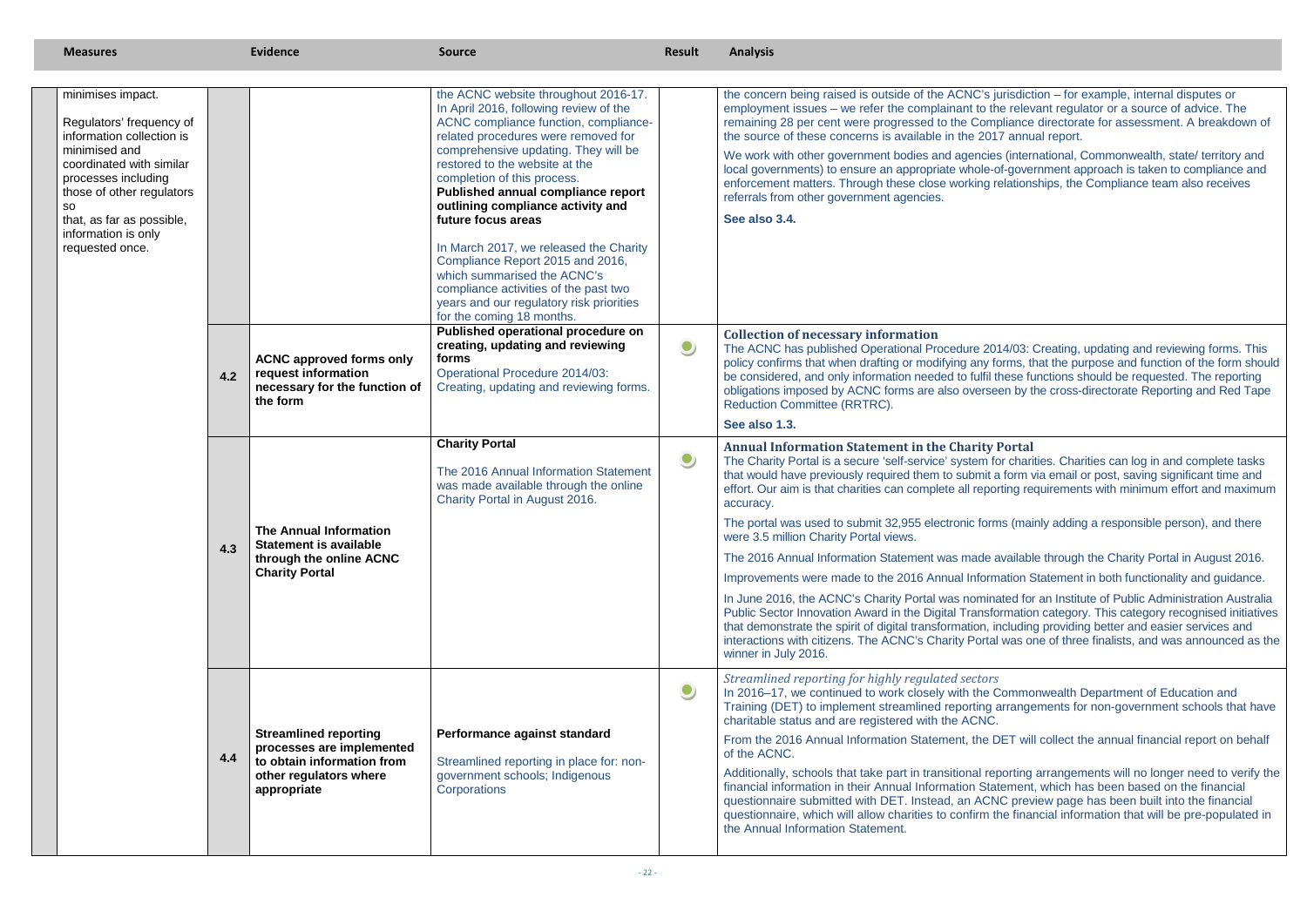from the highly-regulated sectors. The higher education, hospital, aged care and medical research sub-sectors did not report having any significant

> it Islander corporations are regulated by the Office of Charities registered with ORIC are not required to relevant reports from ORIC.

ity and Standards Agency (TEQSA) the MOU was ements.

ising the Charity Passport as at 30 June 2017. This is increase since 30 June 2015.

to share information and determine who is best placed om multiple government regulators. We received 32 referrals from other government agencies and made 48 referrals to other government agencies where thin their jurisdiction.

our responsional is proportional to the non-compliance, and in 75 per cent of cases this year as unintentional or that poor governance had left the ovided regulatory advice, self-audit checklists and undertakings to explain non-compliance, and assisted charities in implementing corrective measures to potential abuse.

ed serious non-compliance and resulted in revocation.

enalties for the failure to lodge Annual Information Statements. On-time and accurate Annual Information Statements are vital to the integrity of the Charity rs, which prompted 58 per cent of the late lodgers to submit their Annual Information Statements immediately (or deregister). Failure to lodge an AIS is also a

ng Annual Information Statements were each issued penalty notices up to the maximum value of \$4500. 78 of these charities have subsequently lodged their

cies and procedures, consistent with the overarching ACNC Regulatory Approach Statement and Compliance and Enforcement Policy. Compliance monitoring tion to those matters that present the greatest risk to the varying degrees of capacity within the sector, Compliance activities are tailored according to the size and resources of the charity. Small charities are provided longer time frames for responding to the ACNC. Some compliance outcomes, such as penalties, vary depending on the size of the charity, with large charities paying higher penalty rates than medium and

 $n$  in 2015-16, the ACNC's risk-based procedures are

|                | <b>Measures</b>                                                                                                                                                                       |     | <b>Evidence</b>                                                                                                                                                | <b>Source</b>                                                                                                                                                                                                                                                                                                                                                                                                                                                                                                                                                                                                                                                                           | <b>Result</b> | <b>Analysis</b>                                                                                                                                                                                                                                                                                                                                                                                                                                                                                                                                                                                                                                                                                                                                                                                                                                                                                                                                                                                                                                                                                                                                                                                                                                                                                                                                                                                                                                                                                                                                                                                                                                                                                                                                                                                                                                                                                                                                                                                                                                                                                                                                                                                                                                                                                                                                                                                                                                                                                          |
|----------------|---------------------------------------------------------------------------------------------------------------------------------------------------------------------------------------|-----|----------------------------------------------------------------------------------------------------------------------------------------------------------------|-----------------------------------------------------------------------------------------------------------------------------------------------------------------------------------------------------------------------------------------------------------------------------------------------------------------------------------------------------------------------------------------------------------------------------------------------------------------------------------------------------------------------------------------------------------------------------------------------------------------------------------------------------------------------------------------|---------------|----------------------------------------------------------------------------------------------------------------------------------------------------------------------------------------------------------------------------------------------------------------------------------------------------------------------------------------------------------------------------------------------------------------------------------------------------------------------------------------------------------------------------------------------------------------------------------------------------------------------------------------------------------------------------------------------------------------------------------------------------------------------------------------------------------------------------------------------------------------------------------------------------------------------------------------------------------------------------------------------------------------------------------------------------------------------------------------------------------------------------------------------------------------------------------------------------------------------------------------------------------------------------------------------------------------------------------------------------------------------------------------------------------------------------------------------------------------------------------------------------------------------------------------------------------------------------------------------------------------------------------------------------------------------------------------------------------------------------------------------------------------------------------------------------------------------------------------------------------------------------------------------------------------------------------------------------------------------------------------------------------------------------------------------------------------------------------------------------------------------------------------------------------------------------------------------------------------------------------------------------------------------------------------------------------------------------------------------------------------------------------------------------------------------------------------------------------------------------------------------------------|
|                |                                                                                                                                                                                       |     |                                                                                                                                                                |                                                                                                                                                                                                                                                                                                                                                                                                                                                                                                                                                                                                                                                                                         |               | During 2016-17 we also met with representatives from the highly-regulated sectors. The higher<br>education, hospital, aged care and medical research sub-sectors did not report having any sign<br>issues with meeting reporting obligations to the ACNC.<br>Charities registered as Aboriginal and Torres Strait Islander corporations are regulated by the C<br>the Registrar of Indigenous Corporations (ORIC). Charities registered with ORIC are not require<br>report separately to the ACNC; the ACNC obtains relevant reports from ORIC.<br>After discussions with the Tertiary Education Quality and Standards Agency (TEQSA) the MOU<br>retired in favor of less formal data-sharing arrangements.<br><b>Charity Passport</b>                                                                                                                                                                                                                                                                                                                                                                                                                                                                                                                                                                                                                                                                                                                                                                                                                                                                                                                                                                                                                                                                                                                                                                                                                                                                                                                                                                                                                                                                                                                                                                                                                                                                                                                                                                  |
| $\overline{B}$ | Regulators utilise existing<br>information to limit the<br>reliance on requests from<br>regulated entities and<br>share the information<br>among other regulators,<br>where possible. | 4.5 | <b>Charity Passport developed</b><br>and maintained so that<br>central charity data is<br>available to government<br>regulators to reduce<br>regulatory burden | <b>Availability of Charity Passport</b><br>information<br>The ACNC Charity Passport was<br>available to authorised government<br>officials throughout 2016-17.                                                                                                                                                                                                                                                                                                                                                                                                                                                                                                                          | $\bullet$     | The Charity Passport is the digital mechanism to facilitate the transfer of information (including<br>corporate, activity, and financial information) about registered charities from the ACNC to other<br>authorised government agencies. It is the core of the ACNC's 'report once, use often' reporting<br>framework, which reduces duplicated reporting across government.<br>There are 20 government agencies (59 officers) using the Charity Passport as at 30 June 2017<br>a 25% increase since 30 June 2016, and a 186% increase since 30 June 2015.                                                                                                                                                                                                                                                                                                                                                                                                                                                                                                                                                                                                                                                                                                                                                                                                                                                                                                                                                                                                                                                                                                                                                                                                                                                                                                                                                                                                                                                                                                                                                                                                                                                                                                                                                                                                                                                                                                                                             |
|                |                                                                                                                                                                                       | 4.6 | <b>Compliance officers share</b><br>information with and make<br>referrals to other regulators<br>where appropriate                                            | <b>Published annual compliance report</b><br>outlining compliance activity and<br>future areas of focus<br>Annual compliance activity and future<br>focus areas are published within the<br><b>Annual Report.</b>                                                                                                                                                                                                                                                                                                                                                                                                                                                                       | $\bullet$     | <b>Working with other regulators</b><br>We work closely with other government agencies to share information and determine who is be<br>to act, so charities don't need to field enquiries from multiple government regulators. We receive<br>referrals from other government agencies and made 48 referrals to other government agencies<br>we considered the matter may have also fallen within their jurisdiction.                                                                                                                                                                                                                                                                                                                                                                                                                                                                                                                                                                                                                                                                                                                                                                                                                                                                                                                                                                                                                                                                                                                                                                                                                                                                                                                                                                                                                                                                                                                                                                                                                                                                                                                                                                                                                                                                                                                                                                                                                                                                                     |
| $\mathbf{C}$   | Regulators base<br>monitoring and inspection<br>approaches on risk and,<br>where possible, take into<br>account the circumstance<br>and operational needs of<br>the regulated entity. | 4.7 | <b>Compliance staff act in</b><br>accordance with risk-based<br>policies and procedures                                                                        | <b>Published compliance and</b><br>enforcement policy and operational<br>procedures<br>The ACNC Commissioner's Policy<br>Statement: Compliance and<br>enforcement was available on the<br>ACNC website throughout 2016-17.<br>Compliance related operational<br>procedures are currently being reviewed<br>and will be updated in due course.<br>Published annual compliance report<br>outlining compliance activity and<br>future focus areas<br>In March 2017, we released the Charity<br>Compliance Report 2015 and 2016,<br>which summarised the ACNC's<br>compliance activities of the past two<br>years and our regulatory risk priorities<br>for the coming 18 months.<br>$-23-$ | $\bullet$     | <b>Risk-based practice</b><br>In 2016-17, the ACNC assessed 249 concerns of non-compliance associated with 212 registered<br>charities. These charities subject to compliance cases controlled \$5.1 billion of charitable assets.<br>Our response is proportionate to the severity of the non-compliance, and in 75 per cent of cases to<br>we found the non-compliant conduct in question was unintentional or that poor governance had le<br>charity vulnerable to misuse. In these cases, we provided regulatory advice, self-audit checklists a<br>undertakings to explain non-compliance, and assisted charities in implementing corrective measured<br>return to compliance and protect themselves from potential abuse.<br>The remaining 25 per cent of investigations identified serious non-compliance and resulted in reve<br>For the first time, in 2016-17 we issued financial penalties for the failure to lodge Annual Informat<br>Statements. On-time and accurate Annual Information Statements are vital to the integrity of the (<br>Register. We sent 256 charities 'final warning' letters, which prompted 58 per cent of the late lodg<br>submit their Annual Information Statements immediately (or deregister). Failure to lodge an AIS is<br>consideration when selecting compliance cases.<br>The 92 charities that did not submit their outstanding Annual Information Statements were each is<br>penalty notices up to the maximum value of \$4500. 78 of these charities have subsequently lodge<br><b>Annual Information Statement.</b><br>ACNC Staff act in accordance with risk-based policies and procedures, consistent with the overar<br>ACNC Regulatory Approach Statement and Compliance and Enforcement Policy. Compliance mo<br>and inspection activities are only conducted in relation to those matters that present the greatest i<br>trust and confidence in the sector. In recognition of the varying degrees of capacity within the sec<br>Compliance activities are tailored according to the size and resources of the charity. Small chariti<br>provided longer time frames for responding to the ACNC. Some compliance outcomes, such as provided<br>vary depending on the size of the charity, with large charities paying higher penalty rates than me<br>small sized charities.<br>Following review of the ACNC compliance function in 2015-16, the ACNC's risk-based procedure<br>being updated to improve practice.<br>SEE ALSO 3.1, 3.2 AND 3.3. |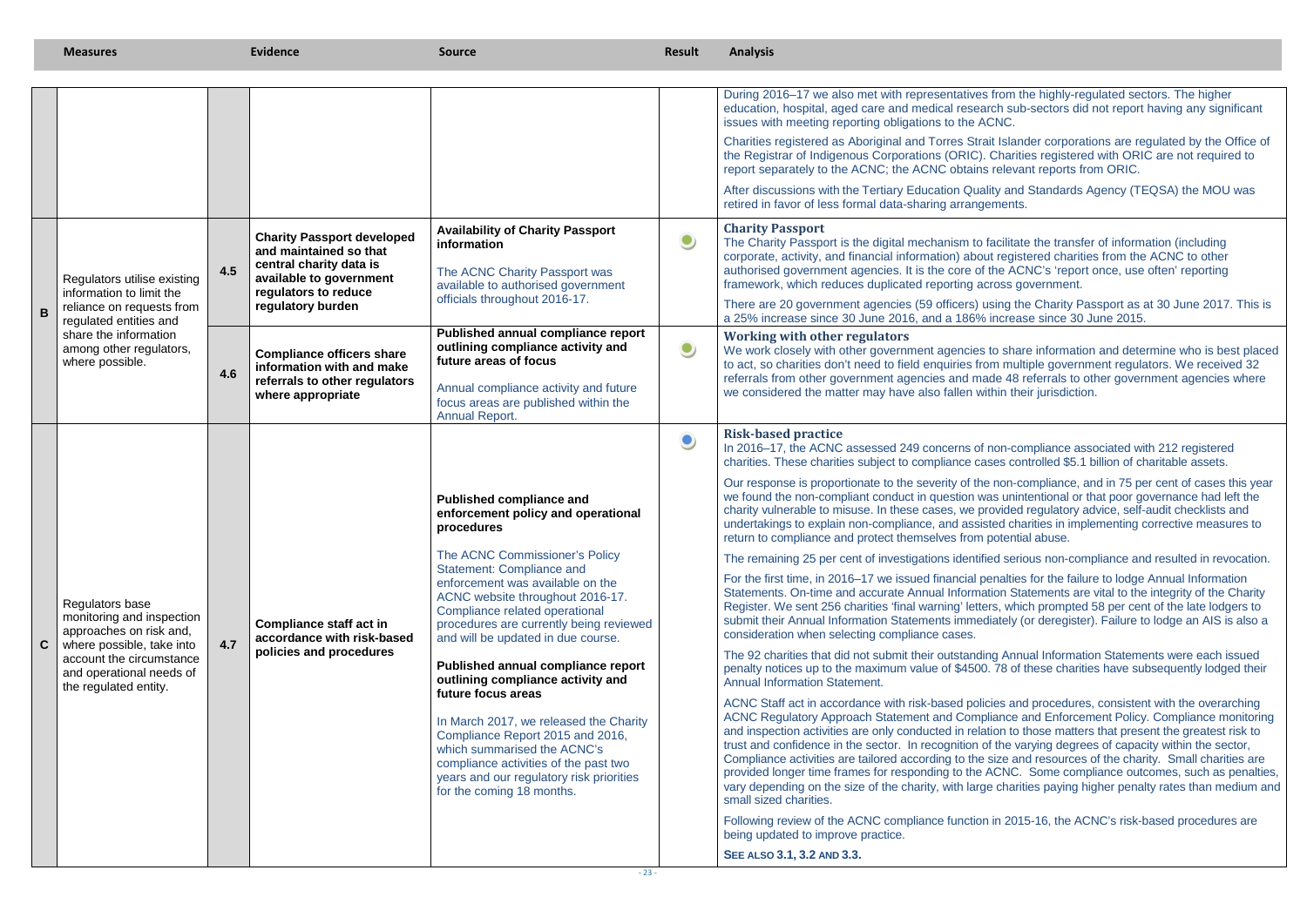**Measures Evidence Source Source Result Analysis Analysis Analysis Analysis Analysis Analysis Analysis Analysis** 

ich was updated in 2015-16, is available at

vork is articulated within the Regulatory Approach Statement and Compliance and Enforcement Policy which was available throughout 2016-17. In 2015-16, the Accord act compliance act we are currently updating our operational

> ne public outside of the formal FOI process as a general general information requests (those not made under Privacy Act 1988) within 30 calendar days.

eral information requests within 14 calendar days.

IC received 14 requests for documents under the (FOI and the outcomes were:

to publish information as part of the Information Publication Scheme (IPS). Each agency must display on its website a plan showing what information it ts. The ACNC has an IPS page available at

the ACNC elected to publish its RPF self-assessment separately from the ACNC Annual Report. It will be made publicly available on the ACNC website by the RPF requirements. Although the RPF selfal Report, the effect is that it will still be published in a so we consider that this standard has been met.

> rofessional advisers and 'in house' legal and financial es, and invited representatives of some government

rovide information and receive feedback on matters of ions and sector interaction.

**IUG. Engagement with the PUG improved the ACNC's** nt, and guidance products. They also reviewed the

from peak bodies in the charity sector, ACNC representative charity sector.

|              |                                                                                                                                                                                                                                                                                                                              |     | KPI 5 - Regulators are open and transparent in their dealings with regulated entities                                                                                                                                                                                                                                                                                |                                                                                                                                                    |           |                                                                                                                                                                                                                                                                                                                                                                                                                                                                                                                     |
|--------------|------------------------------------------------------------------------------------------------------------------------------------------------------------------------------------------------------------------------------------------------------------------------------------------------------------------------------|-----|----------------------------------------------------------------------------------------------------------------------------------------------------------------------------------------------------------------------------------------------------------------------------------------------------------------------------------------------------------------------|----------------------------------------------------------------------------------------------------------------------------------------------------|-----------|---------------------------------------------------------------------------------------------------------------------------------------------------------------------------------------------------------------------------------------------------------------------------------------------------------------------------------------------------------------------------------------------------------------------------------------------------------------------------------------------------------------------|
|              | Regulators' risk-based<br>frameworks are publicly                                                                                                                                                                                                                                                                            | 5.1 | <b>Regulatory Approach Statement</b><br>is published online                                                                                                                                                                                                                                                                                                          | Performance against standard<br>The ACNC's Regulatory Approach<br>Statement was publicly available on<br>the ACNC website throughout 2016-<br>17.  |           | <b>Regulatory Approach Statement</b><br>The ACNC's Regulatory Approach Statement, whi<br>acnc.gov.au/regulatoryapproach.<br>See 3.3.                                                                                                                                                                                                                                                                                                                                                                                |
| $\mathbf{A}$ | available in a format<br>which is clear,<br>understandable and<br>accessible.                                                                                                                                                                                                                                                | 5.2 | <b>Risk assessment framework is</b><br>published online                                                                                                                                                                                                                                                                                                              | Performance against standard<br>Compliance related operational<br>procedures are currently being<br>reviewed and will be updated in due<br>course. | $\bullet$ | <b>Risk assessment framework</b><br>The ACNC's overarching risk assessment framewe<br><b>Statement and Compliance and Enforcement Polic</b><br>16, the ACNC reviewed its compliance function an<br>compliance policies and procedures.                                                                                                                                                                                                                                                                              |
|              | <b>SEE 3.1 AND 3.2.</b><br>Response to all requests for<br>Performance against standard<br>$\bullet$<br>access to information provided<br>5.3<br>within 30 days (those not under<br>Responses to general information<br>Freedom Of Information (FOI) or<br>requests within 14 calendar days:<br><b>Privacy Acts)</b><br>100% |     | <b>General Information Requests</b><br>The ACNC tries to make information available to the<br>information request. The ACNC aims to respond to<br>the Freedom of Information Act 1982 (FOI Act) or P<br>In 2016-17, the ACNC responded to 100% of gene                                                                                                               |                                                                                                                                                    |           |                                                                                                                                                                                                                                                                                                                                                                                                                                                                                                                     |
| $\mathbf B$  | Regulators are open and<br>responsive to requests<br>from regulated entities<br>regarding the operation of<br>the regulatory framework,<br>and approaches<br>implemented by<br>regulators.                                                                                                                                   | 5.4 | Performance against standard<br><b>Response to Freedom of</b><br>Responses to FOI Act within 30<br><b>Information Act Requests</b><br>days: 100%<br>handled within 30 days (plus<br>statutory extensions) or 60 days<br>Responses to FOI Act within 60<br>where third party consultation is<br>days where third party consultation<br>required.<br>is required: 100% |                                                                                                                                                    | $\bullet$ | <b>Freedom of Information Act Requests</b><br>As outlined in the ACNC Annual Report, The ACN<br>Act) during 2016-17. Ten of these were finalised a<br>Full access provided $-2$<br>Partial access provided $-0$<br>Refused access to documents-4<br>Transferred request to another agency $-0$<br>Request withdrawn by applicant $-4$<br>Under Part II of the FOI Act, the ACNC is required<br>Publication Scheme (IPS). Each agency must disp<br>publishes in accordance with the IPS requirements<br>acnc.gov.au. |
| $\mathbf{C}$ | Regulators' performance<br>measurement results are<br>published in a timely<br>manner to ensure<br>accountability to the<br>public.                                                                                                                                                                                          | 5.5 | RPF self-assessment published<br>in the ACNC Annual Report                                                                                                                                                                                                                                                                                                           | Performance against standard<br>The ACNC has elected to publish its<br>RPF self-assessment separately<br>from the Annual Report.                   |           | <b>RPF self-assessment report</b><br>Consistent with other Commonwealth regulators, the<br>separately from the ACNC Annual Report. It will be<br>end of the 2017 calendar year, in accordance with<br>assessment report was not published in the Annua<br>timely manner to ensure public accountability, and                                                                                                                                                                                                        |
|              |                                                                                                                                                                                                                                                                                                                              |     | KPI 6 – Regulators actively contribute to the continuous improvement of regulatory frameworks                                                                                                                                                                                                                                                                        |                                                                                                                                                    |           |                                                                                                                                                                                                                                                                                                                                                                                                                                                                                                                     |
| A            | Regulators establish<br>cooperative and<br>collaborative relationships<br>with stakeholders to<br>promote trust and<br>improve the efficiency<br>and effectiveness of the                                                                                                                                                    | 6.1 | At least three meetings of the<br><b>Professional User Group are</b><br>held annually                                                                                                                                                                                                                                                                                | Performance against standard<br>Meetings of the Professional User<br>Group held in 2016-17: 3                                                      | $\bullet$ | <b>Professional User Group</b><br>The Professional User Group comprises invited pro<br>officers in the charity sector, ACNC representative<br>agencies that interact with the charity sector<br>The group is convened by the ACNC in order to pr<br>procedure, policy, strategy, performance, publication<br>In 2016-17, we convened three meetings of the PI<br>regulatory approach, Annual Information Statemen<br>2016 RPF.                                                                                      |
|              | regulatory framework.                                                                                                                                                                                                                                                                                                        | 6.2 | At least three meetings of the<br>Sector User Group are held<br>annually                                                                                                                                                                                                                                                                                             | Performance against standard<br>Meetings of the Sector User Group<br>held in 2016-17: 3                                                            | $\bullet$ | <b>Sector User Group</b><br>The Sector User Group comprises representatives<br>representatives and other government agencies th                                                                                                                                                                                                                                                                                                                                                                                     |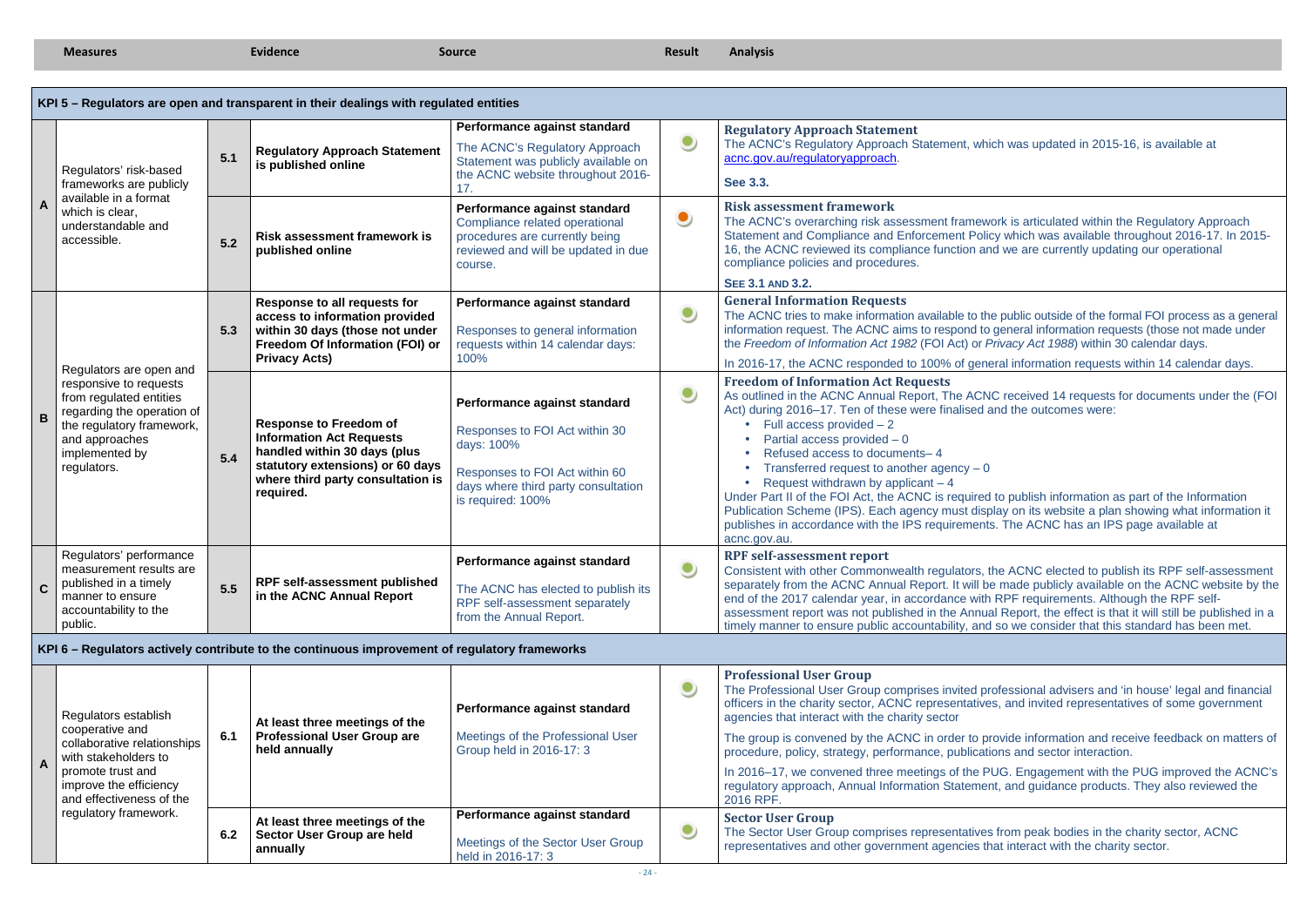provide information and receive feedback on matters of procedure, procedure, procedure, procedure, procedure, procedure, publications and sector interaction.

**Sector User Group. Engagement with the SUG** improved the ACNC's regulatory approach, Annual Information Statement, and guidance products. They

It framework (the Framework) outlining our approach to our RPF-linked commitments to do so. It is publicly available (published in January 2016) on the ACNC website at: **acnc.gov.au/stakeholderengagement**. The ch and mechanisms articulated in the Framework address the reduction of regulatory burden. For example: 'the ACNC is committed to providing accurate, In them understand and meet their obligations to the  $\overline{\text{in}}$  time and resources.'

> res Strait Islander Communities Engagement Strategy, vEngagement.

chair the International Regulators Teleconference, as well as the Compliance Information Forum with state and territory regulators, to share best-practice and

> on establishing a common definition of 'charity' across al impact of such a change, particularly on state

in annual deregulation savings for charities, bringing vary  $2014$ .

reports lodged with state, territory and commonwealth reporting period achieved considerable savings.

|   | <b>Measures</b>                                                                                                                                                                                                                                                                                 |     | Evidence                                                                                                                                                                                | <b>Source</b>                                                                                                                                                     | Result    | <b>Analysis</b>                                                                                                                                                                                                                                                                                                                                                                                                                                                                                                                                                                                                                                                                                                                                                                                                                                                                                                                                                                                                                                                                                                                                                                                                                                                                                                                                                                                                                                                                                                                                                                                                                                                                                                                                                 |
|---|-------------------------------------------------------------------------------------------------------------------------------------------------------------------------------------------------------------------------------------------------------------------------------------------------|-----|-----------------------------------------------------------------------------------------------------------------------------------------------------------------------------------------|-------------------------------------------------------------------------------------------------------------------------------------------------------------------|-----------|-----------------------------------------------------------------------------------------------------------------------------------------------------------------------------------------------------------------------------------------------------------------------------------------------------------------------------------------------------------------------------------------------------------------------------------------------------------------------------------------------------------------------------------------------------------------------------------------------------------------------------------------------------------------------------------------------------------------------------------------------------------------------------------------------------------------------------------------------------------------------------------------------------------------------------------------------------------------------------------------------------------------------------------------------------------------------------------------------------------------------------------------------------------------------------------------------------------------------------------------------------------------------------------------------------------------------------------------------------------------------------------------------------------------------------------------------------------------------------------------------------------------------------------------------------------------------------------------------------------------------------------------------------------------------------------------------------------------------------------------------------------------|
|   |                                                                                                                                                                                                                                                                                                 |     |                                                                                                                                                                                         |                                                                                                                                                                   |           | The group is convened by the ACNC in order to provide information and receive feedback on matt<br>procedure, policy, strategy, performance, publications and sector interaction.                                                                                                                                                                                                                                                                                                                                                                                                                                                                                                                                                                                                                                                                                                                                                                                                                                                                                                                                                                                                                                                                                                                                                                                                                                                                                                                                                                                                                                                                                                                                                                                |
|   |                                                                                                                                                                                                                                                                                                 |     |                                                                                                                                                                                         |                                                                                                                                                                   |           | In 2016-17, we convened three meetings of the Sector User Group. Engagement with the SUG<br>improved the ACNC's regulatory approach, Annual Information Statement, and guidance products<br>also reviewed the 2016 RPF.                                                                                                                                                                                                                                                                                                                                                                                                                                                                                                                                                                                                                                                                                                                                                                                                                                                                                                                                                                                                                                                                                                                                                                                                                                                                                                                                                                                                                                                                                                                                         |
|   |                                                                                                                                                                                                                                                                                                 | 6.3 | Stakeholder engagement<br>framework outlines how the<br><b>ACNC will engage with</b><br>stakeholders to reduce<br>regulatory burden and enhance<br>knowledge of the regulated<br>sector | <b>Stakeholder Engagement</b><br><b>Framework</b><br>The ACNC Stakeholder<br><b>Engagement Framework was</b><br>published on the ACNC website in<br>January 2016. | $\bullet$ | <b>Stakeholder Engagement Framework</b><br>The ACNC developed a stakeholder engagement framework (the Framework) outlining our approa<br>consultation, the mechanisms we may use, and our RPF-linked commitments to do so. It is public<br>available (published in January 2016) on the ACNC website at: acnc.gov.au/stakeholderengagement<br>Framework is aligned with the RPF. The approach and mechanisms articulated in the Framework<br>address the reduction of regulatory burden. For example: 'the ACNC is committed to providing acc<br>timely and relevant information to charities to help them understand and meet their obligations to t<br>ACNC in a way that minimises the impact on their time and resources.'<br>In addition, the ACNC has an Aboriginal and Torres Strait Islander Communities Engagement Stra<br>publicly available at <b>acnc.gov.au/ATSICommunityEngagement</b> .                                                                                                                                                                                                                                                                                                                                                                                                                                                                                                                                                                                                                                                                                                                                                                                                                                                          |
|   |                                                                                                                                                                                                                                                                                                 |     |                                                                                                                                                                                         |                                                                                                                                                                   |           | <b>Communities of Practice</b><br>The ACNC Compliance Directorate continued to chair the International Regulators Teleconference<br>well as the Compliance Information Forum with state and territory regulators, to share best-practic<br>discuss risks.                                                                                                                                                                                                                                                                                                                                                                                                                                                                                                                                                                                                                                                                                                                                                                                                                                                                                                                                                                                                                                                                                                                                                                                                                                                                                                                                                                                                                                                                                                       |
| B | Regulators engage<br>stakeholders in the<br>development of options to<br>reduce compliance costs.<br>This could include<br>industry self-regulation,<br>changes to the<br>overarching regulatory<br>framework, or other<br>strategies to streamline<br>monitoring and<br>compliance approaches. | 6.4 | See 6.1, 6.2 and 6.3                                                                                                                                                                    |                                                                                                                                                                   | $\bullet$ | Stakeholder engagement and regulatory framework improvement<br>In 2016-17, the ACNC continued to work with state, territory and Commonwealth governments to<br>reduce red tape, focusing on:<br>• incorporated association (and cooperative) regulation<br>• fundraising licensing and regulation<br>• taxation concessions (including charity definition)<br>• grants and procurement (Charity Passport).<br>The ACNC works closely with state and territory representatives to reduce duplicative reporting<br>requirements. Many initiatives are in progress, involving administrative change, Minister or<br>Commissioner discretion or legislative change for transitioning to alignment with the ACNC.<br>Fundraising regulations in South Australia and the Australian Capital Territory were amended so tl<br>charities registered with the ACNC, seeking to collect donations in those jurisdictions, no longer no<br>apply for a licence to do so. In addition to these reforms, the following took place in 2016–17:<br>• The Victorian Parliament passed an Act enabling the Minister of Consumer Affairs to exem<br>ACNC-registered charities that are incorporated associations in Victoria from reporting to the<br>state regulator.<br>• The ACNC promoted a discussion paper on establishing a common definition of 'charity' a<br>all Australian jurisdictions and the potential impact of such a change, particularly on state<br>revenue.<br>• The ACNC shared data (through the Charity Passport) with 20 government agencies.<br><b>Regulation Reform Savings</b><br>In 2016-17, the ACNC contributed \$8.19 million in annual deregulation savings for charities, bring<br>our total contribution to \$33.75 million since January 2014. |
|   |                                                                                                                                                                                                                                                                                                 |     |                                                                                                                                                                                         |                                                                                                                                                                   |           | The Commissioner's decision to accept financial reports lodged with state, territory and commonw<br>regulators in place of ACNC reports for the 2016 reporting period achieved considerable savings.<br>Another significant saving for charities came through the publication of a Commissioner's Interpret                                                                                                                                                                                                                                                                                                                                                                                                                                                                                                                                                                                                                                                                                                                                                                                                                                                                                                                                                                                                                                                                                                                                                                                                                                                                                                                                                                                                                                                     |

# **Stakeholder engagement and regulatory framework improvement**

e Australian Capital Territory were amended so that charities registered with the ACNC, seeking to collect donations in those jurisdictions, no longer need to reforms, the following took place in 2016–17:

 Another significant saving for charities came through the publication of a Commissioner's Interpretation Statement on Public Benevolent Institutions, which guides charities and the public on the requirements that a charity must meet to be registered as a Public Benevolent Institution. Other measures included streamlined reporting for ancillary funds, which now report once to the ACNC and no longer need to separately report to the ATO. The online Annual Information Statement and bulk lodgement processes were also improved, with the addition of auto-calculation making submission easier and faster.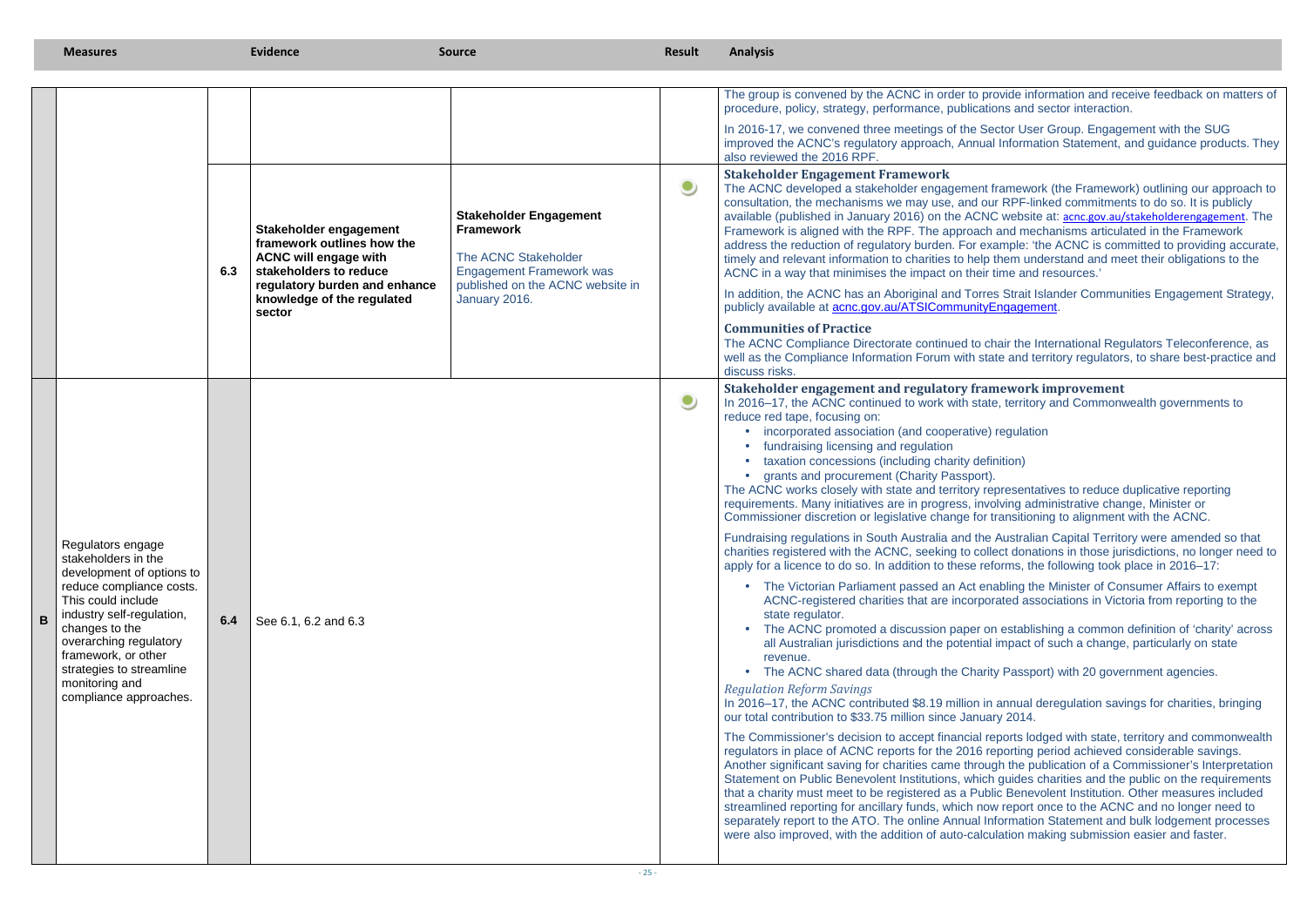#### *Simplifying reporting for charities through sector-specific accounting standards* Our consultations with key stakeholders to promote the adoption of sector-specific accounting standards

> ntal scan on the National Standard Chart of Accounts (NSCOA). The current use and awareness of NSCOA. Data  $750$  responses.

#### **Solution Exercise**

> to retain the ACNC, the ACNC has been working with echanisms in place. These include regular meetings the Department of Social Services.

data provided by charities in their 2015 AIS, Data in

|             | <b>Measures</b>                                                                                                                                                                                                                                      |     | <b>Evidence</b><br><b>Source</b>                                                                                              |                                                            | <b>Result</b> | <b>Analysis</b>                                                                                                                                                                                                                                                                                                                                                                                                                                                                                                                                                                                                                                                                                                                                                                                                                                                                            |
|-------------|------------------------------------------------------------------------------------------------------------------------------------------------------------------------------------------------------------------------------------------------------|-----|-------------------------------------------------------------------------------------------------------------------------------|------------------------------------------------------------|---------------|--------------------------------------------------------------------------------------------------------------------------------------------------------------------------------------------------------------------------------------------------------------------------------------------------------------------------------------------------------------------------------------------------------------------------------------------------------------------------------------------------------------------------------------------------------------------------------------------------------------------------------------------------------------------------------------------------------------------------------------------------------------------------------------------------------------------------------------------------------------------------------------------|
|             |                                                                                                                                                                                                                                                      |     |                                                                                                                               |                                                            |               |                                                                                                                                                                                                                                                                                                                                                                                                                                                                                                                                                                                                                                                                                                                                                                                                                                                                                            |
|             |                                                                                                                                                                                                                                                      |     |                                                                                                                               |                                                            |               | Simplifying reporting for charities through sector-specific accounting standards<br>Our consultations with key stakeholders to promote the adoption of sector-specific accounting stand<br>continued in 2016-17.                                                                                                                                                                                                                                                                                                                                                                                                                                                                                                                                                                                                                                                                           |
|             |                                                                                                                                                                                                                                                      |     |                                                                                                                               |                                                            |               | The ACNC made a submission to the Australian Accounting Standards Board's consultative docum<br>Exposure Draft 277 - Reduced Disclosure Requirements for Tier 2 Entities, which proposed change<br>the current Reduced Disclosure Requirements (RDR) decision-making framework. Due to the high<br>proportion of charity sector organisations that prepare Special Purpose Financial Statements, we<br>believe that simplifying the RDR application would be beneficial. We also support further considerat<br>of the guidance available to charities to assess for themselves the type of financial statements they<br>prepare.                                                                                                                                                                                                                                                           |
|             |                                                                                                                                                                                                                                                      |     |                                                                                                                               |                                                            |               | During the year, the ACNC initiated an environmental scan on the National Standard Chart of Acco<br>(NSCOA). The purpose of this scan was to measure the current use and awareness of NSCOA. Da<br>was primarily collected through surveys, with over 750 responses.                                                                                                                                                                                                                                                                                                                                                                                                                                                                                                                                                                                                                       |
|             |                                                                                                                                                                                                                                                      |     |                                                                                                                               |                                                            |               | Although the ACNC is finalising the environmental scan, initial indications are that the charity sector<br>supports the NSCOA. However, the results show that improvements to NSCOA are required. In 2014<br>18, we will work on updating and improving NSCOA and will also continue to promote its use.<br>See also 6.1, 6.2 and 6.3.                                                                                                                                                                                                                                                                                                                                                                                                                                                                                                                                                     |
|             | Regulators regularly<br>share feedback from<br>stakeholders and<br>performance information<br>(including from<br>inspections) with policy<br>departments to improve<br>the operation of the<br>regulatory framework and<br>administrative processes. | 6.5 | Stakeholder engagement framework<br>outlines how the ACNC will share<br>feedback from stakeholders with policy<br>departments | Stakeholder engagement<br>framework                        | $\bullet$     | Sharing stakeholder feedback with policy departments<br>The <b>ACNC's Stakeholder Engagement Framework</b> , published in January 2016 outlines how the AC<br>will engage with stakeholders. The Framework recognises that 'consulting with stakeholders and<br>genuinely listening to what they have to say is essential to developing high-quality policy'. It makes<br>commitments to consult to this end, and details the principles underlying this engagement and the<br>mechanisms that may be used. However, the Framework does not yet adequately outline how the<br>ACNC will share stakeholder feedback with policy departments. In large part, this was due to the<br>previous uncertainty about the ACNC's future, which made provision of policy feedback relatively a<br>hoc.<br>Since the Government's March 2016 commitment to retain the ACNC, the ACNC has been working |
| $\mathbf C$ |                                                                                                                                                                                                                                                      |     |                                                                                                                               |                                                            |               | government agencies to put ongoing feedback mechanisms in place. These include regular meeting<br>with Treasury, the Australian Taxation Office, and the Department of Social Services.<br>Also ACNC Compliance and red tape reduction staff have monthly telephone meetings with<br>representatives of all the state regulators where current issues, nationally and in each jurisdiction, a                                                                                                                                                                                                                                                                                                                                                                                                                                                                                              |
|             |                                                                                                                                                                                                                                                      |     | Report is published analysing the                                                                                             | <b>Published annual</b><br>compliance report               | $\bullet$     | discussed.<br>In March 2017, we released the Charity Compliance Report 2015 and 2016, which summarised the<br>ACNC's compliance activities of the past two years and our regulatory risk priorities for the 2017 –<br>period.                                                                                                                                                                                                                                                                                                                                                                                                                                                                                                                                                                                                                                                              |
|             |                                                                                                                                                                                                                                                      | 6.6 | previous year's cases and forecasting<br>risk areas for future year annually                                                  | outlining compliance<br>activity and future focus<br>areas |               | In March 2017 we also released an analysis of the data provided by charities in their 2015 AIS, Dat<br>the 2015 Annual Information Statement                                                                                                                                                                                                                                                                                                                                                                                                                                                                                                                                                                                                                                                                                                                                               |
|             |                                                                                                                                                                                                                                                      |     |                                                                                                                               |                                                            |               | SEE 3.1, 3.2 AND 4.1.                                                                                                                                                                                                                                                                                                                                                                                                                                                                                                                                                                                                                                                                                                                                                                                                                                                                      |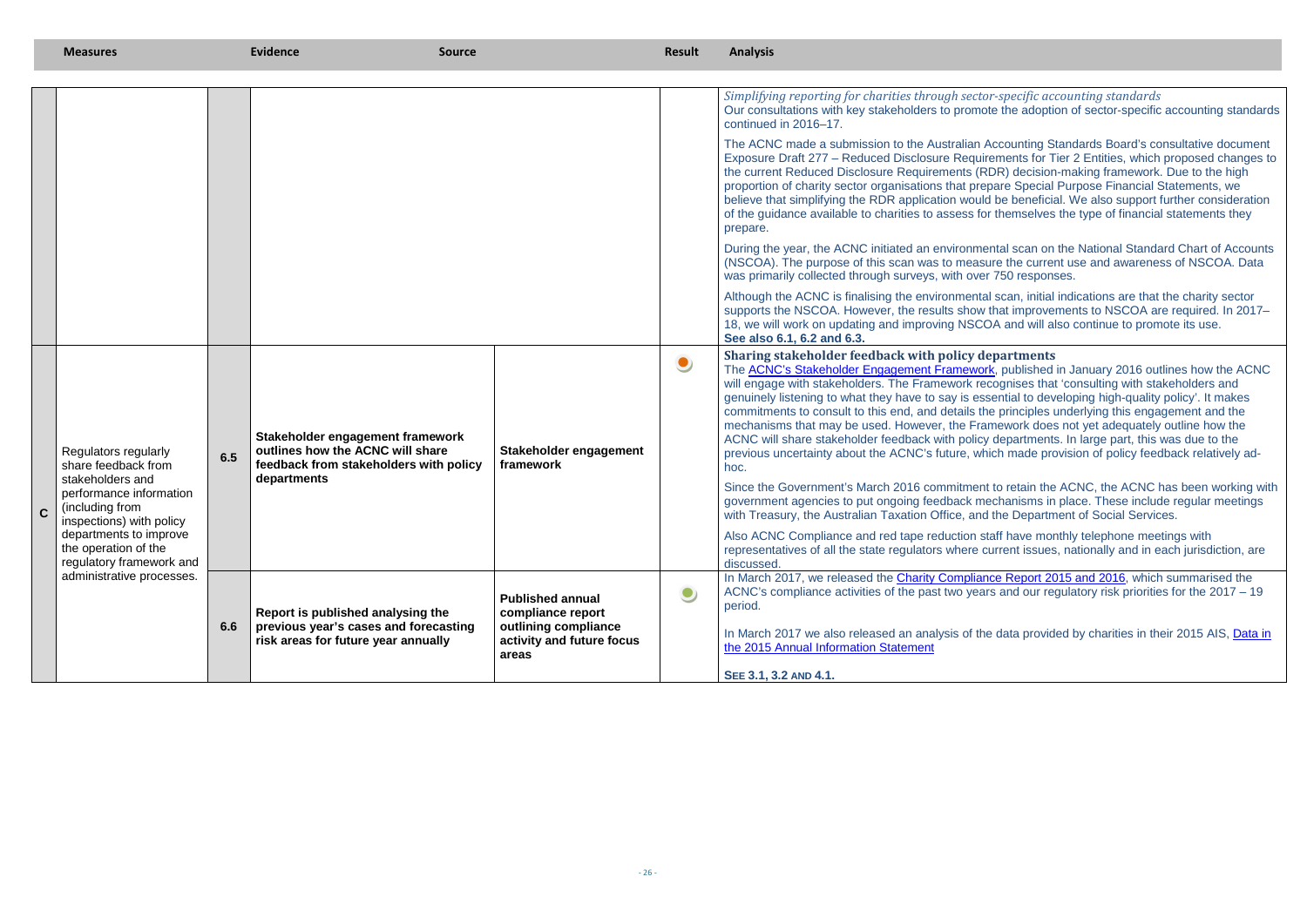# **Appendix B: Summary of feedback from consultation**

# ACNC 2016-17 Regulator Performance Framework Selfassessment: Stakeholder Feedback

## **Background**

As part of its obligations under the Regulator Performance Framework (**RPF**), the Australian Charities and Not-for-profits Commission (**ACNC**) is required to subject its self-assessment report to 'validation' by the approved RPF stakeholder consultation mechanism. The ACNC's stakeholder consultation mechanism is the Sector User Group (**SUG**) and Professional User Group (**PUG**).

We also provided the ACNC Advisory Board (**Advisory Board**) an opportunity to provide feedback at their meeting on 3 November 2017, although they are not part of the formal external stakeholder validation process.

# **Methodology**

The ACNC circulated the draft RPF self-assessment report and metric (attachment A) to members of the PUG and SUG ahead of the ordinary November meetings. At the meetings, a dedicated consultation session was held in which feedback on the draft was sought.

Feedback was also sought by an online survey which was sent to all members. This year we have provided the documents more than 2 weeks ahead of the meetings and designed a survey form in which members can:

- indicate their agreement with the ACNC's self-assessment against the key performance indicators (KPI) and overall assessment;
- if they disagree, whether the self-assessment should be higher or lower;
- and provide feedback on each KPI and the overall assessment.

The validation process was completed at the respective November meetings, PUG 17 November 2017 and SUG 24 November 2017.

The ACNC Advisory Board were provided with a copy of the draft RPF self-assessment report and metric over a week before the meeting and it was discussed during the 3 November 2017 meeting.

## **Feedback**

#### Professional User Group

The PUG meeting validated the ACNCs self-assessment. No feedback was proved at the meeting, and limited comment was provided through the survey.

The PUG RPF survey was distributed by email to 48 members of the PUG on 30 October 2017, and by closure of the survey on 20 November 2017 nine surveys had been completed.

Most respondents agree with the ACNC's self-assessment against the KPIs and overall assessment. However, where PUG members disagreed with the self-assessment most believed the rating should be higher, except one member who believed all KPI should be lower due to a complaint lodged by a charity.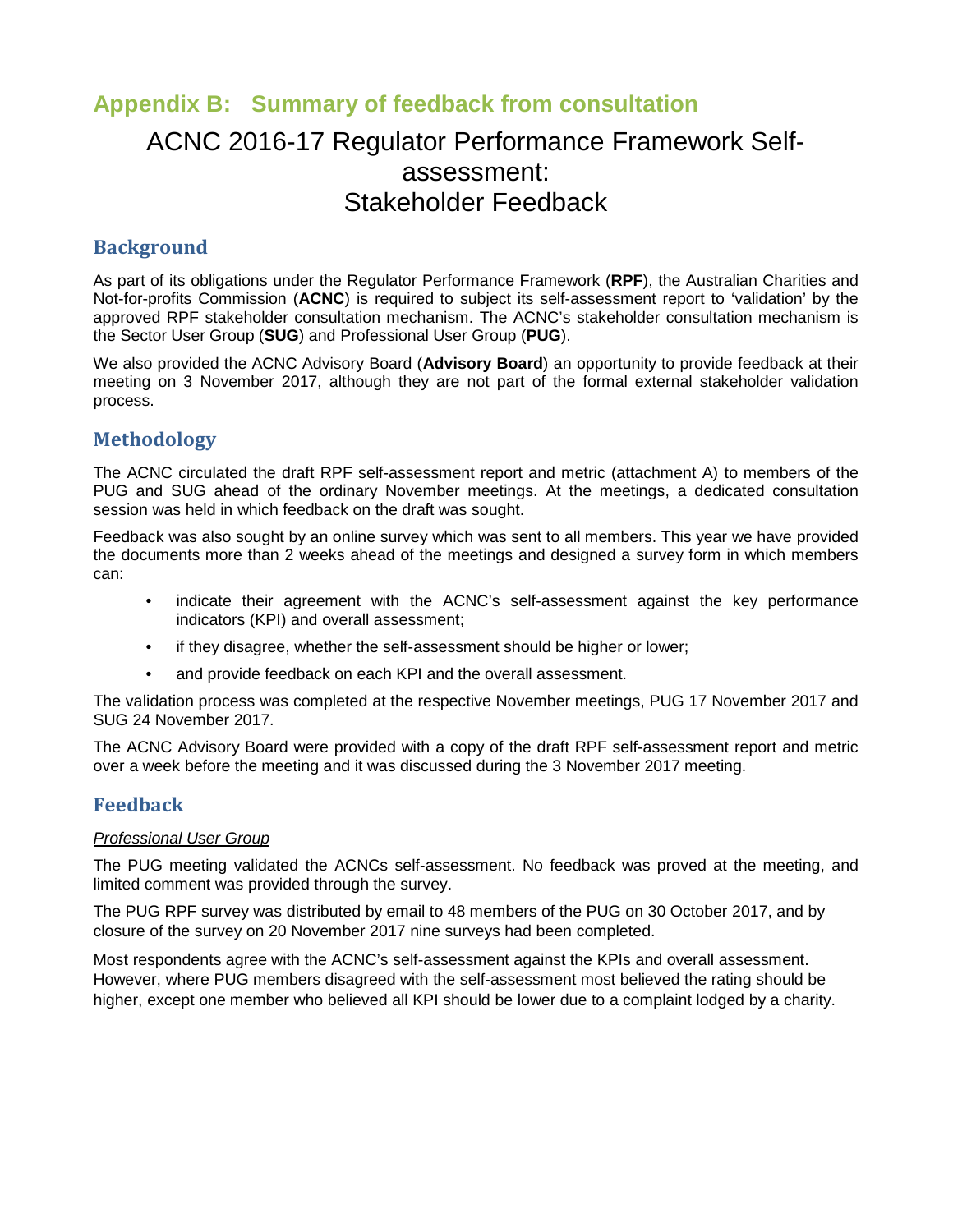|                                                 | Agreed   | Disagreed | Should be* |
|-------------------------------------------------|----------|-----------|------------|
| KPI 1 - Regulators do not unnecessarily         | 8        |           | Lower      |
| impede the efficient operation of regulated     |          |           |            |
| entities. Very Good                             |          |           |            |
| KPI 2 – Communication with regulated entities   | 6        |           | Lower /    |
| is clear, targeted and effective. Very Good     |          | 2         | Higher     |
| KPI 3 – Actions undertaken by regulators are    | 8        |           | Lower      |
| proportionate to the regulatory risk being      |          |           |            |
| managed. Very Good                              |          |           |            |
| KPI 4 - Compliance and monitoring               | 8        |           | Lower      |
| approaches are streamlined and coordinated.     |          |           |            |
| <b>Very Good</b>                                |          |           |            |
| KPI 5 - Regulators are open and transparent     | 6        |           | Lower /    |
| in their dealings with regulated entities.      |          | 2         | Higher     |
| <b>Very Good</b>                                |          |           |            |
| KPI $6$ – Regulators actively contribute to the | 6        |           | Lower /    |
| continuous improvement of regulatory            |          | 2         | Higher     |
| frameworks. Very Good                           |          |           |            |
| <b>Overall Assessment. Very Good</b>            | 7        |           | Lower /    |
|                                                 |          |           | Higher     |
|                                                 | 49 (78%) | 14 (22%)  |            |

\*If a respondent disagreed with the self-assessed rating there were asked if it should have been higher or lower.

We received feedback on all the KPIs and two overall comments; which have been summarised and then reproduced in full in Attachment A.

### Feedback summarised

The guidance and advice provided by the ACNC is of great assistance to charities. Particularly small and medium charities who may not be able to source regular independent legal advice and rely on the resources the ACNC provides. The ACNC has also acted swiftly to address issues as they arise, such as the guidance on working with fundraisers, and is innovative in the use of social media and electronic media to disseminate information.

ACNC is the one regulator who seems prepared to work closely with and sensibly rely on other regulators (where appropriate) and this makes it balanced in its approach.

The publication of the Charity Compliance Report 2015 and 2016 has furthered understanding of the ACNCs expectations of charities both within the sector and in the general public.

The ACNC has continued to work on reducing red tape, and have achieved significant reduction of duplicate reporting with state and territory regulators. The PUGs interaction with the ACNC in relation to this has been very positive.

The only negative feedback stated: Our ratings in this survey are based on the ACNC's purported use of s45-10 to regulate charity internal disputes/governance failures and associated Ombudsman's findings arising from a complaint lodged by a charity.

#### Sector User Group

The SUG meeting validated the ACNCs self-assessment. No specific feedback was provided at the meeting, and limited comment was provided through the survey.

The SUG RPF survey was distributed by email to four members of the SUG on 30 October 2017, and by closure of the survey on 27 November 2017 six surveys had been completed.

Most respondents agree with the ACNC's self-assessment against the KPIs and overall assessment. However, where SUG members disagreed with the self-assessment they all believed the rating should be higher.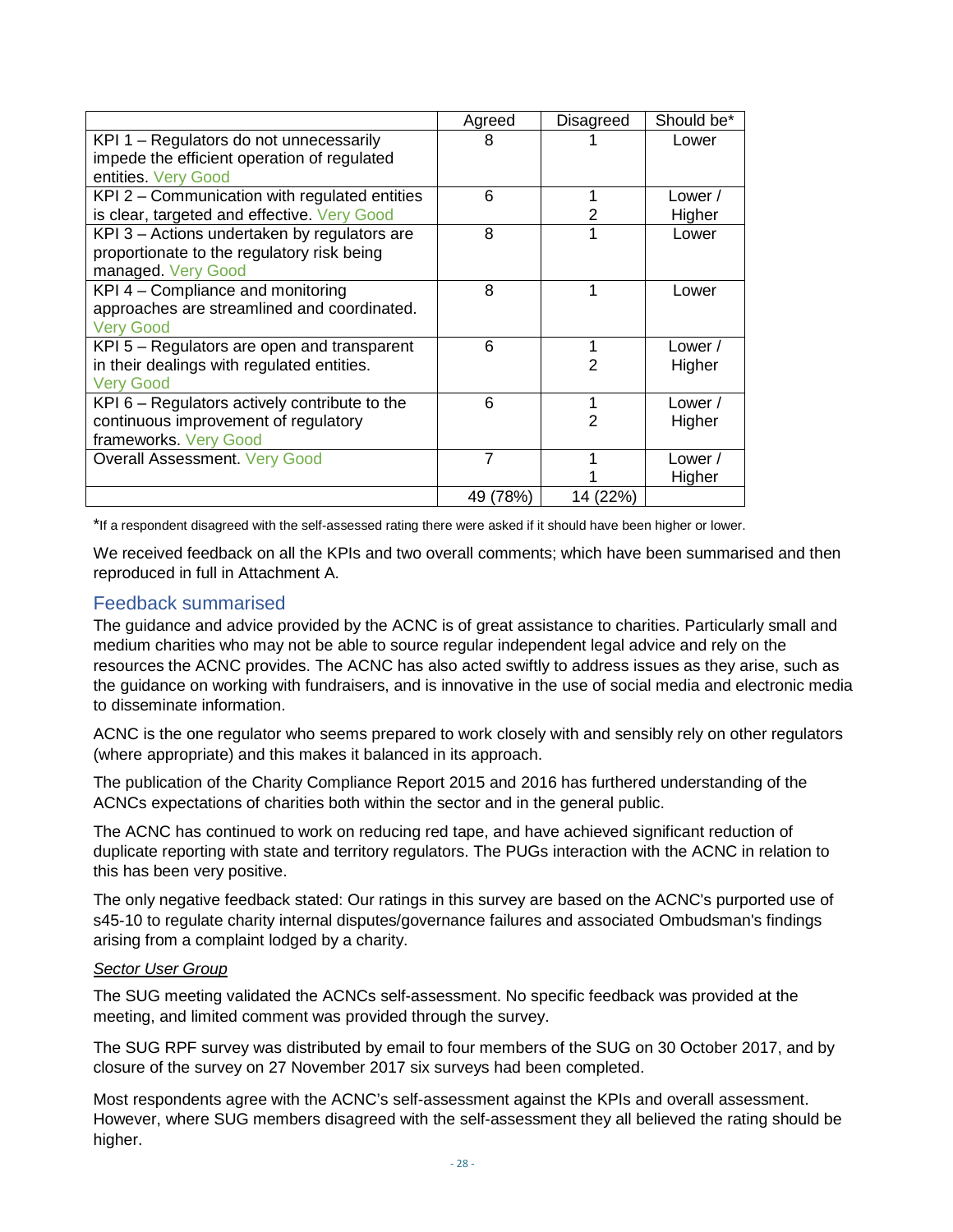|                                                                    | Agreed  | Disagreed*  |
|--------------------------------------------------------------------|---------|-------------|
| KPI 1 – Regulators do not unnecessarily impede the efficient       | 5       |             |
| operation of regulated entities. Very Good                         |         |             |
| KPI 2 - Communication with regulated entities is clear, targeted   | 4       | 2           |
| and effective. Very Good                                           |         |             |
| KPI 3 – Actions undertaken by regulators are proportionate to the  | 4       | 2           |
| regulatory risk being managed. Very Good                           |         |             |
| KPI 4 - Compliance and monitoring approaches are streamlined       | 5       |             |
| and coordinated. Very Good                                         |         |             |
| KPI 5 – Regulators are open and transparent in their dealings with | 6       |             |
| regulated entities. Very Good                                      |         |             |
| KPI 6 – Regulators actively contribute to the continuous           | 3       | З           |
| improvement of regulatory frameworks. Very Good                    |         |             |
| Overall Assessment. Very Good                                      | 5       |             |
|                                                                    | 32 76%) | (24%)<br>10 |

\* If a respondent disagreed with the self-assessed rating there were asked if it should have been higher or lower. All respondents stated the rating should have been higher.

We received feedback on all the KPIs and the overall assessment; which have been summarised and reproduced in full below.

### Feedback summarised

The ACNC has performed extremely well and has not unnecessarily impeded the efficient functioning of charities.

The ACNC is an excellent communicator - with clear targeted and effective communication. It utilises a variety of old and contemporary media to effectively convey its messages to its widely diverse stakeholders.

Just because the ACNC may identify ways in which it can always improve, that does not, of itself, justify a score less than excellent on a KPI.

We have appreciated the improvement in the ACNC's reporting platforms. There is considerable improvement possible in quality compliance monitoring - but that is largely reliant State Governments and other regulators.

The ACNC continues to be an exemplary regulator which others should seek to emulate.

#### ACNC Advisory Board

While not part of the formal validation process, the Advisory Board was very positive in its feedback. It was commented that the self-assessments were conservative and could potentially be increased to "Excellent, with no or minor room for improvement".

The only specific suggestion was to document the actual number of charity registration applications received, how many were ineligible or withdrawn and how many registered, under metric 2.5. This suggestion was supported by the executive and figures published in the annual return have been included in attachment A.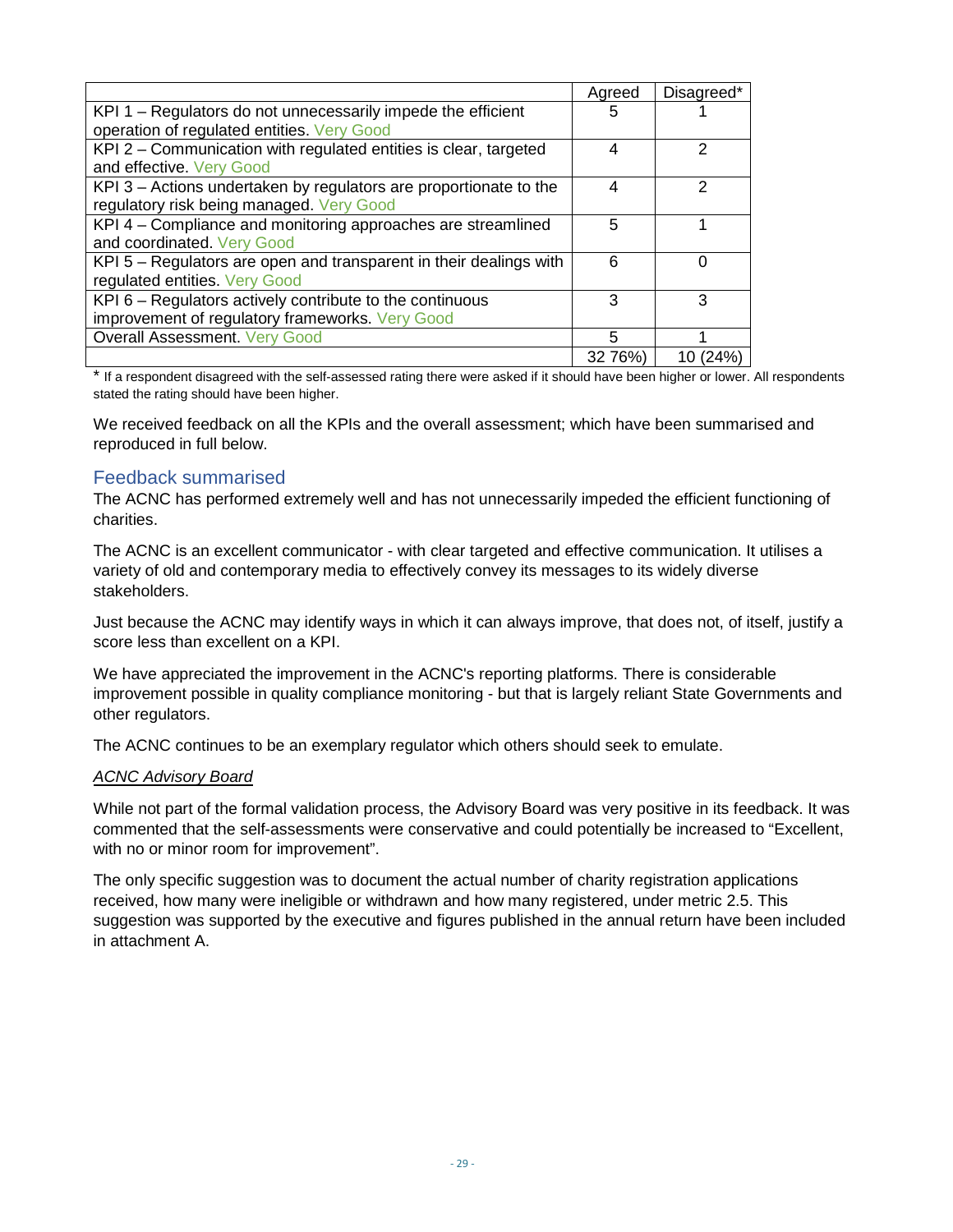# **Summary: the feedback and how it will be addressed**

The ACNC Advisory council recommended some additional information in relation to registration work be included in attachment A. This was sourced directly from the ACNC Annual report and has been included.

The PUG has not recommended any changes.

PUG & SUG feedback provided for each KPI and the overall assessment

#### KPI 1

We acknowledge the ACNC's continued efforts to reduce red tape for charities in FY16-17. In particular, we welcome the significant work done with state and territory regulators to eliminate duplicated reporting. We note during this reporting period the ACT removed some reporting provisions for charities registered with the ACNC.

Officers always apply appropriate common sense when responding to situations.

We have found the ACNC to be an exemplary regulator - it is responsive and appropriately transparent and has continued to provide good guidance while maintaining it's regulatory stance.

The ACNC is the clearest, most reliable and efficient regulator we deal with.

Within the necessary constraints involved in collecting information for regulatory purposes the ACNC has performed extremely well and has not unnecessarily impeded the efficient functioning of charities

#### KPI 2

The charities we work with, particularly small and medium charities without funds to independently obtain legal advice, benefit greatly from the guidance and information that the ACNC provides, including the new resources developed in FY16-17. We also acknowledge the ACNC has acted quickly when issues have arisen that have had an impact upon the sector, for example, its guidance on 'working with fundraisers'. We also note that in doing so the ACNC has partnered with other sector bodies with specialist knowledge (i.e. the Public Fundraising Regulation Authority and the Fundraising Institute of Australia). We also welcomed the clarity and detail in the Commissioners Interpretation Statement on Public Benevolent Institutions. The ACNC's active use of social media has also been a fantastic way in which charities can keep updated with the work of the ACNC and the release of helpful new materials, webinars, podcasts, etc.

The ACNC has proved to be an exemplary and excellent communicator - with clear targeted (as necessary) and effective comms in a wide variety of old and contemporary media - always getting its messages (and, importantly, the reasons for them) to its widely diverse audience.

#### $KPI$  3

ACNC is the one regulator who seems prepared to work closely with and sensibly rely on other regulators (where appropriate) and this makes it balanced in its approach.

Proportionality has been a guiding principle in all that the ACNC does in performing its regulatory functions since its inception - it may identify ways in which it can always improve but that does not, of itself, justify or give cause for a score less than excellent on this KPI.

#### KPI 4

We have appreciated the improvement in the ACNC's reporting platforms and the alignment with CAV. There is considerable improvement possible in the area of quality compliance monitoring - but that is largely reliant on a willingness from State Governments and regulators.

ACNC is the one regulator who seems prepared to work closely with and sensibly rely on other regulators (where appropriate) and this makes it balanced in its approach.

The ACNC's approaches to its actions are as streamlined and circumstances and the need for rigour, clarity and consistency allow and are always well co-ordinated internally and, to the extent possible, with external regulators and other bodies (such as funders).